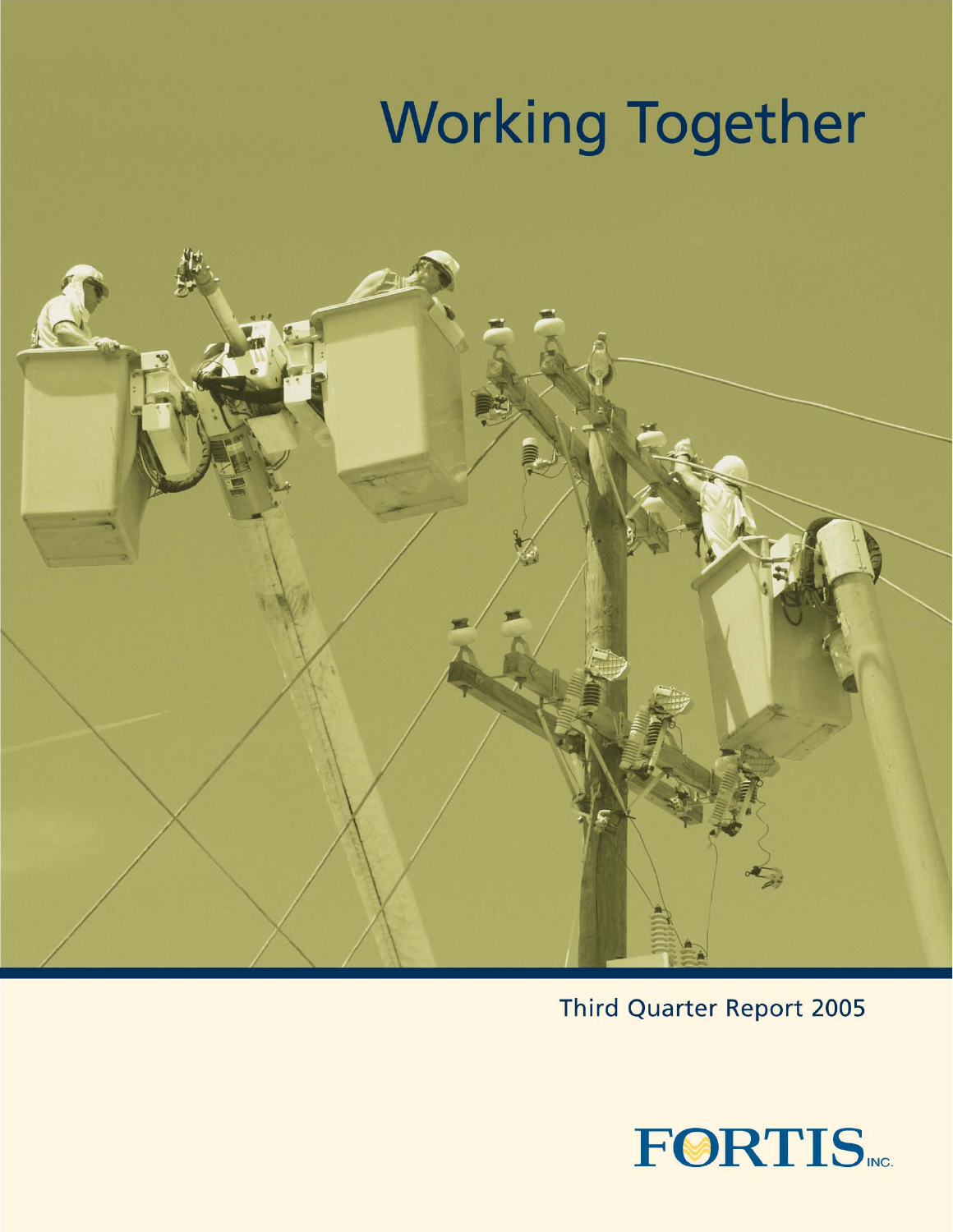## *Dear Shareholder:*

Earnings applicable to common shares grew to \$37.4 million from \$25.5 million for the third quarter last year. Earnings per common share, presented on a post 4-for-1 stock split basis, were \$0.36 compared to \$0.27 per common share for the same quarter last year. Year-to-date net earnings applicable to common shares were \$114.8 million, \$45.1 million higher than earnings for the same period last year. Year-to-date earnings per common share were \$1.13 compared to \$0.86 per common share for the same period last year.

Our Regulated Utility business, Non-regulated Generation business and Fortis Properties all delivered increased earnings in the third quarter. Growth in earnings for most of our regulated utilities more than offset reduced earnings at Newfoundland Power and FortisBC. Higher average wholesale energy prices in Ontario and Fortis Properties' acquisition of hotels in Alberta and Manitoba earlier this year were the primary drivers of growth in earnings achieved by our non-regulated businesses.



On August 8, 2005, FortisAlberta announced that the Company had reached an agreement with EPCOR Energy Services (Alberta) Inc. to settle all aspects of a statement of claim filed on August 18, 2003 in the Court of Queen's Bench of Alberta. Fortis has adequate provisions in its financial statements for this settlement. Resolution of this dispute removes one of the last outstanding issues related to the acquisition of FortisAlberta.

Consolidated utility capital expenditures reached \$290.8 million year to date. These expenditures were primarily focused on electrical infrastructure initiatives, the majority of which were driven by FortisAlberta and FortisBC. Fortis expects to invest over \$400 million in its 2005 consolidated utility capital expenditure program.

In September, BECOL began generating electricity at the 7-megawatt hydroelectric generation plant at the Chalillo dam. This upstream storage and hydroelectric facility will improve reliability of energy supply to customers and make the country of Belize more self-reliant in meeting its growing energy demand.

On September 28, 2005, the Board of Directors of Fortis declared a stock dividend effecting a 4-for-1 stock split of the Corporation's outstanding common shares. Concurrently, Fortis declared a 12.3 per cent increase in the quarterly common share cash dividend to 16 cents per common share from 14.25 cents per common share, commencing with the fourth quarter dividend payable on December 1, 2005 to shareholders of record on November 4, 2005. The stock split reflects the achievements of Fortis over many years. Our history of profitable growth has enabled Fortis to increase annual dividend payments to common shareholders for 32 consecutive years, the longest of any public corporation in Canada.

We anticipate that the stock split will increase the availability of common shares for purchase by investors. The increase in liquidity of Fortis shares will likely benefit both institutional shareholders and the significant number of retail shareholders who have been long-term investors in Fortis.

As we move through the fourth quarter, our companies are focused on completing their capital projects for 2005, the majority of which are being undertaken to meet growth in customer demand and to ensure the reliability of our electricity systems. We will continue to make sound investments in capital projects, particularly in our utilities in western Canada where we anticipate significant rate base growth in the coming years. This capital investment should translate into strong organic growth for Fortis.

*H. Stanley Marshall President and Chief Executive Officer Fortis Inc.*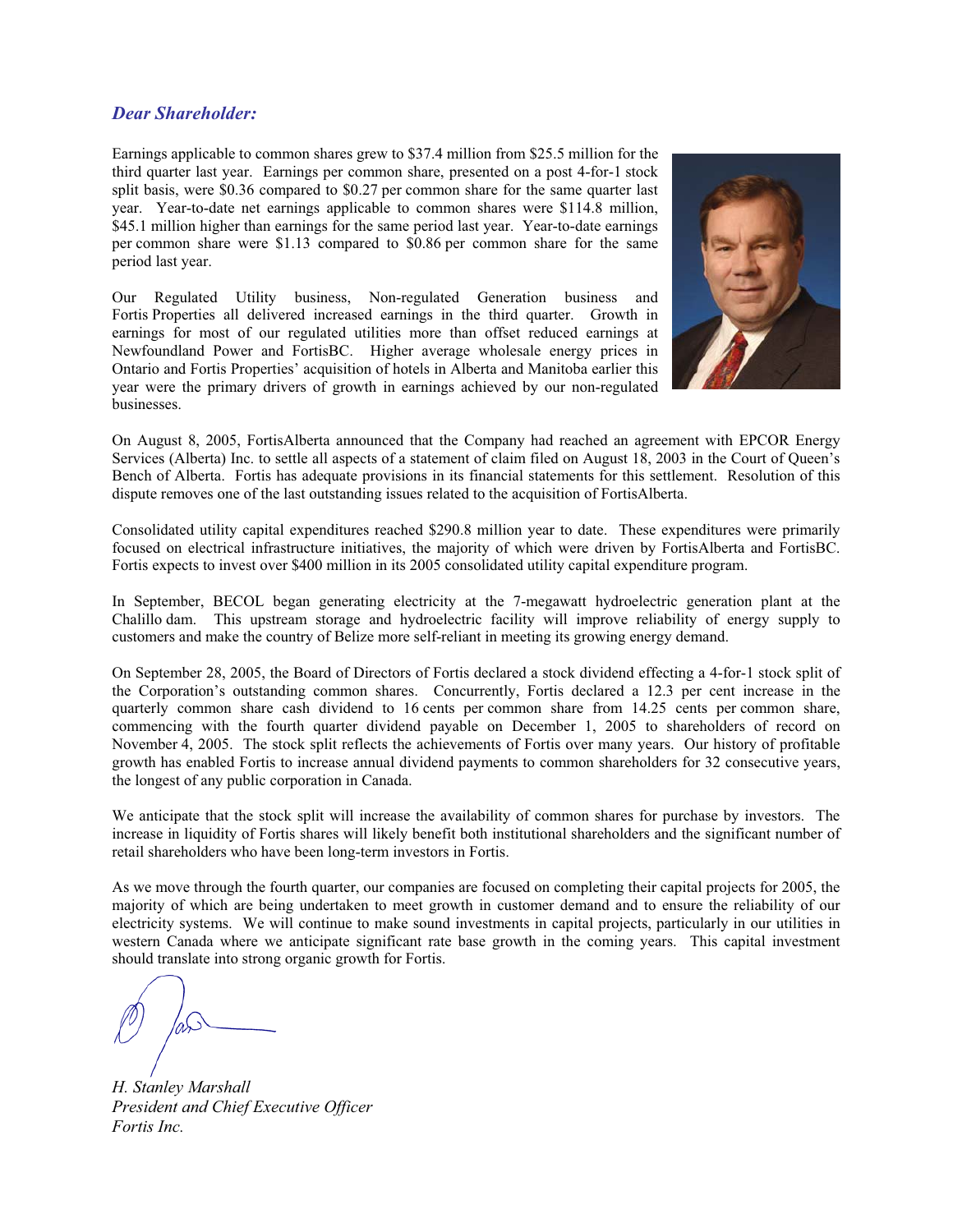# **Fortis Inc. Interim Management Discussion and Analysis**

For the three and nine months ended September 30, 2005 Dated November 1, 2005

The following analysis should be read in conjunction with the Fortis Inc. ("Fortis" or the "Corporation") interim unaudited consolidated financial statements for the three and nine months ended September 30, 2005 and the Management Discussion and Analysis and audited consolidated financial statements for the year ended December 31, 2004 included in the Corporation's 2004 Annual Report. This material has been prepared in accordance with National Instrument 51-102 relating to Management Discussion and Analysis.

*Fortis includes forward-looking statements in this material. By their very nature, forward-looking statements are based on underlying assumptions and are subject to inherent risks and uncertainties surrounding future expectations generally. Such events include, but are not limited to, general economic, market and business conditions, regulatory developments, weather and competition. Fortis cautions readers that should certain events or uncertainties materialize, or should underlying assumptions prove incorrect, actual results may vary significantly from those expected. For additional information with respect to certain of these risks or factors, reference should be made to the Corporation's continuous disclosure materials filed from time to time with Canadian Securities Regulatory Authorities. The Corporation disclaims any intention or obligation to update or revise any forwardlooking statements, whether as a result of new information, future events or otherwise.* 

Financial information in this release has been prepared in accordance with generally accepted accounting principles ("Canadian GAAP") and is presented in Canadian dollars unless otherwise specified.

| <b>Financial Highlights (Unaudited)</b><br>Period Ended September 30 <sup>th</sup>                                                                                                                                                                                                                                                                                                                                                                          |                                            |       |                     |        |
|-------------------------------------------------------------------------------------------------------------------------------------------------------------------------------------------------------------------------------------------------------------------------------------------------------------------------------------------------------------------------------------------------------------------------------------------------------------|--------------------------------------------|-------|---------------------|--------|
| (\$ millions, except per common share amounts)                                                                                                                                                                                                                                                                                                                                                                                                              | <b>Ouarter</b>                             |       | <b>Year-to-date</b> |        |
|                                                                                                                                                                                                                                                                                                                                                                                                                                                             | 2005                                       | 2004  | 2005                | 2004   |
| Revenue and equity income                                                                                                                                                                                                                                                                                                                                                                                                                                   | 341.7                                      | 303.7 | 1,088.4             | 809.0  |
| Cash flow from operations                                                                                                                                                                                                                                                                                                                                                                                                                                   | 99.8                                       | 110.6 | 229.0               | 180.7  |
| Net earnings applicable to common shares                                                                                                                                                                                                                                                                                                                                                                                                                    | 37.4                                       | 25.5  | 114.8               | 69.7   |
| Basic earnings per common share $(\text{\$})^{(1)}$                                                                                                                                                                                                                                                                                                                                                                                                         | 0.36                                       | 0.27  | 1.13                | 0.86   |
| Diluted earnings per common share $(\text{\$})^{(1)}$                                                                                                                                                                                                                                                                                                                                                                                                       | 0.33                                       | 0.25  | 1.03                | 0.82   |
|                                                                                                                                                                                                                                                                                                                                                                                                                                                             |                                            |       |                     |        |
|                                                                                                                                                                                                                                                                                                                                                                                                                                                             | <b>Segmented Net Earnings Contribution</b> |       |                     |        |
|                                                                                                                                                                                                                                                                                                                                                                                                                                                             | <b>Quarter</b>                             |       | <b>Year-to-date</b> |        |
|                                                                                                                                                                                                                                                                                                                                                                                                                                                             | 2005                                       | 2004  | 2005                | 2004   |
| Newfoundland Power                                                                                                                                                                                                                                                                                                                                                                                                                                          | 3.4                                        | 5.0   | 27.8                | 27.8   |
| <b>Maritime Electric</b>                                                                                                                                                                                                                                                                                                                                                                                                                                    | 3.0                                        | 2.3   | 7.4                 | 6.4    |
| FortisOntario                                                                                                                                                                                                                                                                                                                                                                                                                                               | 2.1                                        | 1.2   | 4.2                 | 3.4    |
| FortisAlberta                                                                                                                                                                                                                                                                                                                                                                                                                                               | 9.3                                        | 8.7   | 31.9                | 11.1   |
| FortisBC                                                                                                                                                                                                                                                                                                                                                                                                                                                    | 4.6                                        | 5.2   | 18.9                | 6.1    |
| <b>Regulated Utilities - Canadian</b>                                                                                                                                                                                                                                                                                                                                                                                                                       | 22.4                                       | 22.4  | 90.2                | 54.8   |
| <b>Belize Electricity</b>                                                                                                                                                                                                                                                                                                                                                                                                                                   | 3.2                                        | 2.1   | 6.0                 | 5.6    |
| Caribbean Utilities - Equity Income                                                                                                                                                                                                                                                                                                                                                                                                                         | 3.0                                        | 2.5   | 8.6                 | 6.6    |
| <b>Regulated Utilities - Caribbean</b>                                                                                                                                                                                                                                                                                                                                                                                                                      | 6.2                                        | 4.6   | 14.6                | 12.2   |
| <b>Total Regulated Utilities</b>                                                                                                                                                                                                                                                                                                                                                                                                                            | 28.6                                       | 27.0  | 104.8               | 67.0   |
| <b>Non-regulated – Fortis Generation</b> <sup>(2)</sup>                                                                                                                                                                                                                                                                                                                                                                                                     | 7.8                                        | 2.0   | 21.0                | 8.1    |
| <b>Non-regulated - Fortis Properties</b>                                                                                                                                                                                                                                                                                                                                                                                                                    | 4.9                                        | 4.3   | 11.2                | 9.0    |
| Corporate                                                                                                                                                                                                                                                                                                                                                                                                                                                   | (3.9)                                      | (7.8) | (22.2)              | (14.4) |
| Net earnings applicable to common shares                                                                                                                                                                                                                                                                                                                                                                                                                    | 37.4                                       | 25.5  | 114.8               | 69.7   |
| $\left( l\right)$<br>Earnings per common share data for the quarter and year to date for the period ended September 30, 2005 reflect the impact of the<br>4-for-1stock split completed in October 2005. Comparative 2004 earnings per common share data has also been adjusted to reflect the<br>stock split.<br>(2)<br>Includes the operations of non-regulated generating assets in British Columbia, Ontario, central Newfoundland, Upper New York State |                                            |       |                     |        |

and Belize.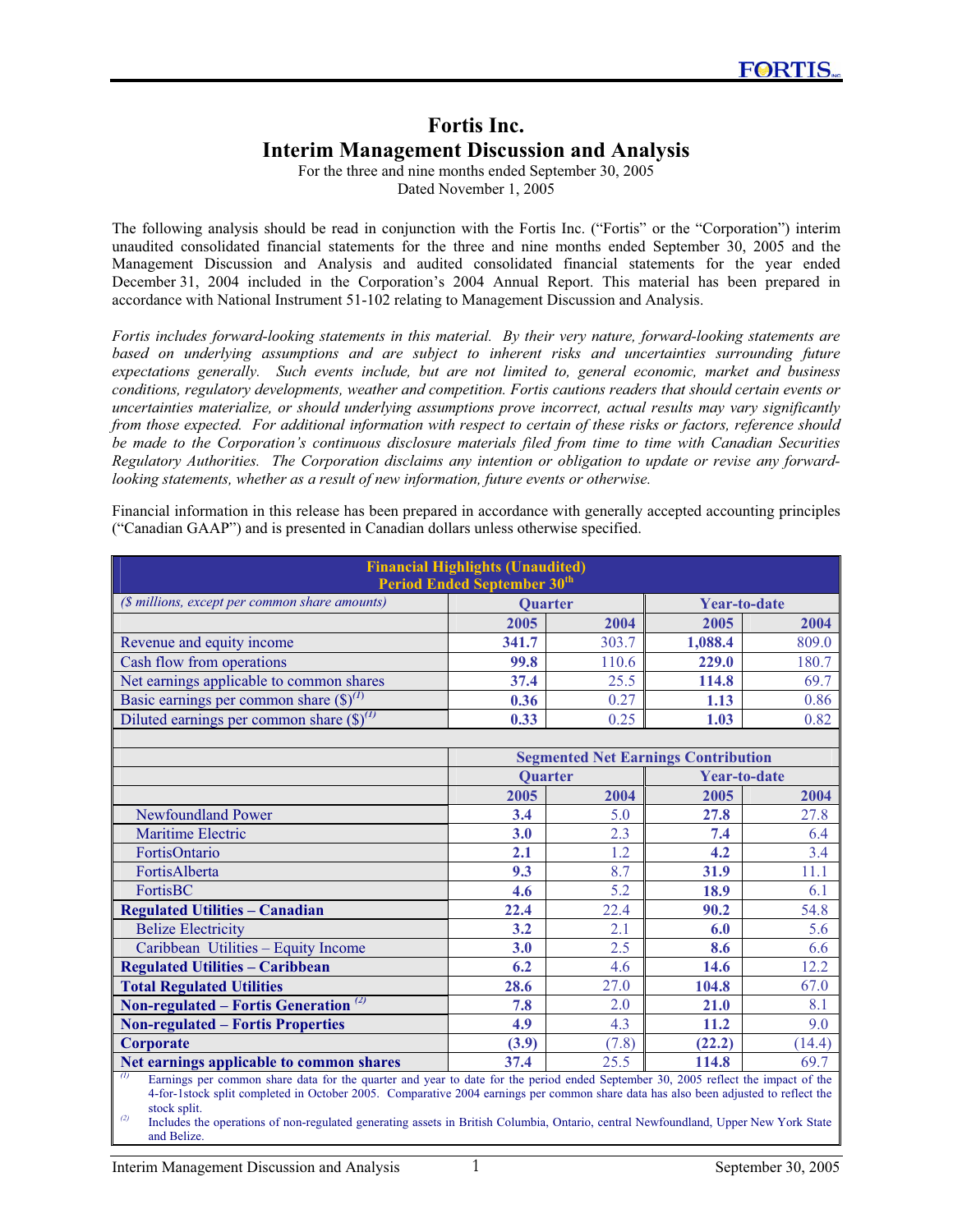Net earnings applicable to common shares for the third quarter were \$37.4 million, or \$0.36 per common share, compared to \$25.5 million, or \$0.27 per common share, for the same quarter last year. Earnings per common share have been adjusted to reflect the 4-for-1 stock split completed in October 2005. Earnings for the third quarter were \$11.9 million higher than for the same quarter last year primarily due to higher average wholesale energy prices in Ontario, a \$3.1 million, net of tax, unrealized foreign exchange gain associated with the translation of US\$60 million of unhedged corporate long-term debt and increased earnings at Belize Electricity, Caribbean Utilities and Fortis Properties. Total earnings from Regulated Utilities - Canadian were comparable quarter over quarter. The net impact of several adjustments at FortisAlberta, FortisBC and FortisOntario and higher earnings at Maritime Electric helped offset lower quarterly earnings at Newfoundland Power related to the new purchase power rate structure and higher finance charges at the utilities in western Canada.

Year-to-date net earnings applicable to common shares were \$114.8 million, or \$1.13 per common share, compared to \$69.7 million, or \$0.86 per common share, for the same period in 2004. Year-to-date earnings were \$45.1 million higher than for same period last year primarily due to 9 months of earnings contributions from FortisAlberta and FortisBC compared to 4 months for the same period last year, a \$7.9 million after-tax gain resulting from the settlement of contractual matters between FortisOntario and Ontario Power Generation Inc. ("OPGI"), higher average wholesale energy prices in Ontario and higher earnings at Fortis Properties, Caribbean Utilities, Maritime Electric and FortisOntario. These earnings contributions were partially offset by lower hydroelectric production in Belize, due to lower rainfall levels, and higher corporate finance charges associated with the acquisition of FortisAlberta and FortisBC.

Growth in earnings per common share for the quarter and year to date compared to the same periods last year was partially offset by the dilution created by the \$130 million of common shares issued in March 2005.

# **REGULATED UTILITIES – CANADIAN**

## **Newfoundland Power**

| <b>Newfoundland Power</b><br><b>Financial Highlights (Unaudited)</b><br><b>Period Ended September 30th</b> |      |                |              |       |
|------------------------------------------------------------------------------------------------------------|------|----------------|--------------|-------|
|                                                                                                            |      | <b>Ouarter</b> | Year-to-date |       |
|                                                                                                            | 2005 | 2004           | 2005         | 2004  |
| <b>Electricity Sales (GWh)</b>                                                                             | 873  | 856            | 3.813        | 3,743 |
| (\$ millions)                                                                                              |      |                |              |       |
| Revenue                                                                                                    | 77.5 | 76.6           | 318.6        | 300.1 |
| <b>Energy Supply Costs</b>                                                                                 | 46.3 | 44.3           | 186.9        | 172.1 |
| <b>Operating Expenses</b>                                                                                  | 11.9 | 10.9           | 40.0         | 37.8  |
| Amortization                                                                                               | 6.0  | 6.0            | 25.9         | 24.6  |
| <b>Finance Charges</b>                                                                                     | 8.0  | 7.6            | 23.4         | 22.8  |
| <b>Corporate Taxes</b>                                                                                     | 1.7  | 2.6            | 14.2         | 14.6  |
| Non-controlling Interest                                                                                   | 0.2  | 0.2            | 0.4          | 0.4   |
| <b>Earnings</b>                                                                                            | 3.4  | 5.0            | 27.8         | 27.8  |

Newfoundland Power's earnings for the third quarter were \$3.4 million compared to \$5.0 million for the same quarter last year. The impact of timing differences associated with the basis upon which purchased power is charged to the Company under the new purchased power rate structure, effective January 1, 2005, decreased earnings by \$1.0 million. Earnings also decreased due to a 0.5 per cent decrease in customer electricity rates Earnings also decreased due to a 0.5 per cent decrease in customer electricity rates effective January 1, 2005, costs associated with a voluntary Early Retirement Program ("ERP") offered in the first quarter of 2005 and higher finance charges, partially offset by higher electricity sales and increased revenue from pole rentals.

The change in the purchased power rate structure was the result of an order from the Newfoundland and Labrador Board of Commissioners of Public Utilities (the "PUB"), effective January 1, 2005, and was intended to encourage conservation and demand management which, in turn, should lower long-term consumer electricity costs. Due to the new purchased power rate structure, earnings in the first half of 2005 were higher compared to the same period in 2004 and are expected to be lower in the second half of 2005 than the second half of 2004.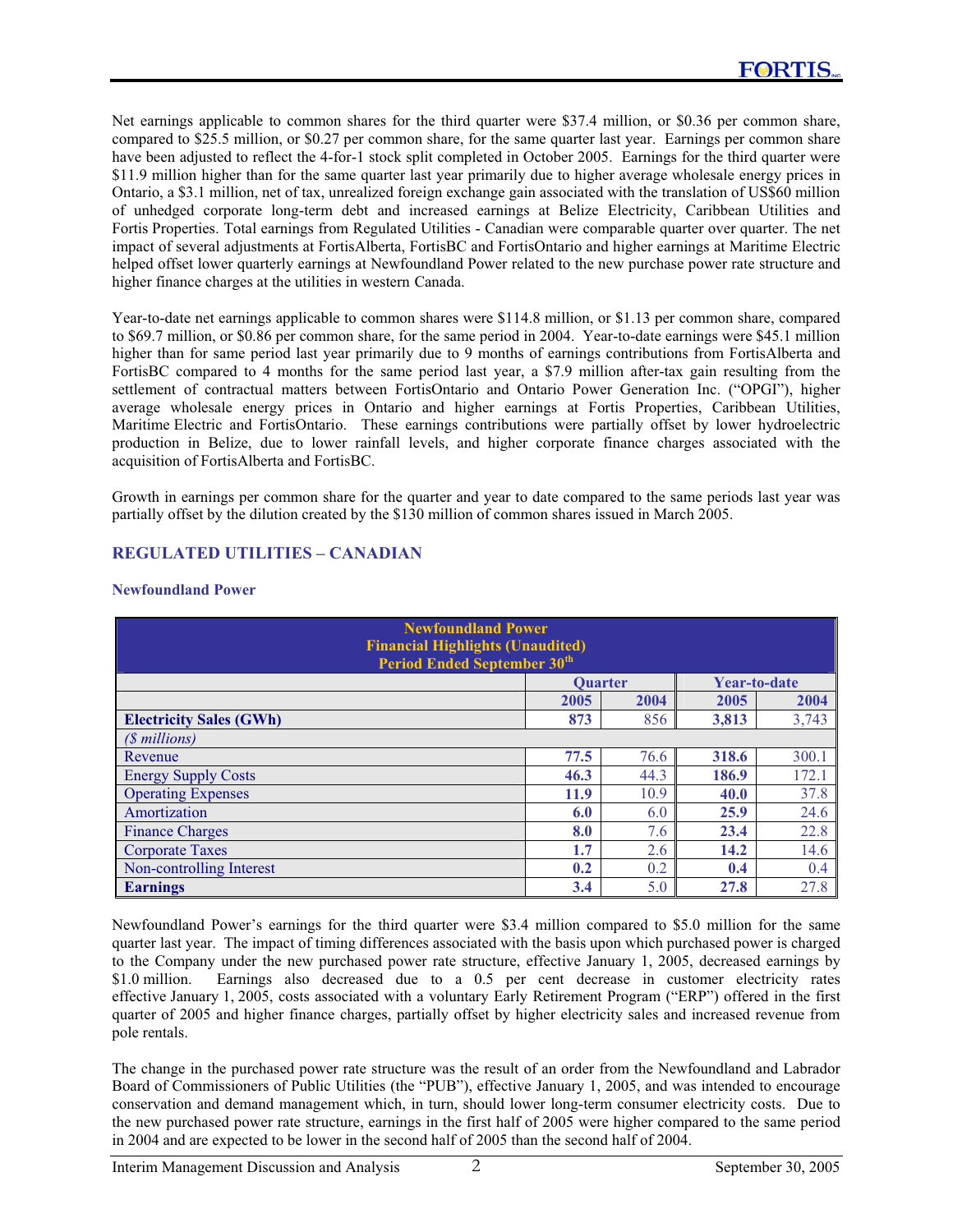Year-to-date earnings were \$27.8 million, comparable to the same period last year. Year-to-date earnings were impacted by the new purchased power rate structure and interest revenue recorded as a result of the income tax settlement with Canada Revenue Agency ("CRA") as reported in the second quarter of 2005. Excluding the impact of the tax settlement and the change in the purchased power rate structure, earnings were \$0.9 million lower compared to the same period last year. The decrease was due to a 0.5 per cent reduction in customer electricity rates, effective January 1, 2005, higher pension costs, the ERP offered in the first quarter of 2005, higher finance charges and normal wage and inflationary pressures on operating expenses, partially offset by higher electricity sales and increased revenue from pole rentals.

Electricity sales for the third quarter were 873 gigawatt hours ("GWh"), 2.0 per cent higher than electricity sales of 856 GWh for the same quarter last year. Increased residential electricity sales accounted for 9 GWh, while increased commercial electricity sales and street lighting accounted for 8 GWh. Year-to-date electricity sales were 3,813 GWh, 1.9 per cent higher than electricity sales of 3,743 GWh for the same period last year. Increased residential electricity sales accounted for 40 GWh, while increased commercial electricity sales and street lighting accounted for the remaining 30 GWh. Residential electricity sales growth was due primarily to a strong housing construction market. Growth in commercial sales was attributed to growth in the service sector of the economy and continued development of the oil industry in the Province.

Revenue for the third quarter was \$77.5 million compared to \$76.6 million for the same quarter last year. The increase was due to higher electricity sales and increased pole rentals, partially offset by a 0.5 per cent decrease in customer electricity rates, effective January 1, 2005. The rate decrease resulted from the annual operation of the automatic adjustment formula which reduced the Company's rate of return on equity ("ROE") for the purpose of setting rates from 9.75 per cent in 2004 to 9.24 per cent in 2005.

Year-to-date revenue was \$318.6 million compared to \$300.1 million for the same period last year. The increase was primarily due to a 5.4 per cent increase in electricity rates charged to customers, effective July 1, 2004, as a result of the flow through of an increase in the rate Newfoundland and Labrador Hydro ("Newfoundland Hydro") charges the Company for purchased power. Due to this change, both revenue and purchased power increased approximately \$12.3 million year to date. Both increases have no overall impact on Newfoundland Power's 2005 earnings. Year-to-date revenue also increased as a result of higher electricity sales, increased pole rentals and higher interest revenue as a result of the CRA tax settlement, partially offset by the 0.5 per cent decrease in customer electricity rates.

Energy supply costs for the third quarter were \$46.3 million compared to \$44.3 million for the same quarter last year. The increase was due primarily to the impact of the new purchased power rate structure. The change in the purchased power rate structure resulted in a movement from an energy-only charge to an energy and demand charge. Under this rate structure, a portion of the Company's annual purchased power cost, the demand charge, is fixed based on maximum demand for the previous winter season. Previously, under the energy-only rate structure, purchased power costs varied based on the amount of electricity used by Newfoundland Power's customers.

Year-to-date energy supply costs were \$186.9 million compared to \$172.1 million for the same period last year. The July 1, 2004 increase in the rate charged by Newfoundland Hydro, as discussed above, resulted in higher energy supply costs of \$12.3 million, while the remainder of the increase primarily related to electricity sales growth and the impact of the new purchased power rate structure.

Operating expenses for the third quarter were \$11.9 million compared to \$10.9 million for the same quarter last year. Year-to-date operating expenses were \$40.0 million compared to \$37.8 million for the same period last year. The increase was primarily due to the amortization of pension costs and retirement allowances associated with the ERP offered in the first quarter of 2005. The remainder of the increase in operating expenses was due to normal wage and inflationary increases and increased pension costs, partially offset by a continued focus on cost management and control.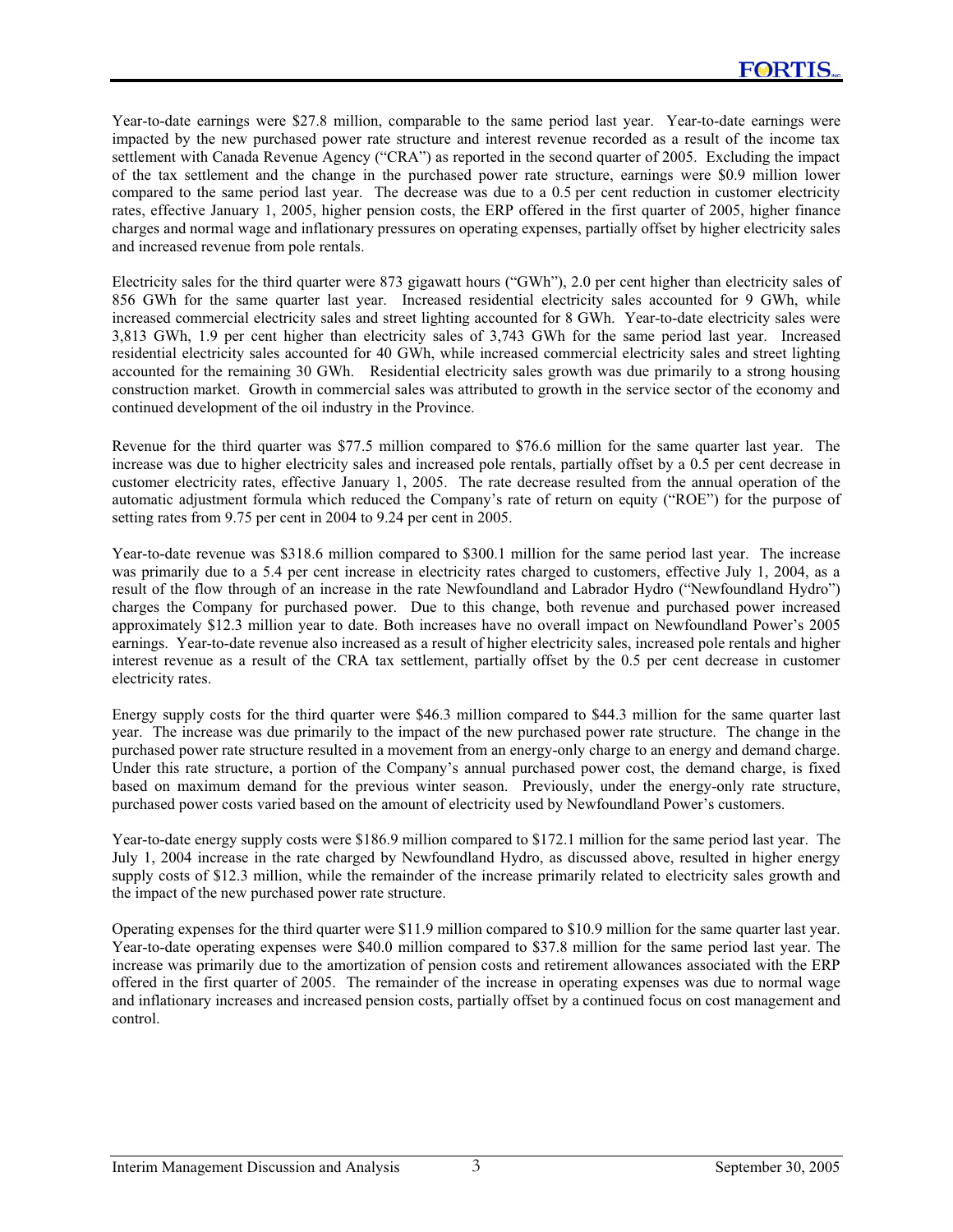Amortization costs were \$6.0 million, comparable to the same quarter last year. Year-to-date amortization costs were \$25.9 million compared to \$24.6 million for the same period last year. Amortization costs increased \$0.2 million and \$0.9 million over the same quarter and year to date periods, respectively, due to capital asset growth. Annual amortization of capital assets is allocated over the 4 quarters of the year based on expected net margin. The new purchased power rate structure impacted quarterly net margin in 2005 as compared to 2004, resulting in a \$0.4 million and \$0.2 million reduction in amortization costs over the same quarter and year-to-date periods, respectively. Various other timing differences in net margin have resulted in the remaining change in amortization costs for the quarter and year to date compared to the same periods last year.

Finance charges for the third quarter were \$8.0 million compared to \$7.6 million for the same quarter last year. Year-to-date finance charges were \$23.4 million compared to \$22.8 million for the same period last year. The increase was due to higher short-term borrowing rates in 2005, combined with an increase in borrowing requirements to finance the Company's capital program. In addition, in August 2005, the Company repaid \$60.0 million of lower cost short-term borrowings with the proceeds of a new series of 5.441% 30-year First Mortgage Sinking Fund Bonds.

During the quarter, the Company filed an accounting policy application with the PUB. The accounting application deals with revenue recognition policy and matters related to the proposed transition from accounting for revenue on a billed basis to an accrual basis beginning in 2006. The Company's proposals will, if approved by the PUB, provide accrual revenue to offset increasing capital asset amortization in 2006, defer an otherwise required increase in customer rates and allow the Company to earn a fair and reasonable return.

| <b>Maritime Electric</b><br><b>Financial Highlights (Unaudited)</b><br><b>Period Ended September 30th</b> |                |      |                     |      |
|-----------------------------------------------------------------------------------------------------------|----------------|------|---------------------|------|
|                                                                                                           | <b>Ouarter</b> |      | <b>Year-to-date</b> |      |
|                                                                                                           | 2005           | 2004 | 2005                | 2004 |
| <b>Electricity Sales (GWh)</b>                                                                            | 250            | 246  | 747                 | 735  |
| (\$ millions)                                                                                             |                |      |                     |      |
| Revenue                                                                                                   | 30.2           | 29.9 | 87.8                | 87.6 |
| <b>Energy Supply Costs</b>                                                                                | 18.2           | 18.5 | 53.3                | 54.6 |
| <b>Operating Expenses</b>                                                                                 | 3.0            | 3.2  | 9.2                 | 9.0  |
| Amortization                                                                                              | 2.4            | 2.3  | 7.2                 | 6.9  |
| <b>Finance Charges</b>                                                                                    | 1.6            | 2.0  | 5.8                 | 6.4  |
| <b>Corporate Taxes</b>                                                                                    | 2.0            | 1.6  | 4.9                 | 4.3  |
| <b>Earnings</b>                                                                                           | 3.0            | 2.3  | 7.4                 | 6.4  |

# **Maritime Electric**

Maritime Electric's earnings for the third quarter were \$3.0 million compared to \$2.3 million for the same quarter last year. The increase was primarily due to increased revenue and decreased energy supply costs and finance charges. Year-to-date earnings were \$7.4 million compared to \$6.4 million for the same period last year. The increase was primarily due to decreased energy supply costs and finance charges.

On June 24, 2005, the Island Regulatory and Appeals Commission ("IRAC") issued its Order with respect to Maritime Electric's General Rate Application, approving the requested 2 per cent increase in electricity rates, effective July 1, 2005, with the current interim and transitional energy cost adjustment mechanism ("ECAM") to remain in effect until June 30, 2006.

Electricity sales for the third quarter were 250 GWh, an increase of 1.6 per cent over the same quarter last year. Residential sales were up 1.2 per cent while commercial sales rose 2.1 per cent. Year-to-date electricity sales were 747 GWh, an increase of 1.6 per cent over the same period last year. The increase in residential sales was largely due to an expanding customer base and higher consumption. Commercial sales rose due to increased manufacturing and processing output.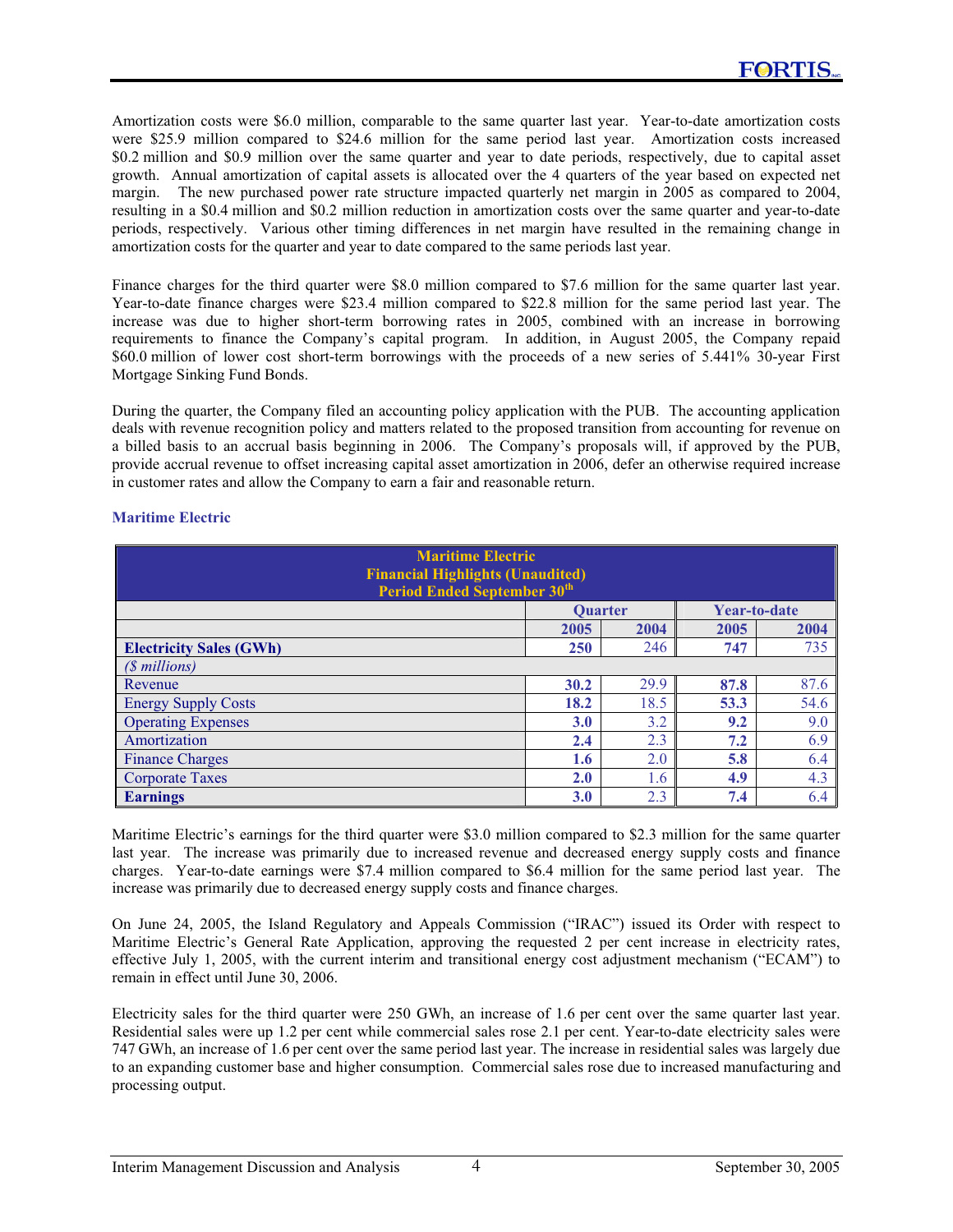Revenue for the third quarter was \$30.2 million compared to \$29.9 million for the same quarter last year. Year-to-date revenue was \$87.8 million compared to \$87.6 million for the same period last year. Increased revenue as a result of the 2 per cent electricity rate increase, effective July 1, 2005, and higher electricity sales were partially offset by increased amortization of recoverable costs against revenue as permitted by IRAC on January 6, 2005 (the "Interim Order"). The Interim Order allows Maritime Electric to establish an ECAM, with application to the period commencing January 1, 2004, and to commence amortization of the \$20.8 million in recoverable costs accumulated as at December 31, 2003. Recoverable costs of \$1.5 million were amortized in 2004, with a further \$2.5 million being amortized in 2005.

Energy supply costs for the third quarter were \$18.2 million compared to \$18.5 million for the same quarter last year. Year-to-date energy supply costs were \$53.3 million compared to \$54.6 million for the same period last year. In addition to the amortization of the pre-2004 recoverable energy costs, the Interim Order also allowed Maritime Electric to collect energy costs above a base rate of \$0.0673 per kilowatt hour ("kWh") or to rebate to customers energy costs below \$0.0673 per kWh. As a result, energy supply costs expensed for 2005 are based on \$0.0673 per kWh compared to the actual cost incurred in 2004. The decrease in energy supply costs was the result of the impact of the Interim Order, the expiration of the Emera contract in December 2004, the avoidance of the use of on-Island peaking capacity and lower-than-anticipated curtailable energy costs compared to the same periods in 2004. During the first 3 quarters of 2005, Maritime Electric purchased the majority of its energy from New Brunswick Power Corporation ("NB Power") under several energy purchase agreements.

Finance charges for the third quarter were \$1.6 million compared to \$2.0 million for the same quarter last year. Year-to-date finance charges were \$5.8 million compared to \$6.4 million for the same period last year. The decrease in finance charges was due to the amount of interest capitalized during construction compared to the same periods last year.

As at September 30, 2005, Maritime Electric has spent \$28.0 million on the construction of the \$35 million 50-megawatt ("MW") generating facility on Prince Edward Island. This facility, which can operate on light oil or natural gas, will address submarine cable loading issues and reduce the Company's reliance on imported electricity. The targeted in-service date is late 2005.

| <b>FortisOntario</b><br><b>Financial Highlights (Unaudited)</b><br><b>Period Ended September 30th</b> |                |      |       |              |
|-------------------------------------------------------------------------------------------------------|----------------|------|-------|--------------|
|                                                                                                       | <b>Ouarter</b> |      |       | Year-to-date |
|                                                                                                       | 2005           | 2004 | 2005  | 2004         |
| <b>Electricity Sales (GWh)</b>                                                                        | 296            | 265  | 899   | 899          |
| (\$ millions)                                                                                         |                |      |       |              |
| Revenue                                                                                               | 36.6           | 30.3 | 106.8 | 93.4         |
| <b>Energy Supply Costs</b>                                                                            | 28.9           | 22.6 | 84.4  | 71.1         |
| <b>Operating Expenses</b>                                                                             | 4.3            | 3.2  | 10.4  | 9.2          |
| Amortization                                                                                          | 1.3            | 1.2  | 3.8   | 3.7          |
| <b>Finance Charges</b>                                                                                | 1.2            | 1.3  | 3.8   | 3.9          |
| <b>Corporate Taxes</b>                                                                                | (1.2)          | 0.8  | 0.2   | 2.1          |
| <b>Earnings</b>                                                                                       | 2.1            | 1.2  | 4.2   | 3.4          |

## **FortisOntario <sup>1</sup>**

FortisOntario's earnings for the third quarter were \$2.1 million compared to \$1.2 million for the same quarter last year. Year-to-date earnings were \$4.2 million compared to \$3.4 million for the same period last year. The increase in earnings was primarily due to the recognition of a \$1.6 million future tax asset associated with the favourable resolution of a CRA reassessment related to Cornwall Electric, partially offset by an increase in operating expenses.

Electricity sales for the third quarter were 296 GWh compared to 265 GWh for the same quarter last year. The increase in electricity sales for the quarter was primarily due to higher average customer usage due to warmer

<sup>1</sup> FortisOntario is comprised of Canadian Niagara Power Inc. ("Canadian Niagara Power") and Cornwall Street Railway, Light and Power Company, Limited ("Cornwall Electric").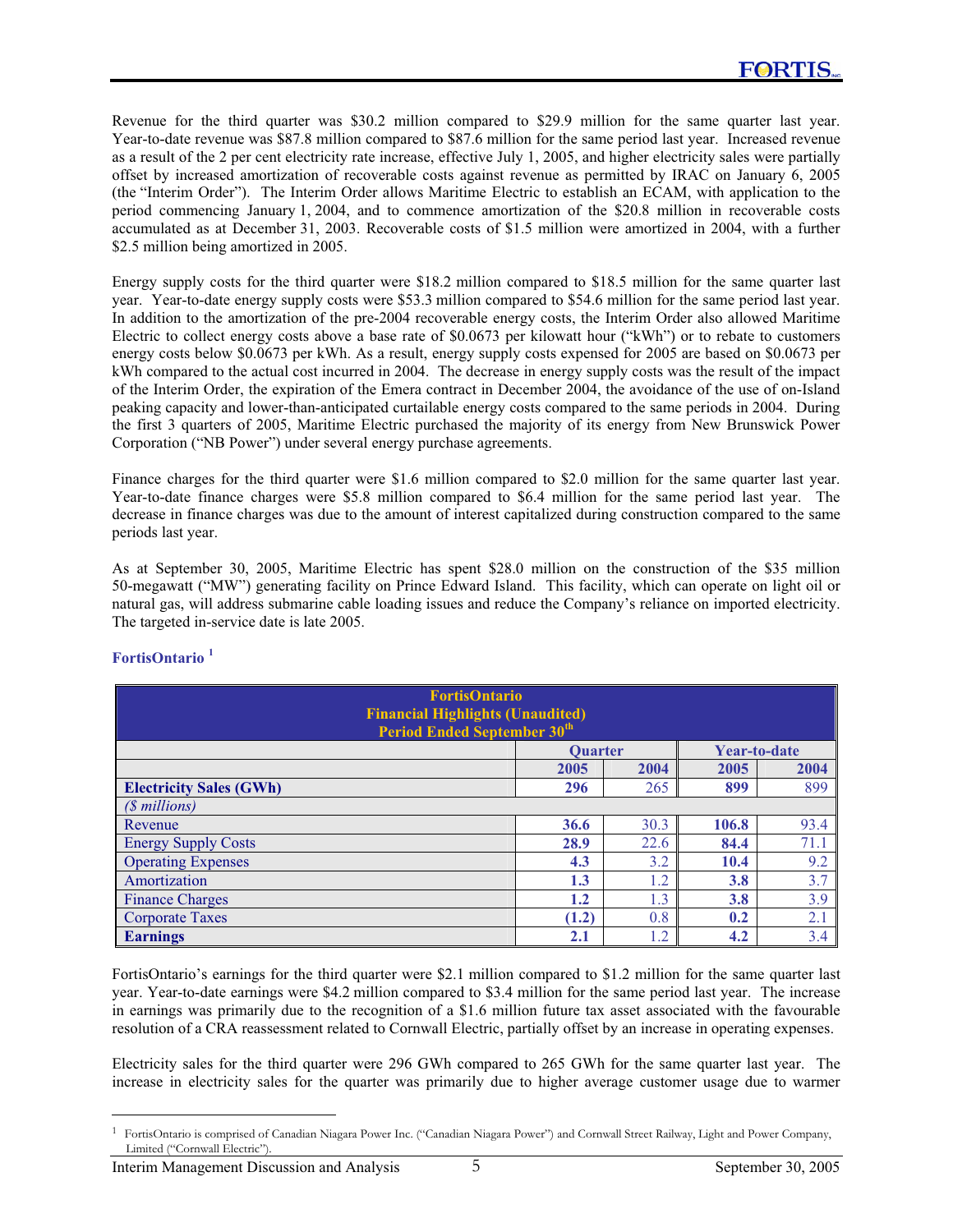weather compared to the same quarter last year. Year-to-date electricity sales were 899 GWh, comparable to the same period last year. Year to date, an increase in electricity sales related to higher average customer usage was offset primarily by the impact of the loss of an industrial customer in Cornwall in the first half of 2004.

Revenue for the third quarter was \$36.6 million compared to \$30.3 million for the same quarter last year. The increase in revenue was primarily due to increased electricity sales and a change in the cost of power component billed to Canadian Niagara Power's customers. Year-to-date revenue was \$106.8 million compared to \$93.4 million for the same period last year. The increase in year-to-date revenue was primarily due to increases in Cornwall Electric's electricity rates and the change in the cost of power component billed to Canadian Niagara Power's customers. The change in the cost of power component billed increased both revenue and energy supply costs; however, it did not impact earnings.

Operating expenses for the third quarter were \$4.3 million compared to \$3.2 million for the same quarter last year. Year-to-date operating expenses were \$10.4 million compared to \$9.2 million for the same period last year. The increase was primarily due to a \$1.0 million increase in the allocation of shared service costs from the Company's non-regulated Ontario generation operations resulting from a recent internal cost allocation study.

Corporate taxes were in a \$1.2 million recovery position for the third quarter compared to a \$0.8 million charge for the same quarter last year. Year-to-date corporate taxes were \$0.2 million compared to \$2.1 million for the same period last year. The decrease in corporate taxes was primarily due to the recognition of a \$1.6 million future tax asset associated with the favourable resolution of a CRA reassessment of a tax asset created when Cornwall Electric was acquired by a previous owner.

On December 9, 2002, the Government of Ontario enacted *Bill 210, the Electricity Pricing, Conservation and Supply Act, 2002*, which implemented a freeze on distribution rates. In September 2005, FortisOntario filed a General Rate Application to set rates effective May 1, 2006.

| <b>FortisAlberta</b><br><b>Financial Highlights (Unaudited)</b><br><b>Period Ended September 30th</b> |                |                   |              |                   |
|-------------------------------------------------------------------------------------------------------|----------------|-------------------|--------------|-------------------|
|                                                                                                       | <b>Ouarter</b> |                   | Year-to-date |                   |
|                                                                                                       | 2005           | 2004 <sup>2</sup> | 2005         | 2004 <sup>2</sup> |
| <b>Electricity Sales (GWh)</b>                                                                        | 3,525          | 3,380             | 10,612       | 4,427             |
| (\$ millions)                                                                                         |                |                   |              |                   |
| Revenue                                                                                               | 66.8           | 55.3              | 201.1        | 72.4              |
| <b>Operating Expenses</b>                                                                             | 28.2           | 24.4              | 83.0         | 32.5              |
| Amortization                                                                                          | 14.9           | 13.3              | 45.6         | 17.6              |
| <b>Finance Charges</b>                                                                                | 6.1            | 3.7               | 17.9         | 4.9               |
| <b>Corporate Taxes</b>                                                                                | 8.3            | 5.2               | 22.7         | 6.3               |
| <b>Earnings</b>                                                                                       | 9.3            | 8.7               | 31.9         | 11.1              |

# **FortisAlberta<sup>2</sup>**

On May 31, 2004, Fortis, through an indirect wholly owned subsidiary, acquired all of the issued and outstanding shares of Aquila Networks Canada (Alberta) Ltd. (renamed "FortisAlberta"). FortisAlberta owns and operates the electricity distribution system in a substantial portion of central and southern Alberta and distributes electricity to approximately 412,000 customers using more than 103,000 kilometers of power lines. FortisAlberta is regulated by the Alberta Energy and Utilities Board ("AEUB") under traditional cost of service regulation.

On May 24, 2005, the AEUB approved the Negotiated Settlement dealing with all aspects of FortisAlberta's 2005 Distribution Access Tariff Application. The Negotiated Settlement, which eliminated the need for a full-scale hearing process, resulted in a 2005 distribution revenue requirement of \$215.4 million which translates into a 2.1 per cent increase on base rates for 2005, effective August 1, 2005. The approved revenue requirement reflects forecast operating expenses of \$101.0 million and capital expenditures of \$134.3 million. The cumulative impact of

<sup>2</sup> On May 31, 2004, Fortis completed the transaction to acquire Aquila, Inc.'s 2 utilities in western Canada (renamed FortisAlberta and FortisBC). Financial results for FortisAlberta and FortisBC are since June 1, 2004 only.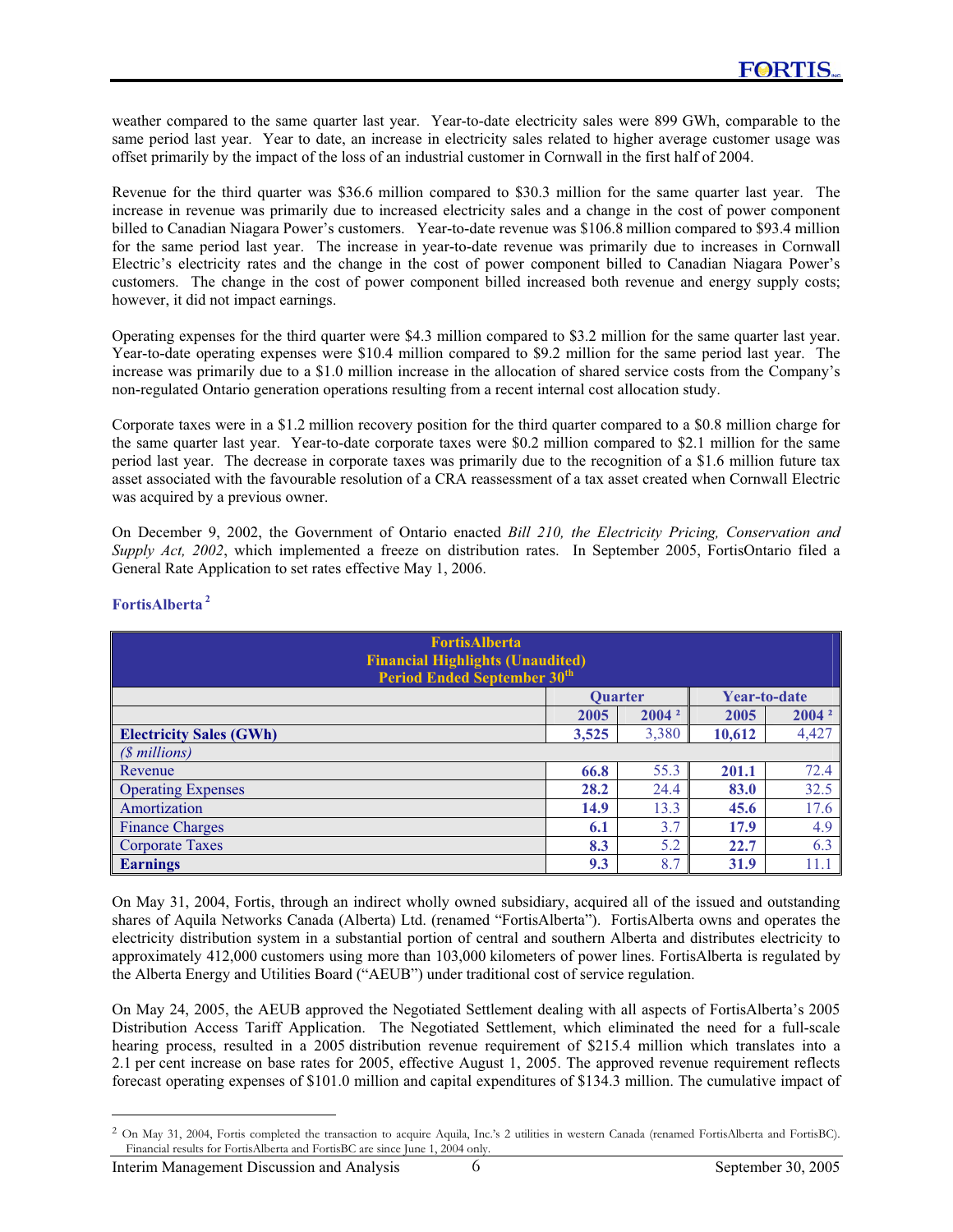the Negotiated Settlement on results for the first half of 2005 was reflected in the second quarter of 2005. FortisAlberta billed customers on interim rates for the period January 1, 2005 through July 31, 2005. The revenue shortfall for this period is being collected from customers over the period August 2005 through December 2005 through a distribution adjustment rider. FortisAlberta expects to file for its 2006 and 2007 customer rates in November 2005.

On August 8, 2005, FortisAlberta announced that it had reached an agreement with EPCOR Energy Services (Alberta) Inc. ("EPCOR") to settle all aspects of the statement of claim filed on August 18, 2003 in the Court of Queen's Bench of Alberta. All amounts related to the settlement were reflected in the Corporation's second quarter results as the Corporation had adequate provisions in its financial statements to offset the impact of the settlement. Proceeds receivable under an insurance policy have partially offset the settlement of the EPCOR litigation and were reflected in the third quarter. All aspects of the EPCOR settlement and the insurance recovery are confidential.

FortisAlberta's earnings for the third quarter were \$9.3 million compared to \$8.7 million for the same quarter last year. The increase was primarily due to an insurance recovery related to the settlement of the EPCOR litigation and higher revenues, partially offset by higher operating expenses, finance charges and amortization costs. Year-to-date earnings were \$31.9 million compared to \$11.1 million for the same period last year. The increase was primarily due to 2004 results including earnings for FortisAlberta from June 1, 2004 only. Additionally, year-to-date 2005 results include \$11.0 million in earnings primarily associated with the resolution of tax-related matters resulting in the reduction of liabilities associated with prior periods and the impact of the settlement of the EPCOR litigation, net of the insurance recovery, partially offset by certain accounting adjustments following the Negotiated Settlement.

Electricity sales for the third quarter were 3,525 GWh, 4.3 per cent higher than electricity sales of 3,380 GWh for the same quarter last year. The increase was mainly due to an increase in consumption and the number of customers in the residential, commercial and oil and gas sectors due to higher oil and gas prices and a strong provincial economy. These increases were partially offset by decreased consumption in the farming and irrigation sector as a result of a wet summer season. Electricity sales year to date were also impacted by these factors.

Revenue for the third quarter was \$66.8 million compared to \$55.3 million for the same quarter last year. The increase in revenue was primarily due to the finalization of load settlement amounts related to prior periods, favourable volume variances on transmission revenues, the insurance recovery related to the settlement of the EPCOR litigation, the 2.1 per cent increase in electricity rates and higher electricity sales. In addition to factors described for the quarter, year-to-date revenues were also favourably impacted by the resolution of tax-related matters resulting in the reduction of liabilities associated with prior periods.

Operating expenses for the third quarter were \$28.2 million compared to \$24.4 million for the same quarter last year. The increase was primarily due to higher labour, overtime and material costs associated with increased line maintenance activities and a change from 2004 in the method used to record inter-company operating expense recoveries. The higher overtime charges were primarily due to regular maintenance activities and additional capital replacement work during the quarter due to tornado and flood damage to the distribution system. Year-to-date operating expenses were also impacted by these factors.

Amortization costs for the third quarter were \$14.9 million compared to \$13.3 million for the same quarter last year. The increase was primarily due to higher depreciation rates as a result of the Negotiated Settlement and an increase in capital assets due primarily to load growth within the Company's service territory. Year-to-date amortization costs were also impacted by these factors.

Finance charges for the third quarter were \$6.1 million compared to \$3.7 million for the same quarter last year. Finance charges were higher primarily due to interest rates on the \$400 million public debentures issued on October 25, 2004 being higher than those on the short-term bridge facility that was repaid with the proceeds of the debt issue.

In June 2005, FortisAlberta and the City of Airdrie signed a 10-year Electric Distribution Franchise Agreement. This agreement grants FortisAlberta the exclusive right to own, operate and maintain the electric distribution service within the City of Airdrie's rights-of-way. Previous to this, the City of Airdrie had provided the Company notice of its intention to terminate its Franchise Agreement and pursue its rights under the Municipal Government Act to purchase the Company's distribution network.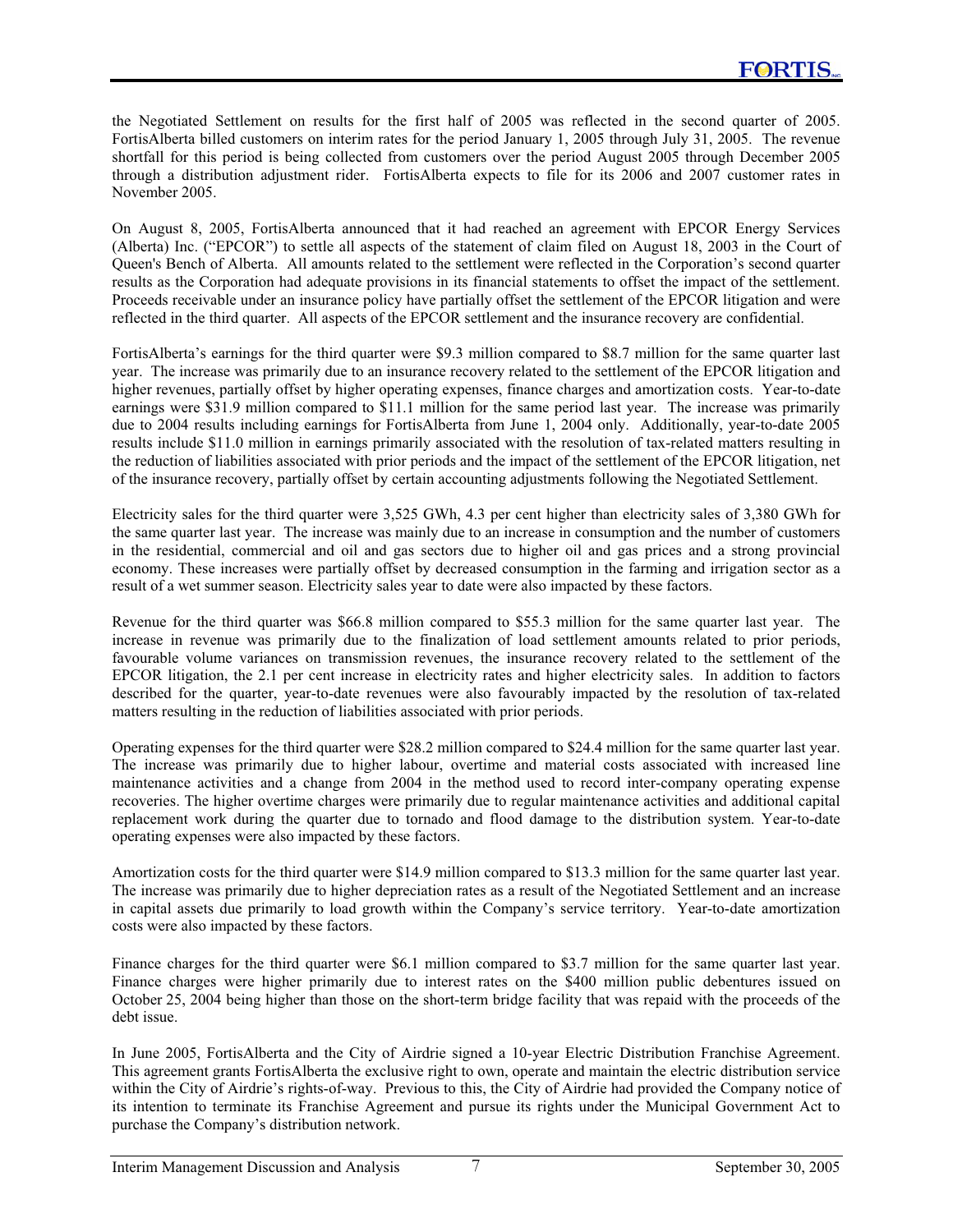# **FortisBC 3**

| <b>FortisBC</b><br><b>Financial Highlights (Unaudited)</b><br>Period Ended September 30 <sup>th</sup> |                   |                   |                   |                   |
|-------------------------------------------------------------------------------------------------------|-------------------|-------------------|-------------------|-------------------|
|                                                                                                       | <b>Ouarter</b>    |                   | Year-to-date      |                   |
|                                                                                                       | 2005 <sup>4</sup> | 2004 <sup>3</sup> | 2005 <sup>4</sup> | 2004 <sup>3</sup> |
| <b>Electricity Sales (GWh)</b>                                                                        | 690               | 661               | 2,165             | 873               |
| (\$ millions)                                                                                         |                   |                   |                   |                   |
| Revenue                                                                                               | 45.1              | 42.0              | 144.6             | 54.4              |
| <b>Energy Supply Costs</b>                                                                            | 13.9              | 13.1              | 44.5              | 16.8              |
| <b>Operating Expenses</b>                                                                             | 16.0              | 13.6              | 48.0              | 18.0              |
| Amortization                                                                                          | 4.8               | 4.2               | 14.1              | 5.7               |
| <b>Finance Charges</b>                                                                                | 4.4               | 4.1               | 13.2              | 5.4               |
| <b>Corporate Taxes</b>                                                                                | 1.4               | 1.8               | 5.9               | 2.4               |
| <b>Earnings</b>                                                                                       | 4.6               | 5.2               | 18.9              | 6.1               |

On May 31, 2004, Fortis, through an indirect wholly owned subsidiary, acquired all of the issued and outstanding shares of Aquila Networks Canada (British Columbia) Ltd. (renamed "FortisBC"). FortisBC is an integrated electric utility operating in the southern interior of British Columbia, serving directly and indirectly over 146,000 customers. FortisBC is regulated by the British Columbia Utilities Commission ("BCUC"). FortisBC's revenue and rates are based on traditional cost of service regulation. However, FortisBC is also subject to a performance-based rate mechanism that is used in establishing annual rate adjustments.

On May 31, 2005, the BCUC issued its decision on FortisBC's 2005 Revenue Requirement application approving a 3.4 per cent rate increase, effective January 1, 2005. This rate replaced the interim rate of 3.7 per cent. Due to the change in rates, approximately \$0.3 million was refunded to customers during the third quarter. The decision also approved an ROE of 9.43 per cent and continuation of a common equity ratio of 40 per cent. FortisBC submitted its 2005 Capital Plan in the amount of \$121.6 million, of which \$117.3 million was approved and \$4.3 million is subject to further review and approval. In August 2005, FortisBC filed its 2006 Capital Plan for approval to spend approximately \$111.7 million on its electrical facilities. The Company will also file a Revenue Requirement application in the fourth quarter of 2005 to determine customer rates for 2006.

In June 2005, a British Columbia utility applied to the BCUC for a review of the current ROE adjustment mechanism that also applies to FortisBC. The application is subject to a regulatory process in which FortisBC is participating, to the extent that the proceedings affect FortisBC. The impact and materiality of any changes to the ROE adjustment mechanism cannot be estimated or reasonably determined at this time.

On May 31, 2005, Fortis, through an indirect wholly owned subsidiary, acquired all issued common and preference shares of Princeton Light and Power Company, Limited ("PLP") for \$3.7 million. PLP is an electric utility serving approximately 3,200 customers, mainly in Princeton, British Columbia. PLP presently purchases its wholesale power from FortisBC under a long-term contract. The financial results of PLP are included in the FortisBC segmented results and are since June 1, 2005 only. The impact of PLP on third quarter and year-to-date earnings was negligible.

FortisBC's earnings for the third quarter were \$4.6 million compared to \$5.2 million for the same quarter last year. The decrease in earnings was primarily due to higher energy supply costs, operating expenses, finance charges and amortization costs, partially offset by increased revenue. Year-to-date earnings were \$18.9 million compared to \$6.1 million for the same period last year. The increase was primarily due to 2004 results including earnings for FortisBC from June 1, 2004 only.

<sup>3</sup> On May 31, 2004, Fortis completed the transaction to acquire Aquila, Inc.'s 2 utilities in western Canada (renamed FortisAlberta and FortisBC). Financial results for FortisAlberta and FortisBC are since June 1, 2004 only.

<sup>&</sup>lt;sup>4</sup> On May 31, 2005, Fortis, through an indirect wholly owned subsidiary, acquired Princeton Light and Power Company, Limited. Financial results for PLP are since June 1, 2005 only.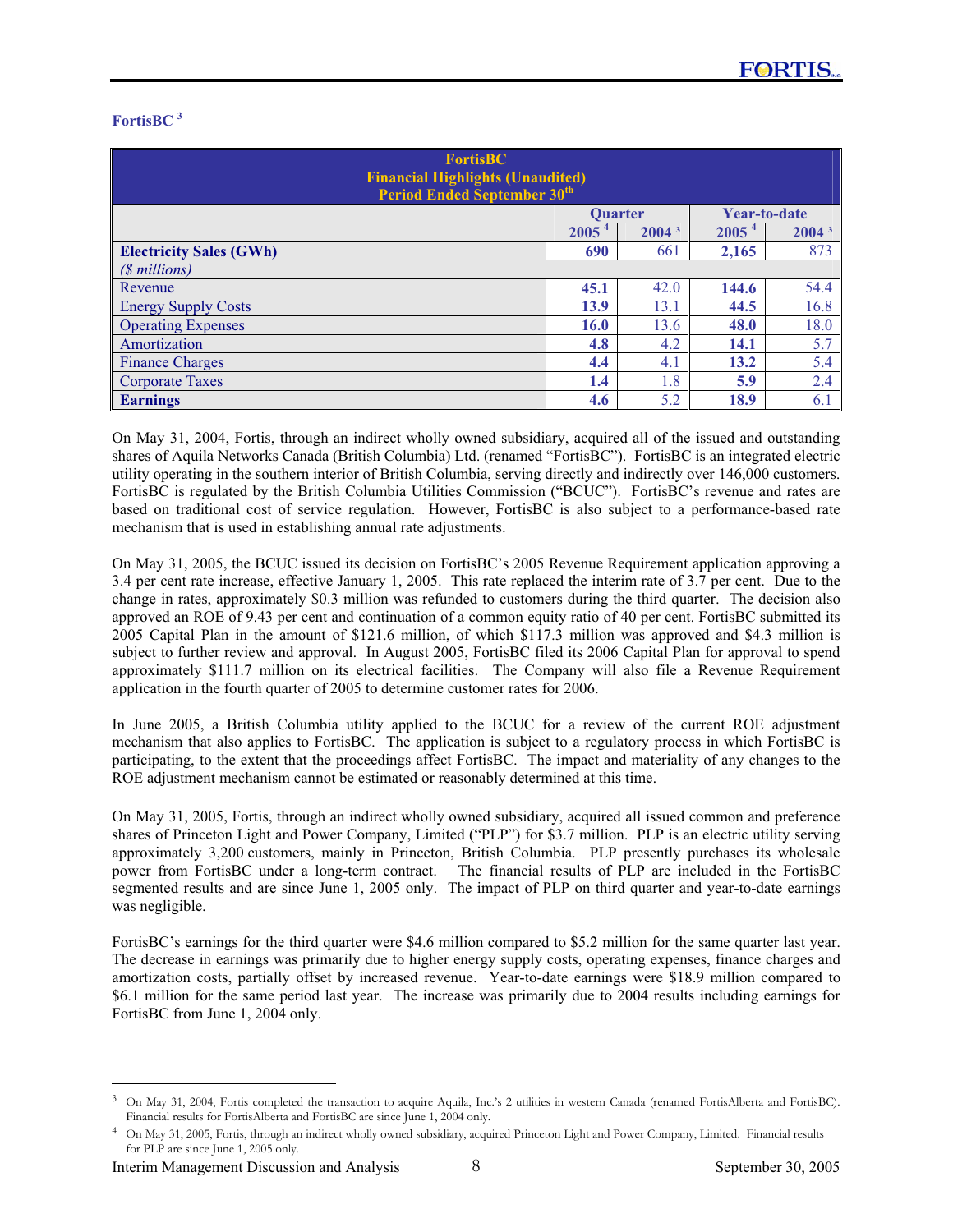Electricity sales for the third quarter were 690 GWh compared to 661 GWh for the same quarter last year. The increase was primarily due to a 2.6 per cent increase in the number of commercial and residential customers, as a result of continued population growth in the Okanagan region, and 17 GWh in electricity sales attributable to PLP. Year-to-date electricity sales were also favourably impacted by cooler temperatures in the first half of 2005 compared to the same period last year which resulted in an increased heating load.

Revenue for the third quarter was \$45.1 million compared to \$42.0 million for the same quarter last year. The increase was primarily due to increased electricity sales, a 3.4 per cent increase in electricity rates, effective January 1, 2005, an increase in the amount accrued for unbilled revenue and revenue attributable to PLP, partially offset by a decrease in other revenue primarily associated with performance-based regulatory incentive adjustments. Year-to-date revenues were also impacted by these factors.

Energy supply costs were \$13.9 million compared to \$13.1 million for the same quarter last year. The lower energy supply costs for the third quarter of 2004 were primarily due to a \$1.1 million adjustment which reduced energy supply costs for that quarter.

Operating expenses for the third quarter were \$16.0 million compared to \$13.6 million for the same quarter last year. The increase was primarily due to increased customer service and system maintenance activities, general inflationary increases and operating expenses attributable to PLP. Year-to-date expenses were partially offset by a \$0.5 million refund relating to a Government of British Columbia tax appeal.

Amortization costs for the third quarter were \$4.8 million compared to \$4.2 million for the same quarter last year. This increase was mainly due to an increase in the capital assets resulting from the Company's capital expenditure program. Year-to-date amortization costs were also impacted by this factor.

Finance charges for the third quarter were \$4.4 million compared to \$4.1 million for the same quarter last year. The increase was primarily due to increased borrowings to finance FortisBC's significant capital expenditure program and interest rates on the \$140 million debentures issued on November 30, 2004 being higher than those on the short-term debt repaid with the proceeds of this issue. The increase was partially offset by an increase in capitalized interest associated with large, long-term capital projects.

## **REGULATED UTILITIES - CARIBBEAN**

## **Belize Electricity**

| <b>Belize Electricity</b><br><b>Financial Highlights (Unaudited)</b><br><b>Period Ended September 30th</b> |      |                |             |              |
|------------------------------------------------------------------------------------------------------------|------|----------------|-------------|--------------|
|                                                                                                            |      | <b>Ouarter</b> |             | Year-to-date |
|                                                                                                            | 2005 | 2004           | 2005        | 2004         |
| <b>Average US:CDN Exchange Rate</b>                                                                        | 1.20 | 1.31           | 1.22        | 1.33         |
| <b>Electricity Sales (GWh)</b>                                                                             | 95   | 89             | 263         | 246          |
| ( <i>S</i> millions)                                                                                       |      |                |             |              |
| Revenue                                                                                                    | 21.9 | 18.9           | 56.0        | 54.8         |
| <b>Energy Supply Costs</b>                                                                                 | 11.9 | 10.2           | <b>30.1</b> | 28.6         |
| <b>Operating Expenses</b>                                                                                  | 2.2  | 2.4            | 7.9         | 8.4          |
| Amortization                                                                                               | 1.3  | 1.6            | 4.5         | 4.9          |
| <b>Finance Charges</b>                                                                                     | 1.5  | 1.3            | 4.3         | 4.2          |
| Foreign Exchange Loss (Gain)                                                                               | ۰    | 0.1            | (0.4)       | (0.2)        |
| Corporate Taxes and Non-controlling Interest                                                               | 1.8  | 1.2            | 3.6         | 3.3          |
| <b>Earnings</b>                                                                                            | 3.2  | 2.1            | 6.0         | 5.6          |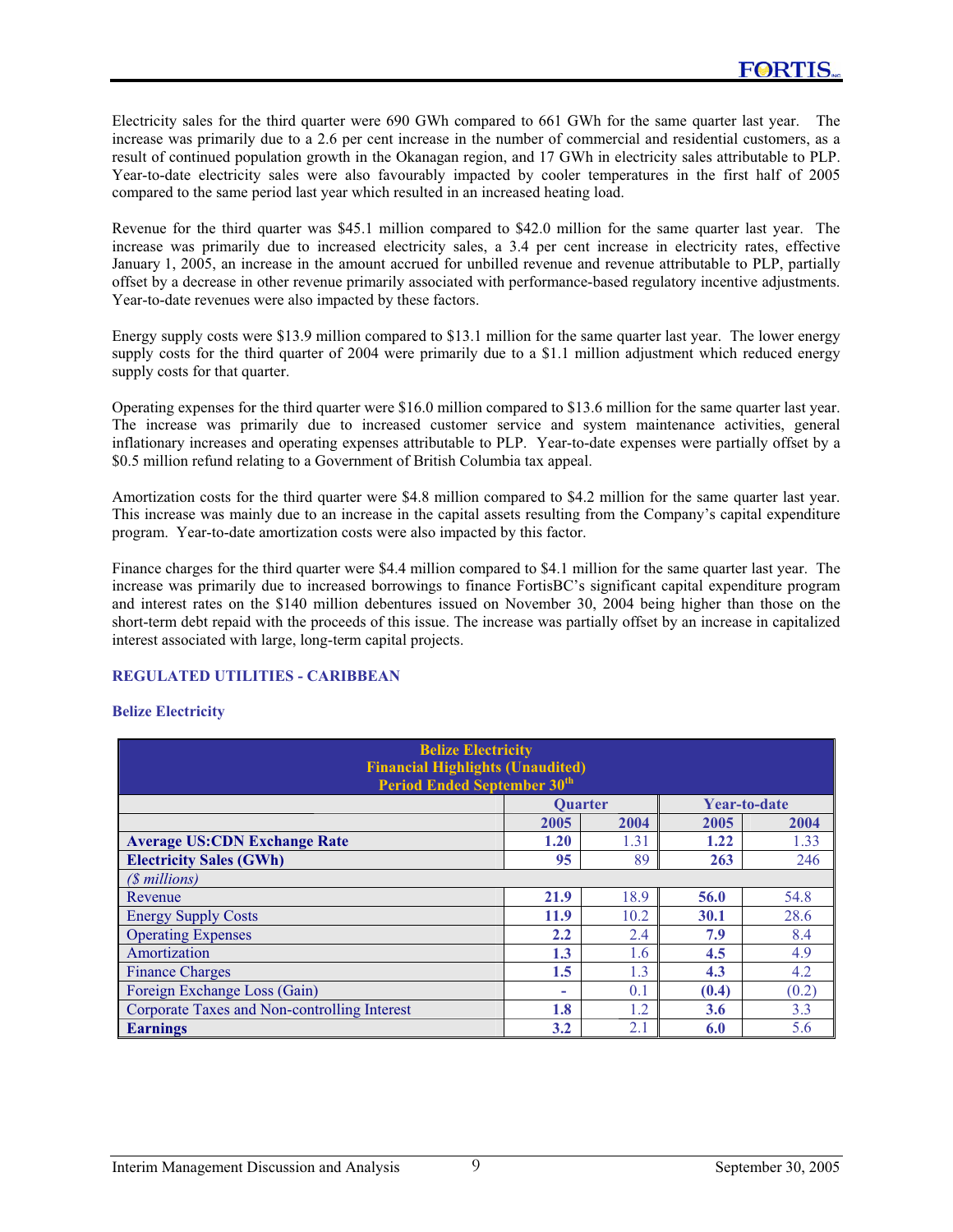Belize Electricity's earnings for the third quarter were \$3.2 million (BZ\$5.1 million) compared to \$2.1 million (BZ\$3.1 million) for the same quarter last year. Year-to-date earnings were \$6.0 million (BZ\$9.6 million) compared to \$5.6 million (BZ\$8.2 million) for the same period last year. The increase in earnings was primarily due to the 11 per cent increase in electricity rates, effective July 1, 2005, as a result of the new 4-year tariff agreement and higher electricity sales, partially offset by increased finance charges and the impact of the depreciation of the US dollar relative to the Canadian dollar compared to the same periods last year.

Belize Electricity is regulated by the Public Utilities Commission ("PUC") and base electricity rates in Belize are comprised of 2 components. The first, Value Added Delivery, (''VAD''), is subject to price cap and the second is the cost of fuel and purchased power ("COP"), including the variable cost of generation, which is a flow through in customer rates. Belize Electricity filed its first full Tariff Application on March 2, 2005 to establish a new 4-year VAD tariff setting arrangement. On July 14, 2005, the PUC delivered its final Decision approving an overall increase in electricity rates, inclusive of the recovery of the Rate Stabilization Account balance, to BZ\$0.39 per kWh from BZ\$0.349 per kWh, effective July 1, 2005. As a result of the Decision, the VAD component of electricity rates increased to BZ\$0.162 per kWh from BZ\$0.14 per kWh while the COP component increased to BZ\$0.21 per kWh from BZ\$0.175 per kWh. The Company is currently in discussions with the PUC concerning the final Tariff Decision with the aim of obtaining a revised simplified tariff decision before the end of 2005.

Electricity sales for the third quarter were 95 GWh, approximately 7 per cent higher than the same quarter last year. Year-to-date electricity sales were 263 GWh, approximately 7 per cent higher than the same period last year. Increased electricity sales in both the residential and commercial segments were driven by economic growth.

Revenue for the third quarter was \$21.9 million (BZ\$36.8 million) compared to \$18.9 million (BZ\$29.0 million) for the same quarter last year. Excluding foreign exchange impacts, revenue increased almost 27 per cent compared to the same quarter last year. The increase was primarily due to the 18 per cent increase in the VAD and COP components of electricity rates, effective July 1, 2005, and the 7 per cent growth in electricity sales. Year-to-date revenue was \$56.0 million (BZ\$91.9 million) compared to \$54.8 million (BZ\$82.3 million) for the same period last year. Excluding foreign exchange impacts, revenue increased nearly 12 per cent compared to the same period last year. The increase was due to the 18 per cent increase in base electricity rates, as described above, and higher electricity sales, partially offset by the final reduction of rates of BZ\$0.01 per kWh, implemented July 2004 through June 30, 2005. Previous to July 1, 2005, rates had been reduced by BZ\$0.05 per kWh over a 5-year period, equal to the commitment provided by Fortis when it acquired Belize Electricity in October 1999.

Energy supply costs for the third quarter were \$11.9 million (BZ\$20.0 million) compared to \$10.2 million (BZ\$15.6 million) for the same quarter last year. Year-to-date energy supply costs were \$30.1 million (BZ\$49.4 million) compared to \$28.6 million (BZ\$43.1 million) for the same period last year. The increase in energy supply costs reflects the increase in the COP component of electricity rates, effective July 1, 2005, and electricity sales growth, partially offset by foreign exchange impacts.

Operating expenses for the third quarter were \$2.2 million (BZ\$3.9 million) compared to \$2.4 million (BZ\$3.7 million) for the same quarter last year. Year-to-date operating expenses were \$7.9 million (BZ\$12.9 million) compared to \$8.4 million (BZ\$12.5 million) for the same period last year. Excluding foreign exchange impacts, operating expenses increased due to higher employee costs and general increases in the cost of goods and services.

Amortization costs for the third quarter were \$1.3 million (BZ\$2.3 million) compared to \$1.6 million (BZ\$2.5 million) for the same quarter last year. The decrease was due to foreign exchange impacts in addition to the recovery of all generation equipment depreciation through COP, as a result of the July 1, 2005 final Tariff Decision, partially offset by the impact of capital asset growth. Year-to-date amortization costs were \$4.5 million (BZ\$7.7 million) compared to \$4.9 million (BZ\$7.5 million). Excluding foreign exchange impacts, amortization costs increased due to capital asset growth, partially offset by the recovery of generation depreciation through COP as described above.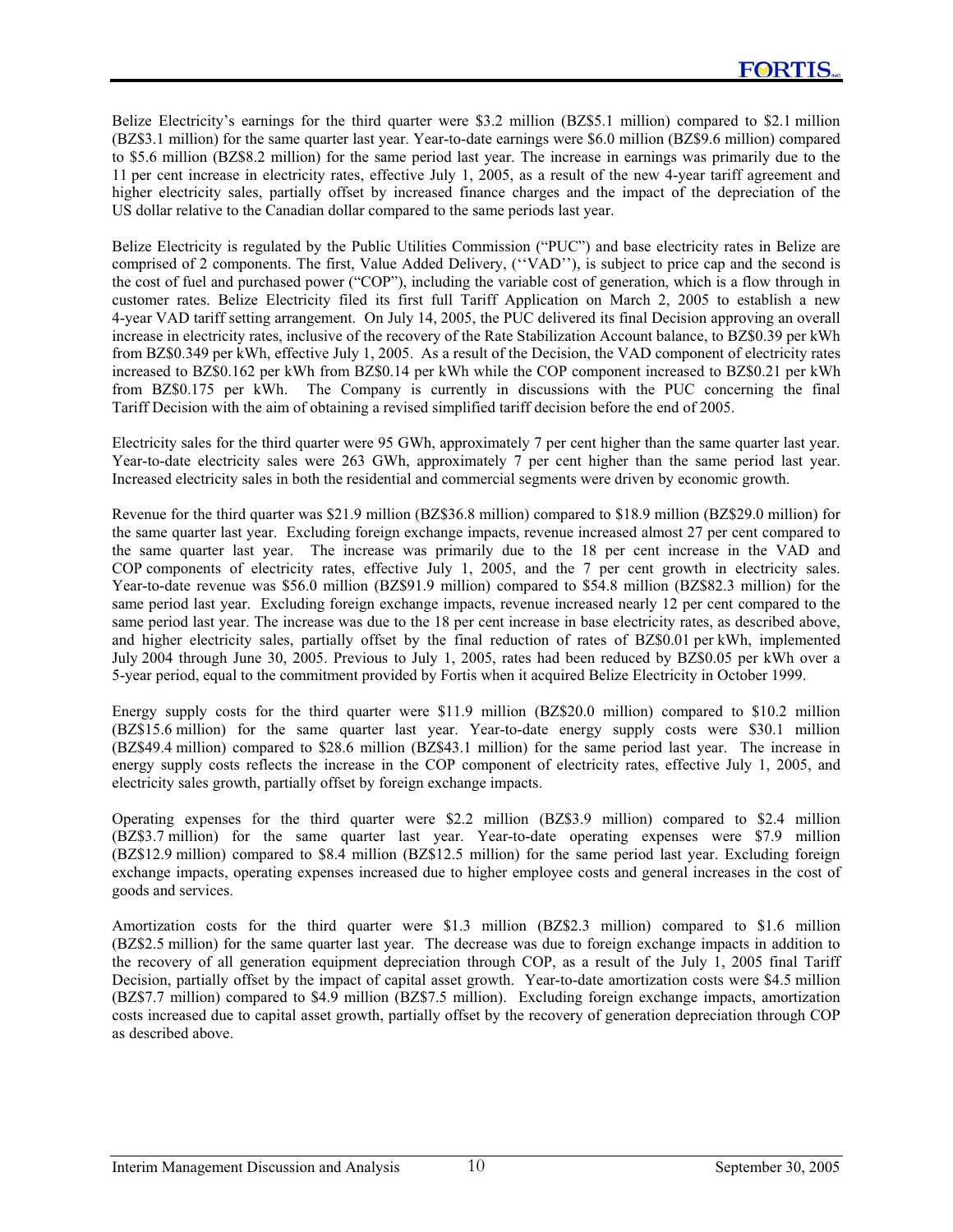Finance charges for the third quarter were \$1.5 million (BZ\$2.5 million) compared to \$1.3 million (BZ\$2.0 million) for the same quarter last year. Year-to-date finance charges were \$4.3 million (BZ\$7.1 million) compared to \$4.2 million (BZ\$6.3 million) for the same period last year. Excluding foreign exchange impacts, finance charges increased due to the higher utilization of overdraft facilities and additional short-term loans to help meet operational needs.

The foreign exchange loss (gain) related to Belize Electricity's Euro-denominated debt. Year to date, the foreign exchange gain increased over the same period last year due to the strengthening of the US dollar relative to the Euro.

## **Caribbean Utilities**

| <b>Caribbean Utilities</b><br><b>Financial Highlights (Unaudited)</b><br><b>Period Ended September 30th</b> |                                |      |      |      |
|-------------------------------------------------------------------------------------------------------------|--------------------------------|------|------|------|
|                                                                                                             | Year-to-date<br><b>Ouarter</b> |      |      |      |
|                                                                                                             | 2005                           | 2004 | 2005 | 2004 |
| <b>Average US:CDN Exchange Rate<sup>5</sup></b>                                                             | 1.24                           | 1.27 | 1.23 | 1.32 |
| (\$ millions)                                                                                               |                                |      |      |      |
| <b>Equity Income</b>                                                                                        | <b>3.0</b>                     | 2.5  | 8.6  |      |

Fortis accounts for its 36.8 per cent interest in Caribbean Utilities on an equity basis. Equity earnings are recorded on a lag basis and, therefore, the quarterly earnings noted above represent the Corporation's share of Caribbean Utilities' earnings for its first quarters ended July 31, 2005 and July 31, 2004.

Caribbean Utilities and the Cayman Islands are continuing to recover from the impact of Hurricane Ivan which struck Grand Cayman in September 2004. Approximately 7 per cent of the Company's pre-Ivan customers remained without electricity at the end of July 2005. The Company expects electricity sales to achieve 100 per cent of pre-Ivan sales by the end of April 2006. Peak load for the Company's first quarter was 77 MW, approximately 91 per cent of the fiscal 2005 peak of 84 MW. The Company anticipates returning to a total capacity of approximately 120 MW by summer 2006 compared to 123 MW pre-Ivan.

Equity income for the third quarter was \$3.0 million compared to \$2.5 million for the same quarter last year. The increase was primarily due to the combined favourable impact of the continued recovery from Hurricane Ivan including business interruption ("BI") insurance, increased foreign exchange gains and the recording of 2004 year-end audit adjustments in the Corporation's 2004 third quarter results. During its first quarter ended July 31, 2005, Caribbean Utilities recorded a BI insurance claim of US\$2.5 million. The BI claim calculation includes a revenue growth factor of 5.625 per cent with the BI claim being calculated on a contribution margin basis. The Company estimates that its total BI claim for its fiscal 2006 year will be approximately US\$6.4 million and US\$17.3 million for the overall 24-month indemnity period. Typically, the ultimate recovery under a BI policy is judgmental and subject to negotiations between the insured and the insurance company. The BI claim calculation methodology has now been agreed to with the insurance adjustors which is facilitating the monthly calculation of the BI claims. Year-to-date equity income was \$8.6 million compared to \$6.6 million for the same period last year. In addition to the factors described for the quarter, the year-to-date increase was also due to a \$1.1 million positive adjustment related to a change in Caribbean Utilities' accounting practice for recognizing unbilled revenue. While Caribbean Utilities recorded a positive US\$2.5 million (CDN\$3.0 million) retroactive adjustment to its April 30, 2004 retained earnings, Fortis recorded its share, or \$1.1 million, in 2005 second quarter earnings. Year-to-date equity income was also positively impacted by the reduction of Hurricane Ivan loss estimates recorded by Caribbean Utilities in its fourth quarter and the recovery in the first quarter of 2005 of 2004 fuel costs that were expensed following Hurricane Ivan. The increase in third quarter and year-to-date equity income was partially offset by the depreciation of the US dollar relative to the Canadian dollar compared to the same periods last year.

Caribbean Utilities submitted a proposal to the Cayman Islands Government (the "Government") in July 2002 to extend its current License and replace the 15 per cent return on rate base mechanism for adjusting customer rates with a price cap mechanism. The non-binding tentative agreement signed by Caribbean Utilities and the

<sup>5</sup> Quarterly equity earnings for 2005 and 2004 were translated at the average US:CDN exchange rate during the 3 month periods ended July 31, 2005 and 2004, respectively, as equity earnings are recorded on a lag basis. Year-to-date 2005 and 2004 equity earnings were translated at the average US:CDN exchange rate during the 9 month periods ended July 31, 2005 and 2004, respectively, due to the reason noted above.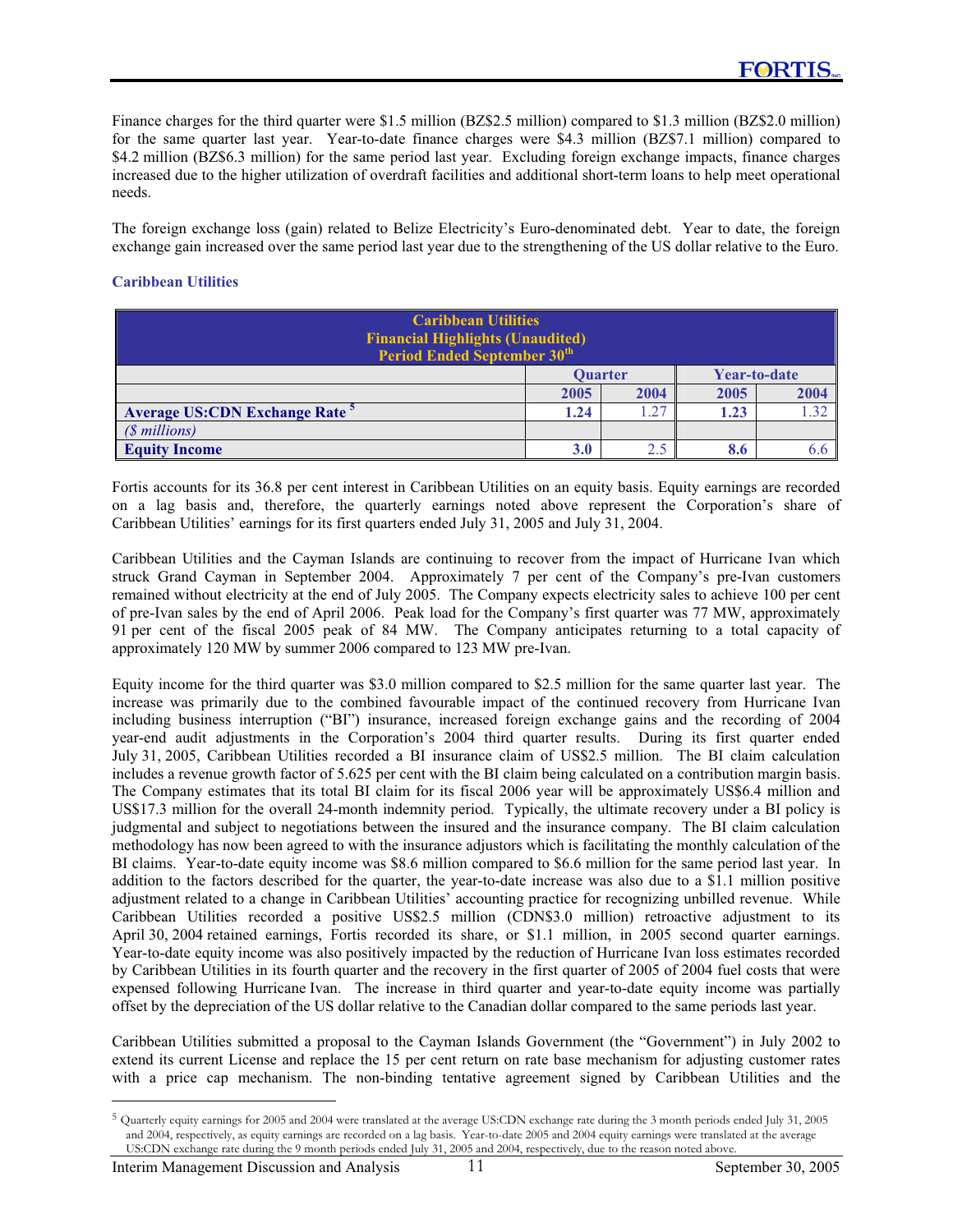Government in June 2004 expired following Hurricane Ivan. The current License is still in effect and is scheduled to expire in January 2011. In May 2005, a new Government was elected in the Cayman Islands. The Company will resume License extension discussions with the new Government in November 2005.

Upon submitting its Final Return to Government on July 21, 2005 for its 2005 fiscal year end, Caribbean Utilities determined that, under its current License, it was permitted a rate increase of 9.5 per cent, effective August 1, 2005, as a result of substantial costs incurred from Hurricane Ivan. The Company determined, without prejudice to its rights under its existing License, that given the post-hurricane economic realities, it would not have been in the best interest of the Cayman Islands and its residents, or in the longer-term interest of the Company, to implement the rate increase as allowed under the License. The Company and the Government agreed on a Cost Recovery Surcharge ("CRS") of US 0.89 cents per kWh for each kWh of electricity consumed by customers. The CRS represents a 4.7 per cent increase in base electricity rates, less than half of the 9.5 per cent permitted under the Licence. The CRS became effective for August 2005 billings and will continue for a period of approximately 3 years. It has also been agreed with the Government that there will be a freeze on basic billing rates until July 31, 2008 and no retroactive increases in billing rates is permitted after the CRS has been fully recovered. Caribbean Utilities had direct uninsured hurricane losses of US\$14.0 million. By agreement with Government, Caribbean Utilities will recover US\$13.4 million of the US\$14.0 million uninsured losses through the CRS. In addition, Caribbean Utilities has agreed to absorb US\$3.6 million of indirect costs incidental to the Hurricane which will not be recovered from customer rates. These indirect costs were recorded in Caribbean Utilities' 2005 fiscal year.

| <b>Non-Regulated - Fortis Generation</b><br><b>Financial Highlights (Unaudited)</b><br><b>Period Ended September 30th</b> |      |                |                     |      |
|---------------------------------------------------------------------------------------------------------------------------|------|----------------|---------------------|------|
|                                                                                                                           |      | <b>Ouarter</b> | <b>Year-to-date</b> |      |
| <b>Energy Sales (GWh)</b>                                                                                                 | 2005 | 2004           | 2005                | 2004 |
| <b>Central Newfoundland</b>                                                                                               | 26   | 29             | 109                 | 89   |
| Ontario                                                                                                                   | 166  | 174            | 526                 | 537  |
| <b>Belize</b>                                                                                                             | 18   | 16             | 32                  | 42   |
| British Columbia <sup>6</sup>                                                                                             | 15   | 9              | 31                  | 15   |
| <b>Upper New York State</b>                                                                                               | 7    | 10             | 40                  | 46   |
| <b>Total</b>                                                                                                              | 232  | 238            | 738                 | 729  |
|                                                                                                                           |      |                |                     |      |
|                                                                                                                           |      | <b>Quarter</b> | <b>Year-to-date</b> |      |
| (\$ millions)                                                                                                             | 2005 | 2004           | 2005                | 2004 |
| Revenue                                                                                                                   | 21.7 | 15.5           | 57.9                | 49.1 |
| <b>Energy Supply Costs</b>                                                                                                | 0.9  | 1.3            | 4.6                 | 4.1  |
| <b>Operating Expenses</b>                                                                                                 | 2.5  | 4.4            | 11.7                | 12.4 |
| Amortization                                                                                                              | 2.6  | 2.6            | 7.8                 | 7.5  |
| <b>Finance Charges</b>                                                                                                    | 3.5  | 4.0            | 11.4                | 11.6 |
| Gain on settlement of contractual matters                                                                                 |      |                | (10.0)              |      |
| <b>Corporate Taxes</b>                                                                                                    | 4.4  | 1.2            | 10.3                | 5.2  |
| Non-controlling Interest                                                                                                  | ۰    |                | 1.1                 | 0.2  |
| <b>Earnings</b>                                                                                                           | 7.8  | 2.0            | 21.0                | 8.1  |

# **NON-REGULATED – FORTIS GENERATION <sup>6</sup>**

Earnings from Non-regulated - Fortis Generation were \$7.8 million, up \$5.8 million from the third quarter last year. The increase in earnings was primarily due to the impact of higher average wholesale energy prices in Ontario. Year-to-date earnings were \$21.0 million compared to \$8.1 million for the same period last year. The increase in earnings was primarily due to a \$7.9 million after-tax gain resulting from the settlement of contractual matters

<sup>6</sup> Fortis Generation includes the operations of non-regulated generating assets in central Newfoundland, Ontario, British Columbia, Belize and Upper New York State.

The British Columbia energy sales represent energy sales from the 16-MW run-of-river Walden hydroelectric power plant, which was acquired on May 31, 2004 as part of FortisBC.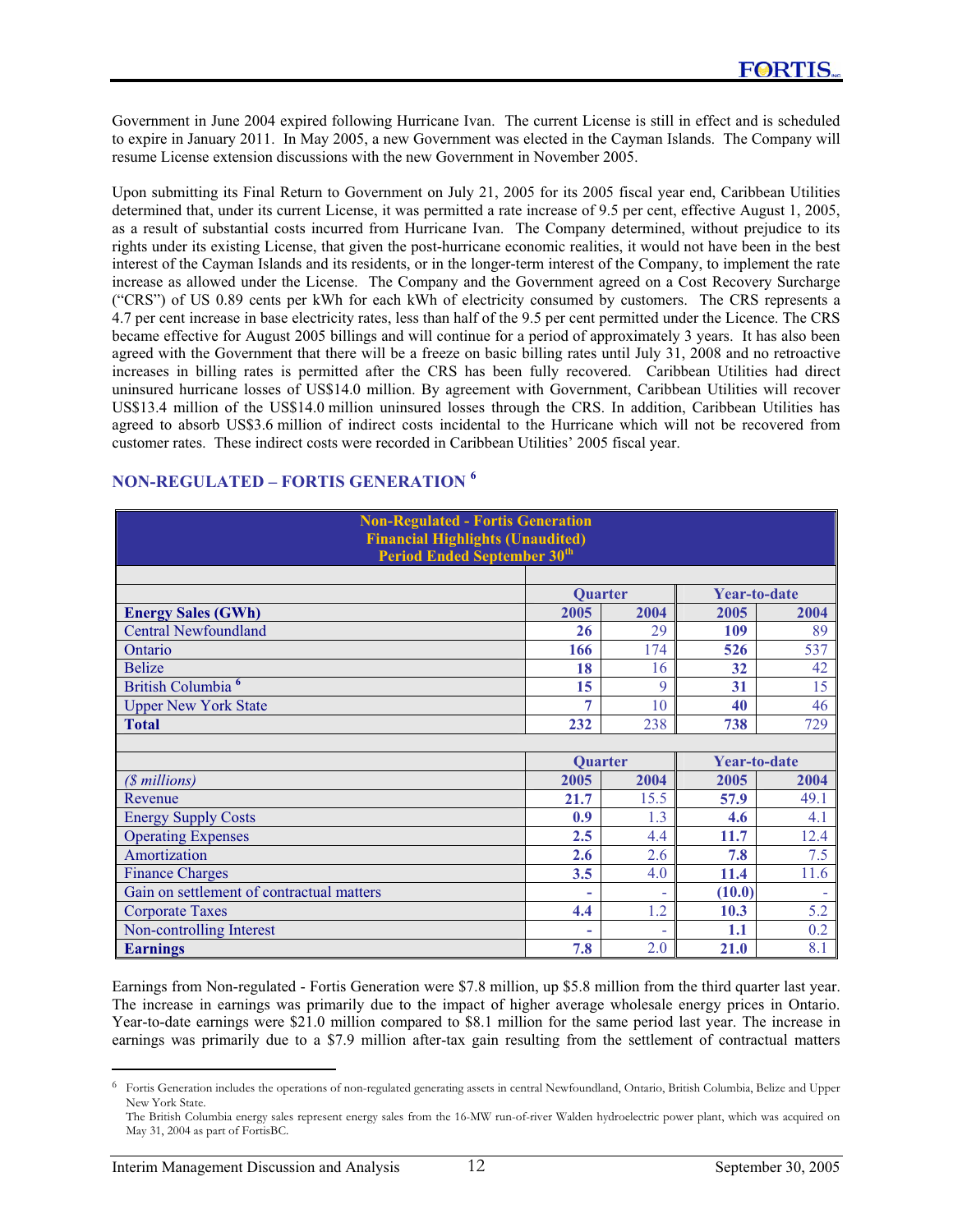between FortisOntario and OPGI, higher wholesale energy prices in Ontario and higher production in central Newfoundland, partially offset by lower production in Belize as a result of low rainfall levels.

Generation revenue for the third quarter was \$21.7 million compared to \$15.5 million for the same quarter last year. Generation revenue increased primarily due to higher wholesale energy prices in Ontario. For the third quarter, the average wholesale energy price in Ontario was \$85.91 per megawatt hour ("MWh") compared to \$46.19 per MWh hour for the same quarter last year. Year-to-date generation revenue was \$57.9 million compared to \$49.1 million for the same period last year. The increase was primarily due to higher wholesale energy prices in Ontario and increased production in central Newfoundland, partially offset by lower hydroelectric production in Belize due to lower rainfall levels.

Operating expenses for the third quarter were \$2.5 million compared to \$4.4 million for the same quarter last year. The decrease related, in part, to a \$1.1 million favorable adjustment to water right fees as a result of confirmation by the Government of Ontario of the continuation of the fixed price upon which these fees are assessed. Operating expenses also decreased due to a \$1.0 million reduction in the allocation of shared service costs to non-regulated Ontario generation operations resulting from a recent internal cost allocation study. Year-to-date operating expenses were \$11.7 million compared to \$12.4 million for the same period last year. The decrease in operating expenses year to date was primarily due to the reallocation of shared service costs.

Finance charges were \$3.5 million compared to \$4.0 million for the same quarter last year. Year-to-date finance charges were \$11.4 million compared to \$11.6 million for the same period last year. The decrease in finance charges was primarily due to the repayment of a \$22.5 million term loan in the second quarter of 2005.

The Chalillo dam in Belize began storing water on July 12, 2005 and the commissioning of the 7-MW hydroelectric plant at the dam commenced mid-September with the generation of its first amount of electricity. This upstream storage and hydroelectric generating facility is expected to double the amount of energy produced from hydroelectricity in the Belizean operations from an average of 80 GWh to approximately 160 GWh.

Operations in Upper New York State include the operations of the Dolgeville unit, which went out of service late January 2005 as a result of flooding. In October 2005, the Dolgeville unit became operational again. A business interruption insurance claim has been initiated, the proceeds from which are expected to mitigate revenue lost during the period of non-operation.

| <b>Non-Regulated - Fortis Properties</b><br><b>Financial Highlights (Unaudited)</b><br><b>Period Ended September 30th</b> |                |      |              |       |
|---------------------------------------------------------------------------------------------------------------------------|----------------|------|--------------|-------|
|                                                                                                                           | <b>Ouarter</b> |      | Year-to-date |       |
| (\$ millions)                                                                                                             | 2005           | 2004 | 2005         | 2004  |
| <b>Real Estate Revenue</b>                                                                                                | 13.1           | 12.9 | 39.7         | 39.2  |
| <b>Hospitality Revenue</b>                                                                                                | 29.2           | 23.4 | 76.4         | 62.0  |
| <b>Total Revenue</b>                                                                                                      | 42.3           | 36.3 | 116.1        | 101.2 |
| <b>Operating Expenses</b>                                                                                                 | 26.2           | 22.5 | 74.3         | 65.3  |
| Amortization                                                                                                              | 2.8            | 2.4  | 8.2          | 7.1   |
| <b>Finance Charges</b>                                                                                                    | 5.2            | 4.3  | 14.8         | 13.6  |
| <b>Corporate Taxes</b>                                                                                                    | 3.2            | 2.8  | 7.6          | 6.2   |
| <b>Earnings</b>                                                                                                           | 4.9            | 4.3  | 11.2         | 9.0   |

# **NON-REGULATED - FORTIS PROPERTIES**

Fortis Properties' earnings for the third quarter were \$4.9 million compared to \$4.3 million for the same quarter last year. Year-to-date earnings were \$11.2 million compared to \$9.0 million for the same period last year. Higher earnings from operations, including contributions from the 3 hotels acquired in Alberta and Manitoba in February 2005 and the expanded Delta St. John's Hotel operations, primarily contributed to the increase. The \$15 million expansion to the Delta St. John's Hotel was completed June 1, 2005, one month ahead of schedule, and resulted in the addition of 128 rooms and approximately 5,000 square feet of meeting space.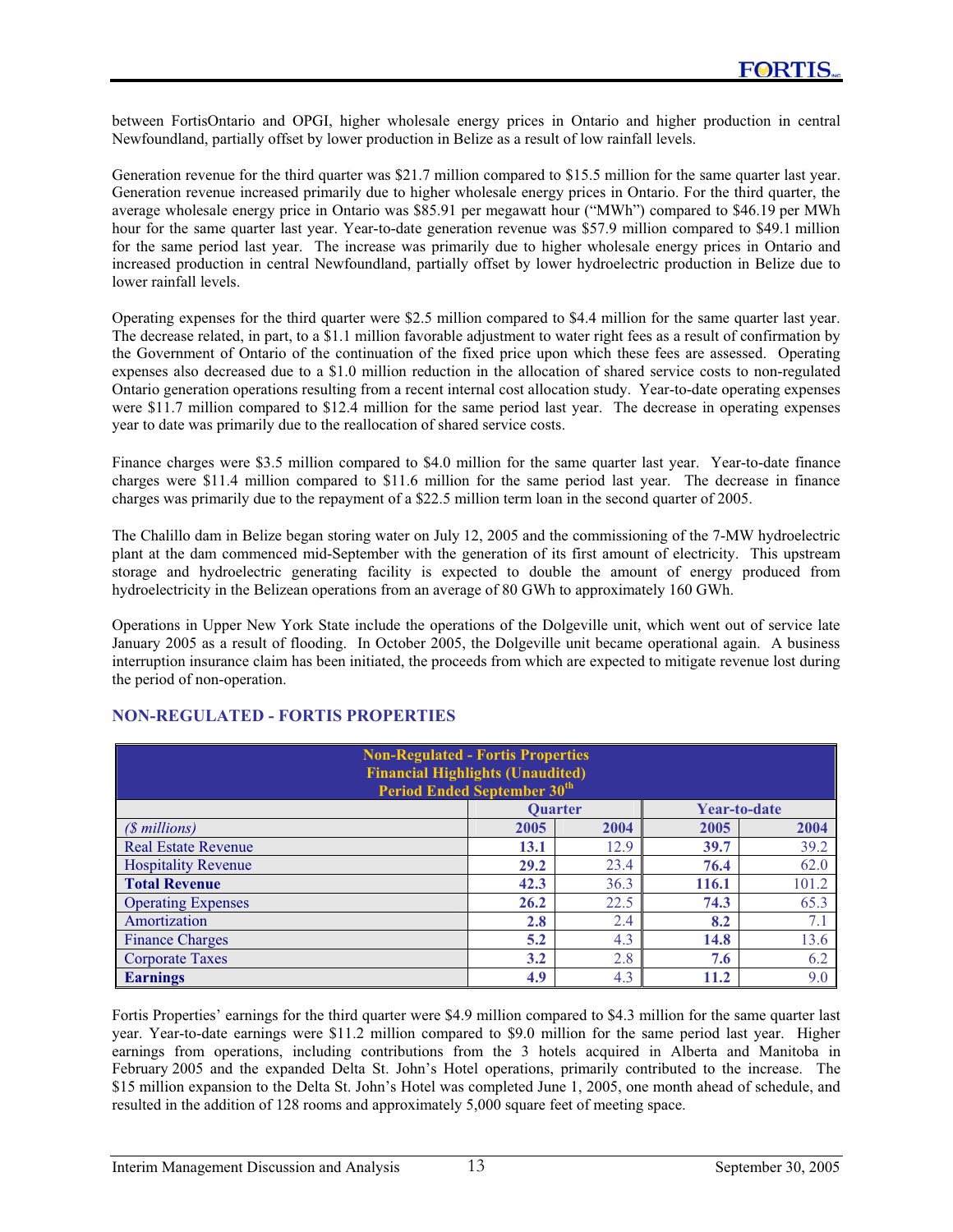Real estate revenue for the third quarter was \$13.1 million compared to \$12.9 million for the same quarter last year. Year-to-date real estate revenue was \$39.7 million compared to \$39.2 million for the same period last year. The occupancy level in the Real Estate Division was 96.0 per cent at September 30, 2005, up from 95.0 per cent at September 30, 2004.

Hospitality revenue for the third quarter was \$29.2 million compared to \$23.4 million for the same quarter last year. Year-to-date hospitality revenue was \$76.4 million compared to \$62.0 million for the same period in 2004. Revenue per available room ("REVPAR") for the third quarter was \$82.18 compared to \$86.70 for the same quarter last year. The 5.2 per cent decrease in REVPAR was primarily attributable to the addition of the Greenwood hotels in Alberta and Manitoba, which have a lower expected REVPAR than the balance of the hotel portfolio.

The increase in revenue, operating expenses and amortization costs for the quarter and year to date was primarily due to the 3 hotels acquired in February 2005 and the expanded operations of the Delta St. John's Hotel. Finance charges increased over the same periods primarily due to the additional debt incurred in 2005 to finance the acquisition of the hotels in Alberta and Manitoba.

Fortis Properties has commenced a \$7.0 million expansion of the Holiday Inn Sarnia and a \$7.1 million expansion to the Blue Cross Centre in Moncton, both scheduled for completion in mid-2006. Approximately half of the Blue Cross expansion space is pre-leased. Fortis Properties is also planning an estimated \$2.5 million expansion to the catering and conference facilities at the Holiday Inn Kitchener-Waterloo, which will increase rentable banquet and catering space from 7,800 square feet to 13,300 square feet.

| Corporate<br><b>Financial Highlights (Unaudited)</b><br><b>Period Ended September 30th</b> |       |       |        |        |
|--------------------------------------------------------------------------------------------|-------|-------|--------|--------|
| <b>Year-to-date</b><br><b>Ouarter</b>                                                      |       |       |        |        |
| (\$ millions)                                                                              | 2005  | 2004  | 2005   | 2004   |
| <b>Total Revenue</b>                                                                       | 2.9   | 3.2   | 8.1    | 7.6    |
| <b>Operating Expenses</b>                                                                  | 1.2   | 2.7   | 6.5    | 6.6    |
| Amortization                                                                               | 0.7   | 0.5   | 2.1    | 0.9    |
| <b>Finance Charges</b>                                                                     | 5.3   | 6.1   | 16.9   | 12.5   |
| Foreign Exchange Gain                                                                      | (3.8) | ۰     | (2.0)  |        |
| <b>Corporate Taxes</b>                                                                     | (0.7) | (2.1) | (5.5)  | (6.1)  |
| <b>Preference Share Dividends</b>                                                          | 4.1   | 3.8   | 12.4   | 8.2    |
| Non-controlling Interest                                                                   | ٠     | ۰     | (0.1)  | (0.1)  |
| <b>Net Corporate Expenses</b>                                                              | (3.9) | (7.8) | (22.2) | (14.4) |

# **CORPORATE**

The Corporate segment captures a number of expense and revenue items not specifically related to any operating segment. Included in the Corporate segment are finance charges related to debt incurred directly by Fortis, including foreign exchange gains or losses, preference share dividends, other corporate expenses net of recoveries from subsidiaries, interest and miscellaneous revenues and related corporate income taxes.

Net corporate expenses for the third quarter totaled \$3.9 million, a decrease of \$3.9 million from the same quarter last year. The decrease primarily related to an unrealized foreign exchange gain, decreased operating expenses and lower finance charges. Operating expenses decreased primarily due to a reduction of pension costs in the third quarter as a result of assumption changes for 2005. Finance charges were lower due to the repayment in March 2005, with proceeds from the common equity issue, of a portion of the short-term bridge facilities that were used to acquire FortisAlberta and FortisBC, partially offset by the impact of higher interest on the US\$150 million, 10-year 5.74% Senior Unsecured Notes that replaced the remainder of the short-term bridge facilities. Year-to-date net corporate expenses totaled \$22.2 million, \$7.8 million higher compared to the same period last year. The increase primarily related to higher financing charges, including amortization of deferred acquisition financing costs and increased preference share dividends, partially offset by a net unrealized foreign exchange gain. The increased financing charges related to the purchase of FortisAlberta and FortisBC on May 31, 2004. On January 29, 2004, Fortis issued 4.9% First Preference Units which were subsequently converted to 4.9% Series E First Preference Shares in the last half of 2004. Fortis recorded an unrealized foreign exchange gain of \$3.8 million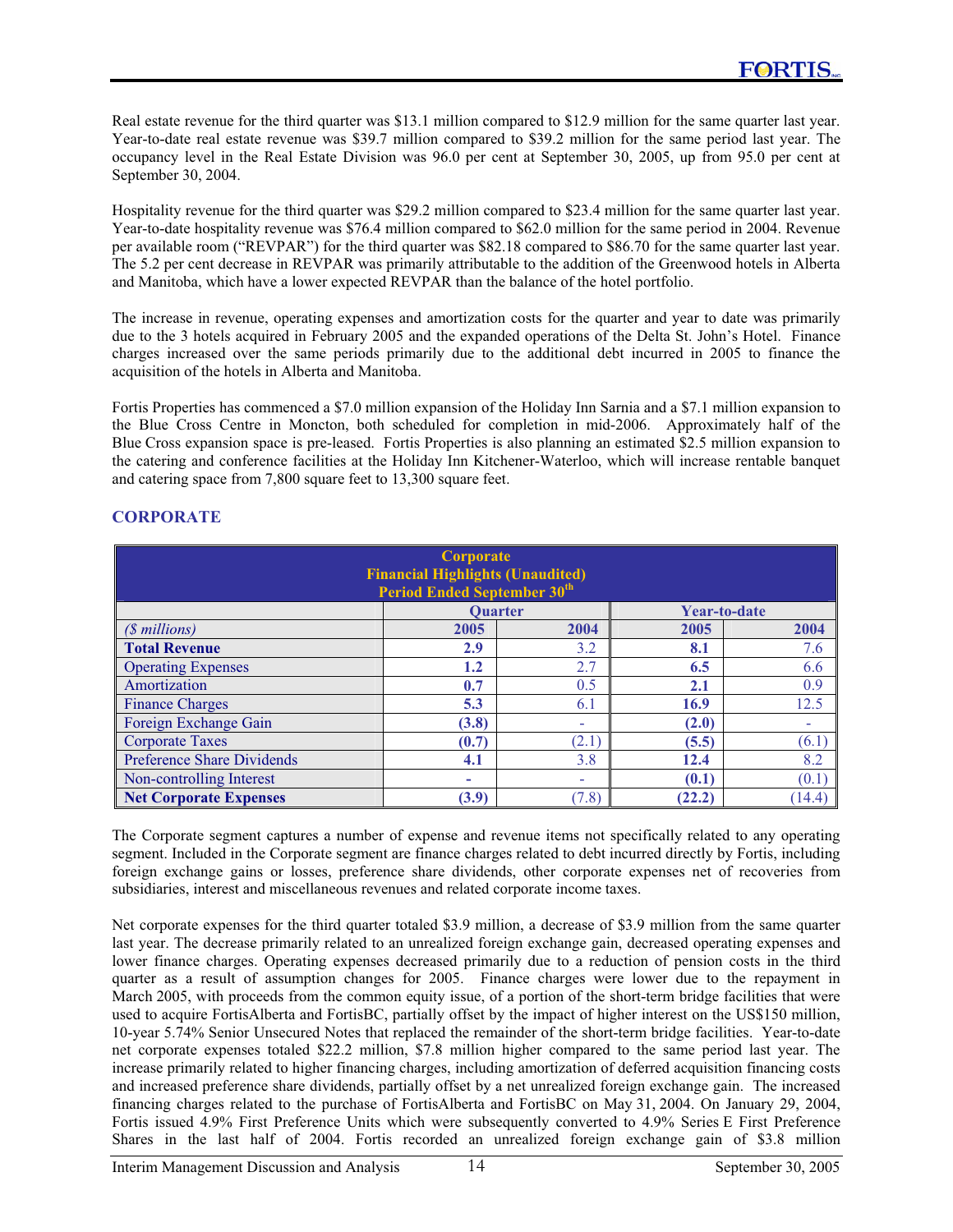(\$3.1 million after-tax) and \$2.0 million (\$1.7 million after-tax) for the third quarter and year-to-date, respectively, related to foreign currency exchange rate fluctuations associated with unhedged US dollar-denominated Corporate long-term debt. Year-to-date operating expenses were comparable to the same period last year as decreased pension costs were offset by an increase in professional fees, salaries expense and certain non-recurring acquisition expenses.

Year-to-date net corporate expenses for 2004 were also positively impacted as Fortis recorded a \$1.8 million corporate income tax recovery related to the tax benefit associated with non-capital losses.

## **CONSOLIDATED FINANCIAL POSITION**

The following table outlines the significant changes in the consolidated balance sheets between September 30, 2005 and December 31, 2004.

| <b>Balance Sheet Item</b>               | <b>Increase</b><br>(Decrease)<br>(\$millions) | <b>Explanation</b>                                                                                                                                                                                                                                                                                                                                                                                                                                         |
|-----------------------------------------|-----------------------------------------------|------------------------------------------------------------------------------------------------------------------------------------------------------------------------------------------------------------------------------------------------------------------------------------------------------------------------------------------------------------------------------------------------------------------------------------------------------------|
| Cash and cash equivalents               | (18.6)                                        | The decrease primarily related to the repayment of the \$22.5 million term<br>loan by FortisOntario-Generation and timing of working capital receipts<br>and payments across the Corporation's subsidiaries. These decreases<br>were partially offset by the \$10 million (pre-tax) OPGI settlement and the<br>refund of the corporate tax deposit at Newfoundland Power.                                                                                  |
| Accounts receivable                     | 14.2                                          | The increase primarily related to timing of refunds to customers in 2004<br>at FortisAlberta and normal seasonal sales variances across the<br>subsidiaries.                                                                                                                                                                                                                                                                                               |
| Goodwill                                | (1.4)                                         | Goodwill was reduced by \$2.6 million upon the recognition of a future<br>tax asset as a result of a favourable CRA reassessment at Cornwall<br>Electric. This decrease was partially offset by \$1.2 million of goodwill<br>created upon the acquisition of PLP on May 31, 2005.                                                                                                                                                                          |
| Future income tax assets<br>(long-term) | 44.6                                          | The increase primarily related to the recognition of future income taxes<br>as a result of the change in the regulatory tax methodology at<br>FortisAlberta.                                                                                                                                                                                                                                                                                               |
| Utility capital assets                  | 149.8                                         | The increase related to \$290.8 million invested in electricity systems less<br>contributions and amortization for the 9-month period.                                                                                                                                                                                                                                                                                                                     |
| Income producing<br>properties          | 68.9                                          | On February 1, 2005, Fortis Properties acquired 3 hotels in Alberta and<br>Manitoba for \$62.6 million. The remaining increase primarily related to<br>the expansions to the Delta St. John's Hotel, the Holiday Inn in Sarnia<br>and the Blue Cross Centre in Moncton.                                                                                                                                                                                    |
| Short-term borrowings                   | (137.9)                                       | The decrease primarily related to the repayment of short-term borrowings<br>at the Corporate level with proceeds from the common share issue,<br>repayment of short-term facilities at Newfoundland Power with the<br>proceeds from a \$60 million bond issue, and repayments at Fortis<br>Properties and FortisBC, partially offset by higher short-term borrowings<br>at Maritime Electric primarily to fund its utility capital expenditure<br>program. |
| Other regulatory liabilities            | 28.5                                          | The increase primarily consisted of a regulatory liability associated with<br>the future income tax asset increase at FortisAlberta, partially offset by a<br>decrease of regulatory liabilities relating to prior periods and a decrease<br>in deferrals relating to Alberta Electrical System Operator contributions,<br>distribution riders and interchange and transmission costs.                                                                     |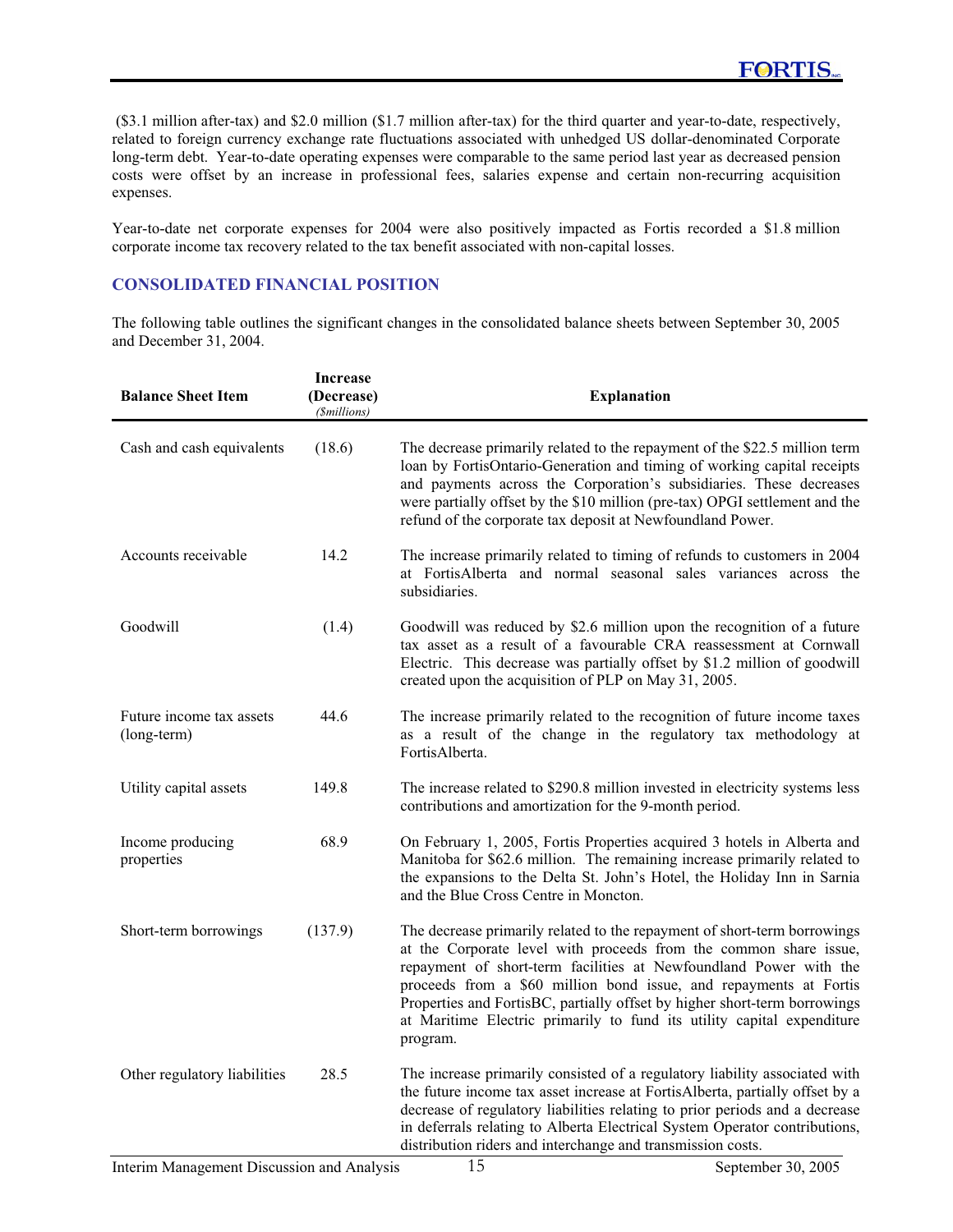# **FORTIS**

| <b>Balance Sheet Item</b>                     | <b>Increase</b><br>(Decrease)<br>( <i><i><u>Smillions</u></i></i> ) | <b>Explanation</b>                                                                                                                                                                                                                                                                                                                                                                                         |
|-----------------------------------------------|---------------------------------------------------------------------|------------------------------------------------------------------------------------------------------------------------------------------------------------------------------------------------------------------------------------------------------------------------------------------------------------------------------------------------------------------------------------------------------------|
| Long-term debt (including<br>current portion) | 142.4                                                               | In March 2005, Fortis Properties completed a 5-year 5.1% \$29.6 million<br>financing of the Edmonton and Calgary Greenwood Inns, acquired<br>In April 2005, Fortis Properties completed a<br>February 2005.<br>5-year 5.35% \$12.3 million financing of the Winnipeg Greenwood Inn,<br>also acquired February 2005.                                                                                        |
|                                               |                                                                     | FortisBC and FortisAlberta drew down \$70.0 million and \$20.9 million,<br>respectively, under long-term committed facilities associated with the<br>interim financing of each subsidiary's respective capital program. These<br>borrowing facilities have a 3-year term and will mature in May 2008.<br>These borrowings will likely be replaced with long-term permanent<br>financing in future periods. |
|                                               |                                                                     | In August 2005, Newfoundland Power closed a private placement of<br>\$60 million bonds. The net proceeds from the private placement were<br>used to repay short-term indebtedness and for general corporate<br>purposes.                                                                                                                                                                                   |
|                                               |                                                                     | Belize Electricity and the Exploits River Hydro Partnership also drew<br>down approximately \$1.4 million and \$0.1 million, respectively, on their<br>existing facilities.                                                                                                                                                                                                                                |
|                                               |                                                                     | Also contributing to the increase was \$4.0 million in debt assumed on the<br>acquisition of PLP on May 31, 2005.                                                                                                                                                                                                                                                                                          |
|                                               |                                                                     | These increases were partially offset by the impact of the translation of<br>the Corporation's US-denominated debt at a lower foreign exchange rate<br>at September 30, 2005 compared to December 31, 2004 and regular debt<br>repayments during the 9-month period. Additionally, during the second<br>quarter, FortisOntario-Generation repaid its \$22.5 million term loan due<br>in 2007.              |
| Shareholders' equity                          | 204.4                                                               | The increase primarily related to the issuance of 6.96 million common<br>shares of the Corporation (adjusted for stock split) in the first quarter<br>which resulted in gross proceeds of approximately \$130 million. The<br>remainder of the increase primarily related to the net earnings reported<br>for the 9-month period less common share dividends.                                              |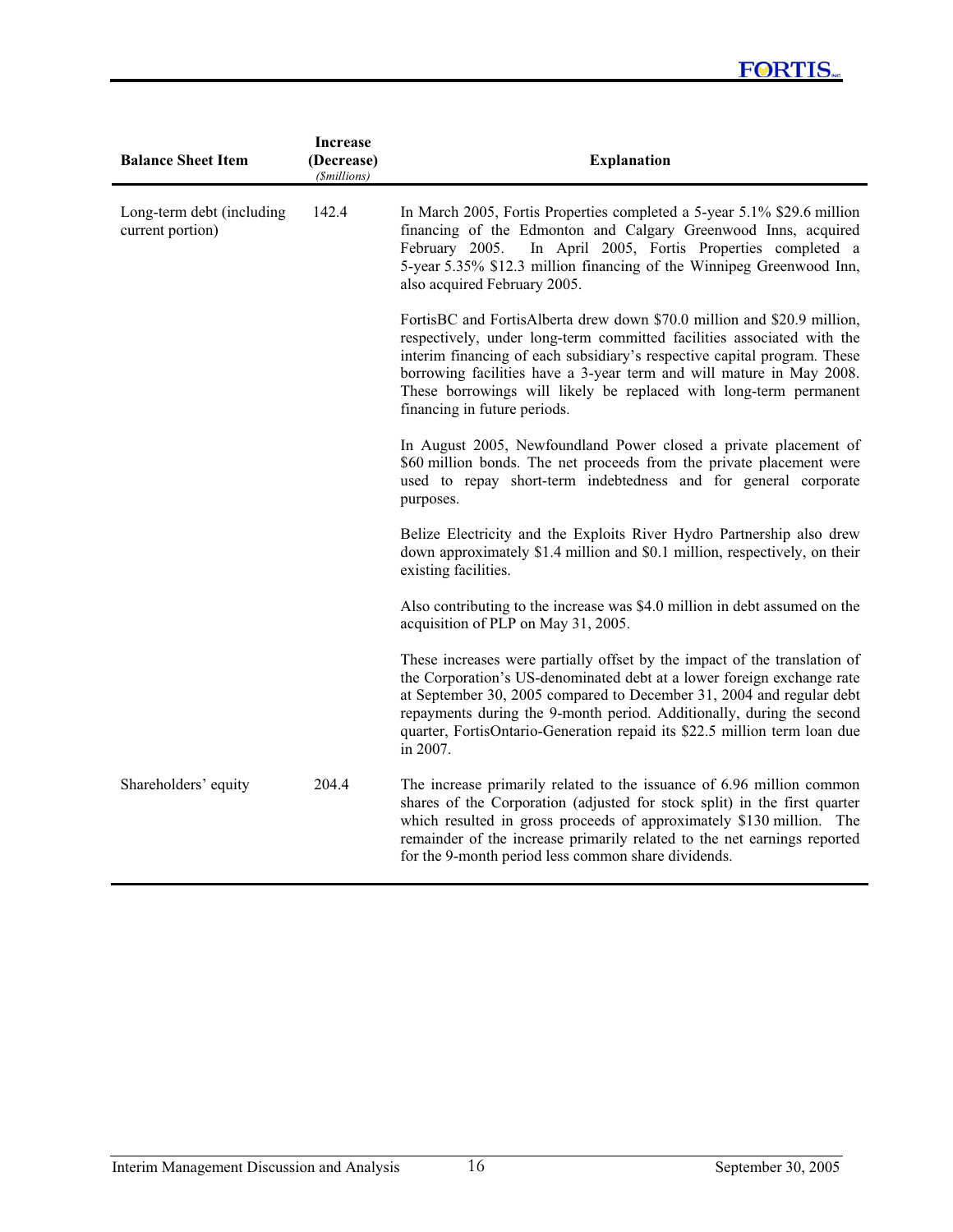# **LIQUIDITY AND CAPITAL RESOURCES**

| <b>Fortis Inc.</b><br><b>Summary of Cash Flow (Unaudited)</b><br>Period Ended September 30 <sup>th</sup> |                |           |              |            |  |  |  |
|----------------------------------------------------------------------------------------------------------|----------------|-----------|--------------|------------|--|--|--|
|                                                                                                          | <b>Ouarter</b> |           | Year-to-date |            |  |  |  |
| (\$ thousands)                                                                                           | 2005           | 2004      | 2005         | 2004       |  |  |  |
| <b>Cash, beginning of period</b>                                                                         | 26,847         | 51,112    | 37,203       | 65,094     |  |  |  |
| Cash provided by (used in)                                                                               |                |           |              |            |  |  |  |
| Operating activities                                                                                     | 99,806         | 110,611   | 229,030      | 180,675    |  |  |  |
| Investing activities                                                                                     | (96, 432)      | (56, 192) | (343, 315)   | (884, 976) |  |  |  |
| <b>Financing activities</b>                                                                              | (11, 329)      | (63,950)  | 95,882       | 679,767    |  |  |  |
| Foreign currency impact on cash balances                                                                 | (270)          | (1,530)   | (178)        | (509)      |  |  |  |
| Cash, end of period                                                                                      | 18,622         | 40,051    | 18,622       | 40,051     |  |  |  |

The following table outlines the summary of cash flow.

*Operating Activities:* Cash flow from operations, after working capital adjustments, was \$99.8 million for the third quarter, down \$10.8 million from \$110.6 million for the same quarter last year. The decrease primarily related to the impact of working capital adjustments. During the quarter, FortisBC's cash flow from operations was negatively impacted by the timing of payments of accounts payable. This was compounded by the impact of the refund of funds on deposit at FortisAlberta in the same period last year. These decreases in working capital quarter over quarter were partially offset by positive working capital adjustments at Newfoundland Power and Maritime Electric related to the refund of the corporate income tax deposit and recovery of previously deferred power costs from customers, respectively.

Year-to-date cash flow from operations, after working capital adjustments, was \$229.0 million, up \$48.3 million from \$180.7 million for the same period last year. Cash flow from operations, before working capital adjustments, was positively impacted by approximately \$76.0 million due to FortisAlberta and FortisBC contributing 9 months of operations in 2005 compared to 4 months of post-acquisition operations for the same period last year. However, year-to-date working capital adjustments at both FortisAlberta and FortisBC compared to the same period last year partially offset this increase, resulting in a net positive impact of approximately \$14.1 million on cash flow from operations after working capital adjustments. Year-to-date operating cash flows also increased primarily due to the gain on the OPGI settlement, the refund of the corporate income tax deposit at Newfoundland Power, favourable working capital changes at Maritime Electric and Fortis Properties, the impact of increased wholesale energy prices in Ontario and higher hydroelectric production in central Newfoundland. These increases were partially offset by the impact of the timing of purchase power payments and recovery of fuel costs at Belize Electricity, reduced hydroelectric production resulting from lower rainfall in Belize, and the impact of higher corporate finance charges associated with the acquisition of FortisAlberta and FortisBC.

*Investing Activities:* Cash used in investing activities was \$96.4 million, up \$40.2 million from the third quarter last year. The increase was primarily due to an increase in utility capital expenditures. Year-to-date cash used in investing activities was \$343.3 million, down \$541.7 million from the same period last year. The decrease was primarily due to a decrease in cash used in business acquisitions, partially offset by increased utility and income producing capital expenditures.

Utility capital expenditures were \$101.7 million compared to \$65.9 million for the same quarter last year. Year-to-date utility capital expenditures were \$290.8 million compared to \$137.9 million for the same period last year. The increase in utility capital expenditures was primarily related to capital spending at FortisAlberta and FortisBC. In addition, Maritime Electric is currently constructing a new \$35 million 50-MW generating facility on Prince Edward Island and construction was substantially completed on the Chalillo Project in Belize in the second quarter of 2005.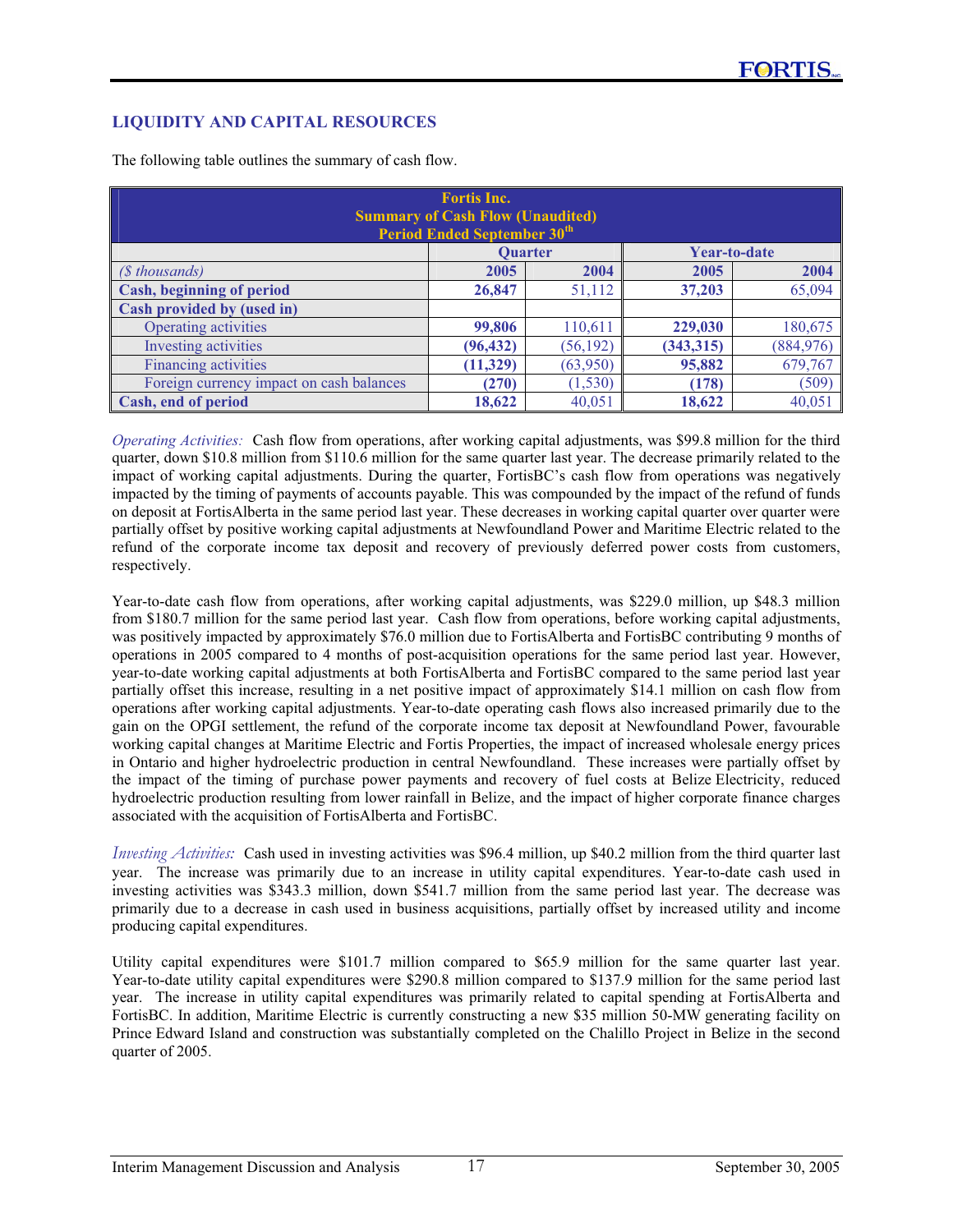Capital expenditures associated with income producing properties were \$2.3 million compared to \$4.0 million for the same quarter last year. Capital expenditures during the third quarter of 2005 primarily related to the expansion of the Holiday Inn Sarnia and the Blue Cross Centre in Moncton. Year-to-date capital expenditures were \$76.5 million compared to \$11.2 million for the same period last year. The increase primarily related to the acquisition of 3 hotels in Alberta and Manitoba for \$62.6 million in February 2005 and the completion of the \$15 million expansion to the Delta St. John's Hotel in June 2005.

During the third quarter, approximately \$9.5 million was received from contributions in aid of construction compared to \$9.0 million for the same quarter last year. Year-to-date contributions in aid of construction were \$32.2 million compared to \$10.8 million for the same period last year. The increase primarily related to contributions associated with capital programs of FortisAlberta and FortisBC.

*Financing Activities:* Cash used in financing activities in the third quarter was \$11.3 million compared to \$64.0 million for the third quarter last year. Cash used in financing activities for the quarter related primarily to the payment of common share dividends partially offset by net borrowings under long-debt facilities. During the quarter, Newfoundland Power closed a private placement of \$60 million, 5.441% First Mortgage Sinking Fund Bonds, due August 15, 2035. The net proceeds from the private placement were used to repay short-term indebtedness and for general corporate purposes. Cash used in financing activities for the same quarter in 2004 related primarily to repayment of the acquisition facility used to finance the acquisition of FortisAlberta and FortisBC and payment of dividends on common shares, partially offset by new long-term debt at Fortis Properties to finance the Four Points by Sheraton Halifax and proceeds from the issue of preference shares.

Year-to-date cash provided from financing activities was \$95.9 million compared to \$679.8 million for the same period last year. The decrease compared to the same period in 2004 related primarily to financing of the acquisition of FortisAlberta and FortisBC in 2004. Cash provided from financing activities for the first 9 months of 2005 related primarily to proceeds from the issuance of 6.96 million common shares (adjusted for stock split) net of payment of common share dividends. The cash from financing activities for the first 9 months of 2004 primarily related to the financing of the acquisition of FortisAlberta and FortisBC, net of repayment and advances of non-business acquisition related long-term debt and payment of common share dividends.

During the third quarter, FortisBC and FortisAlberta drew down \$25.2 million and \$10.9 million, respectively, under long-term committed facilities, with \$70.0 million and \$20.9 million, respectively, drawn year to date, associated with the interim financing of each subsidiary's respective capital program. These borrowing facilities have 3-year terms and mature in May 2008. These borrowings will likely be replaced with long-term permanent financing in future periods.

Belize Electricity drew down approximately \$0.3 million on its existing facilities, with \$1.4 million drawn year to date. In April 2005, Fortis Properties completed a 5-year 5.35% \$12.3 million loan related to the February 1, 2005 acquisition of the Winnipeg Greenwood Inn. This loan was in addition to the 5-year 5.1% \$29.6 million loan related to the financing of the Edmonton and Calgary Greenwood Inns completed in the first quarter. FortisOntario-Generation also repaid its \$22.5 million term loan in the second quarter.

In addition to the proceeds from long-term debt and repayments of short-term borrowings discussed above, year-to-date cash provided from financing activities included the issuance of 6.96 million common shares (adjusted for stock split) of the Corporation, which resulted in net proceeds of \$123.9 million. The remaining financing activities primarily related to changes in other short-term borrowings and regular repayment of long-term debt and payment of common share dividends.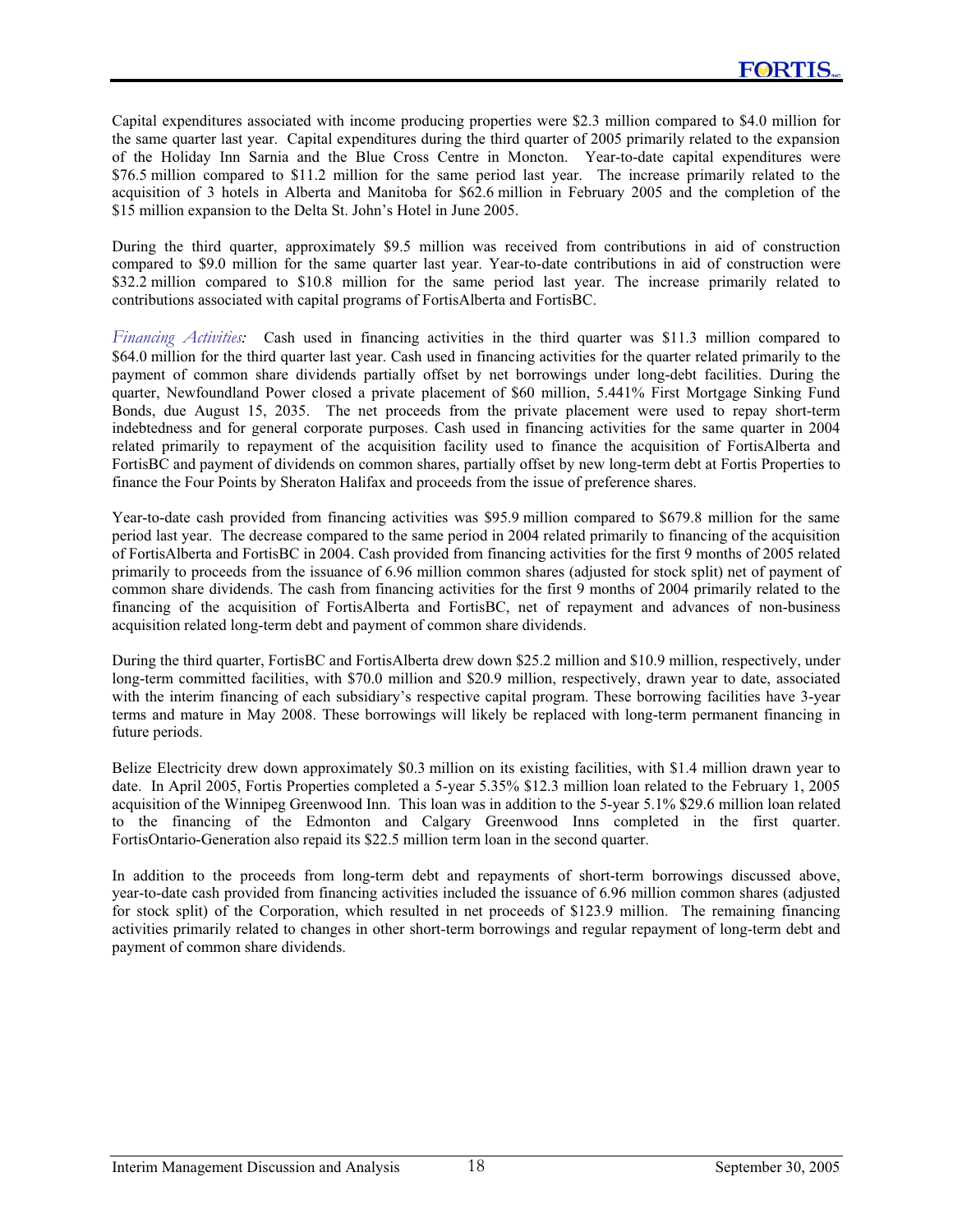*Contractual Obligations:* The consolidated contractual obligations over the next 5 years and for periods thereafter are outlined in the following table.

| <b>Fortis Inc.</b><br><b>Contractual Obligations (Unaudited)</b><br>as at September 30 <sup>th</sup> , 2005 |              |               |           |           |             |  |  |  |  |
|-------------------------------------------------------------------------------------------------------------|--------------|---------------|-----------|-----------|-------------|--|--|--|--|
| ( <i>§</i> millions)                                                                                        | <b>Total</b> | $\leq 1$ year | 1-3 years | 4-5 years | $> 5$ years |  |  |  |  |
| Long-term Debt                                                                                              | 2,052.8      | 29.7          | 181.2     | 126.7     | 1,715.2     |  |  |  |  |
| <b>Capital Lease Obligations</b>                                                                            | 4.3          | 1.4           | 2.2       | 0.7       |             |  |  |  |  |
| <b>Power Purchase Obligations</b>                                                                           |              |               |           |           |             |  |  |  |  |
| FortisBC <sup>(1)</sup>                                                                                     | 3.049.2      | 31.6          | 66.6      | 69.9      | 2,881.1     |  |  |  |  |
| FortisOntario <sup>(2)</sup>                                                                                | 349.9        | 21.7          | 64.1      | 46.3      | 217.8       |  |  |  |  |
| Maritime Electric $(3)$                                                                                     | 7.0          | 6.6           | 0.4       |           |             |  |  |  |  |
| Capital Cost <sup>(4)</sup>                                                                                 | 202.1        | 15.8          | 42.8      | 22.0      | 121.5       |  |  |  |  |
| Brilliant Terminal Station ("BTS") <sup>(5)</sup>                                                           | 66.2         | 2.3           | 4.7       | 4.7       | 54.5        |  |  |  |  |
| Joint-use Asset and Shared Service Agreements <sup>(6)</sup>                                                | 63.8         | 3.7           | 7.5       | 7.2       | 45.4        |  |  |  |  |
| Operating Lease Obligations <sup><math>(7)</math></sup>                                                     | 24.7         | 5.2           | 10.7      | 7.8       | 1.0         |  |  |  |  |
| Office Lease – FortisBC $(8)$                                                                               | 22.5         | 0.9           | 1.8       | 2.7       | 17.1        |  |  |  |  |
| Other                                                                                                       | 1.6          | 0.3           | 0.1       | 0.1       | $1.1\,$     |  |  |  |  |
| <b>Total</b>                                                                                                | 5,844.1      | 119.2         | 382.1     | 288.1     | 5,054.7     |  |  |  |  |

Power purchase obligations of FortisBC include the Brilliant Power Purchase Contract as well as Firm Power Purchase Contracts. On May 3, 1996, an Order was granted by the BCUC approving a 60-year power purchase contract for the output of the Brilliant hydroelectric plant located near Castlegar, BC. The Brilliant plant is owned by the Brilliant Power Corporation ("BPC"), a corporation owned as to 50 per cent by each of the Columbia Power Corporation and the Columbia Basin Trust. FortisBC operates and maintains the Brilliant plant for the BPC in return for a management fee. The contract requires fixed monthly payments based on specified natural flow take-or-pay amounts of energy. The contract includes a market-related price adjustment after 30 years of the 60-year term. In addition, FortisBC has a long-term minimum-payment firm power purchase contract with BC Hydro. This contract includes a take-or-pay provision based on a 5-year rolling nomination of capacity requirements.

- (2) Power purchases for FortisOntario primarily include a long-term contract with Hydro Quebec Energy Marketing for the supply of electricity and capacity. The contract provides approximately 237 GWh of energy per year and up to 45 MW of capacity at any one time. The contract, which expires December 31, 2019, provides approximately one-third of Cornwall Electric's load.
- (3) Maritime Electric has one take-or-pay contract for the purchase of either capacity or energy. The obligation is subjected to force majeure provisions that impact the ability of the supplier to deliver or Maritime Electric to receive the energy contracted. This contract totals approximately \$20 million through October 2006.
- <sup>(4)</sup> Maritime Electric has entitlement to approximately 6.7 per cent of the output from the NB Power Dalhousie Generating Station and approximately 4.7 per cent from the NB Power Point Lepreau Generating Station for the life of each unit. As part of its participation agreement, Maritime Electric is required to pay its share of the capital costs of these units.
- <sup>(5)</sup> On July 15, 2003, the utility in B.C. began leasing the use of the BTS under a 30-year lease. The lease provides that FortisBC will pay the Brilliant Joint Venture a charge related to the recovery of the capital cost of the BTS and related operating costs.
- FortisAlberta and an Alberta transmission service provider have entered into an agreement in consideration for joint attachments of distribution facilities to the transmission system. The expiry terms of this agreement state that the agreement remains in effect until the Company no longer has attachments to the transmission facilities. Due to the unlimited term of this contract the calculation of future payments after 5 years includes payments to the end of 20 years. However, the payments under this agreement may continue for an indefinite period of time. FortisAlberta and an Alberta transmission service provider have also entered into a number of service agreements to ensure operational efficiencies are maintained through coordinated operations. The service agreements have minimum expiry terms of five years from September 1, 2005, and are subject to extension based on mutually agreeable terms.
- ( $7$ ) Operating lease obligations include certain office, vehicle, and equipment leases as well as the lease of electricity distribution assets of Port Colborne Hydro Inc.
- (8) Under a sale-leaseback agreement, on September 29, 1993, the utility in B.C. began leasing its Trail, BC office building for a term of 30 years. The terms of the agreement grant FortisBC repurchase options at year 20 and year 30 of the lease term. On December 1, 2004, FortisBC also entered into a 5-year lease for the Kelowna<br>head office. The terms of the lease allow for termination

# **CAPITAL RESOURCES**

The Corporation's principal business of regulated electric utilities requires Fortis to have ongoing access to capital to allow it to build and maintain the electricity systems in its service territories. In order to ensure access to capital is maintained, the Corporation targets a long-term capital structure that includes a minimum of 40 per cent equity and 60 per cent debt as well as investment grade credit ratings. The Corporation targets the equity component of its capital structure to consist of at least 75 per cent common share equity. The capital structure of Fortis is presented in the following table.

| <b>Capital Structure</b>        | <b>September 30, 2005</b> | December 31, 2004 |               |               |
|---------------------------------|---------------------------|-------------------|---------------|---------------|
|                                 | (\$ millions)             | $\frac{1}{2}$     | (\$ millions) | $\frac{1}{2}$ |
| Total Debt (net of cash)        | 2,093.4                   | 57.9              | 2.070.3       | 61.1          |
| <b>Equity Preference Shares</b> | 319.5                     | 8.8               | 319.5         | 9.4           |
| Shareholders' Equity            | 1.204.5                   | 33.3              | 1.000.1       | 29.5          |
| Total                           | 3.617.4                   | 100.0             | 3.389.9       | 100.0         |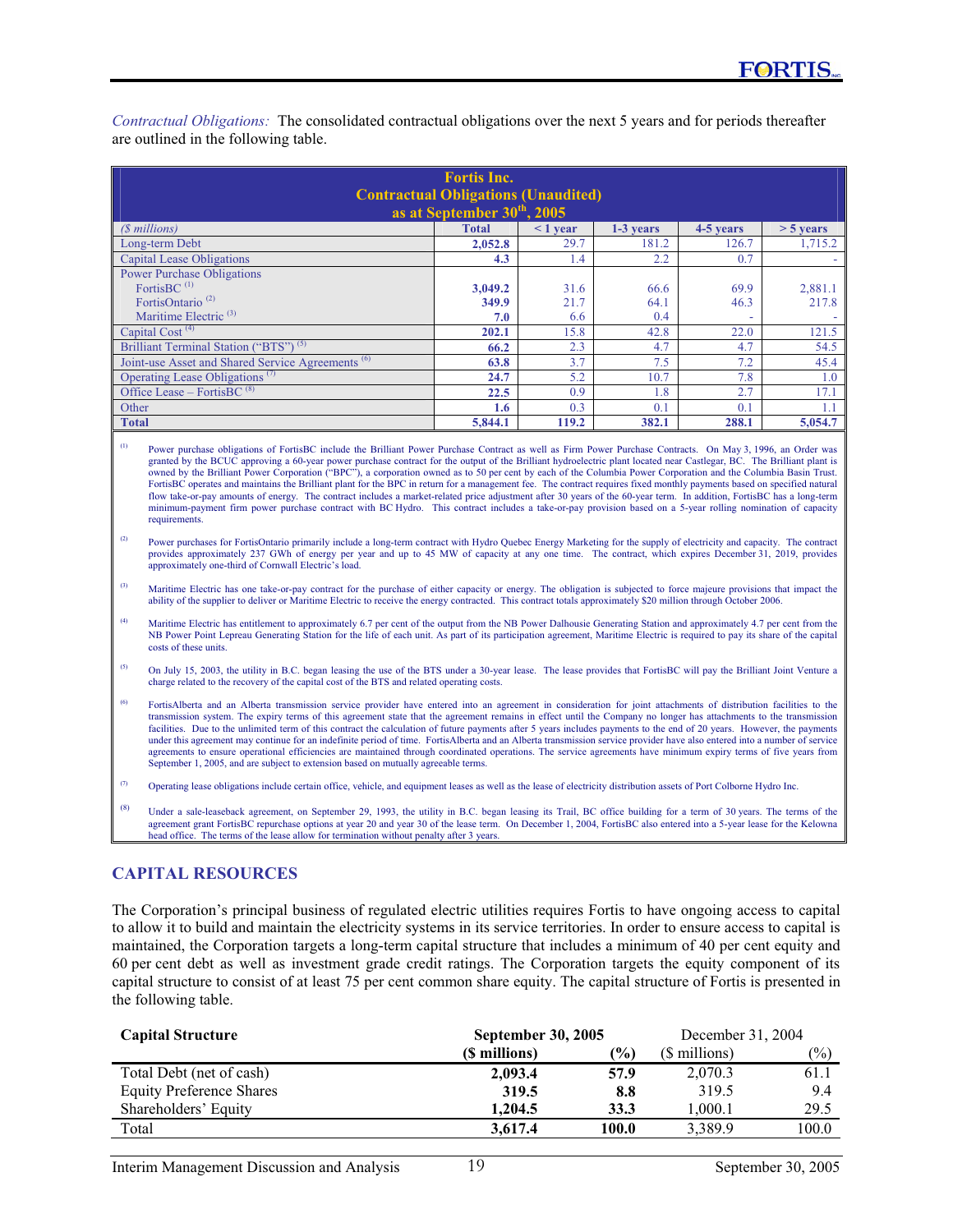The improvement in the Corporation's capital structure is primarily the result of the issuance of 6.96 million common shares of the Corporation (adjusted for stock split) for net after-tax proceeds of \$126.1 million. The proceeds were used to repay outstanding short-term indebtedness and for general corporate purposes, including capital expenditures. The Corporation also reported net earnings less common share dividends of \$69.0 million for the first 9 months of 2005.

As at September 30, 2005, the Corporation's credit ratings were as follows:

| Standard & Poors ("S&P")              | $BBB(+)$  |
|---------------------------------------|-----------|
| Dominion Bond Rating Service ("DBRS") | BBB(high) |

In December 2004, S&P confirmed its corporate credit rating on the Corporation at BBB(+). S&P is maintaining a negative outlook on Fortis reflecting the Corporation's financial profile combined with execution risks associated with a large capital expenditure program. In January 2005, DBRS confirmed the rating on the Corporation's bonds at BBB(high). Fortis will continue to update both S&P and DBRS on the progress of the integration of FortisAlberta and FortisBC.

*Capital Program:* The Corporation's principal business of regulated electric utilities is capital intensive. Fortis expects to invest over \$400 million in its 2005 consolidated utility capital expenditure program of which \$290.8 million has been invested year to date.

The Corporation's utility capital assets are expected to grow at an average annual rate of approximately 6 per cent for the next 5 years. The significant capital programs at FortisAlberta and FortisBC are the primary drivers for this expected growth. The cash needed to complete the capital programs is expected to be supplied by a combination of long-term and short-term borrowings, internally generated funds and common share issuances from existing consumer and employee share purchase plans and dividend reinvestment plans. Fortis does not anticipate any difficulties with accessing the required capital.

*Cash Flows:* The Corporation's ability to service debt obligations as well as dividends on its common and preference shares is dependent on the financial results of the operating subsidiaries and the related cash payments from these subsidiaries. Certain regulated subsidiaries may be subject to restrictions which may limit their ability to distribute cash to Fortis.

As outlined in Note 9 to the Fortis Inc. consolidated audited financial statements for the year ended December 31, 2004, Belize Electricity remains non-compliant with its debt service coverage ratio related to its BZ\$10.6 million loan with the International Bank for Reconstruction and Development ("IBRD"). The IBRD has acknowledged this non-compliance and has encouraged the Company to continue to improve its debt service ratio. Fortis does not expect any change in the regular debt repayment schedule relating to this loan.

The Walden Power Partnership ("WPP") was not in compliance with its debt service ratio of 1.2 times as required by the loan covenant related to a \$6.5 million mortgage. Compliance with the debt service covenant is required at the end of each fiscal year. A waiver was obtained in December 2004. Fortis does not expect any change in the regular debt repayment schedule relating to this mortgage.

The Corporation and its subsidiaries had consolidated authorized lines of credit of \$748.8 million of which \$531.1 million was unused at September 30, 2005. The following summary outlines the Corporation's credit facilities by reporting segments.

| <b>Credit Facilities</b><br>(\$ millions) | Corporate | Regulated<br><b>Utilities</b> | Fortis<br>Generation     | Fortis<br>Properties | Total   |
|-------------------------------------------|-----------|-------------------------------|--------------------------|----------------------|---------|
| Total credit facilities                   | 210.0     | 518.5                         | 7.8                      | 12.5                 | 748.8   |
| Utilized at September 30, 2005            | (3.0)     | (139.2)                       | (3.7)                    | $\blacksquare$       | (145.9) |
| Letters of credit outstanding             | (4.6)     | (64.6)                        | $\overline{\phantom{a}}$ | (2.6)                | (71.8)  |
| Credit facilities available               | 202.4     | 314.7                         | 4.1                      | 9.9                  | 531.1   |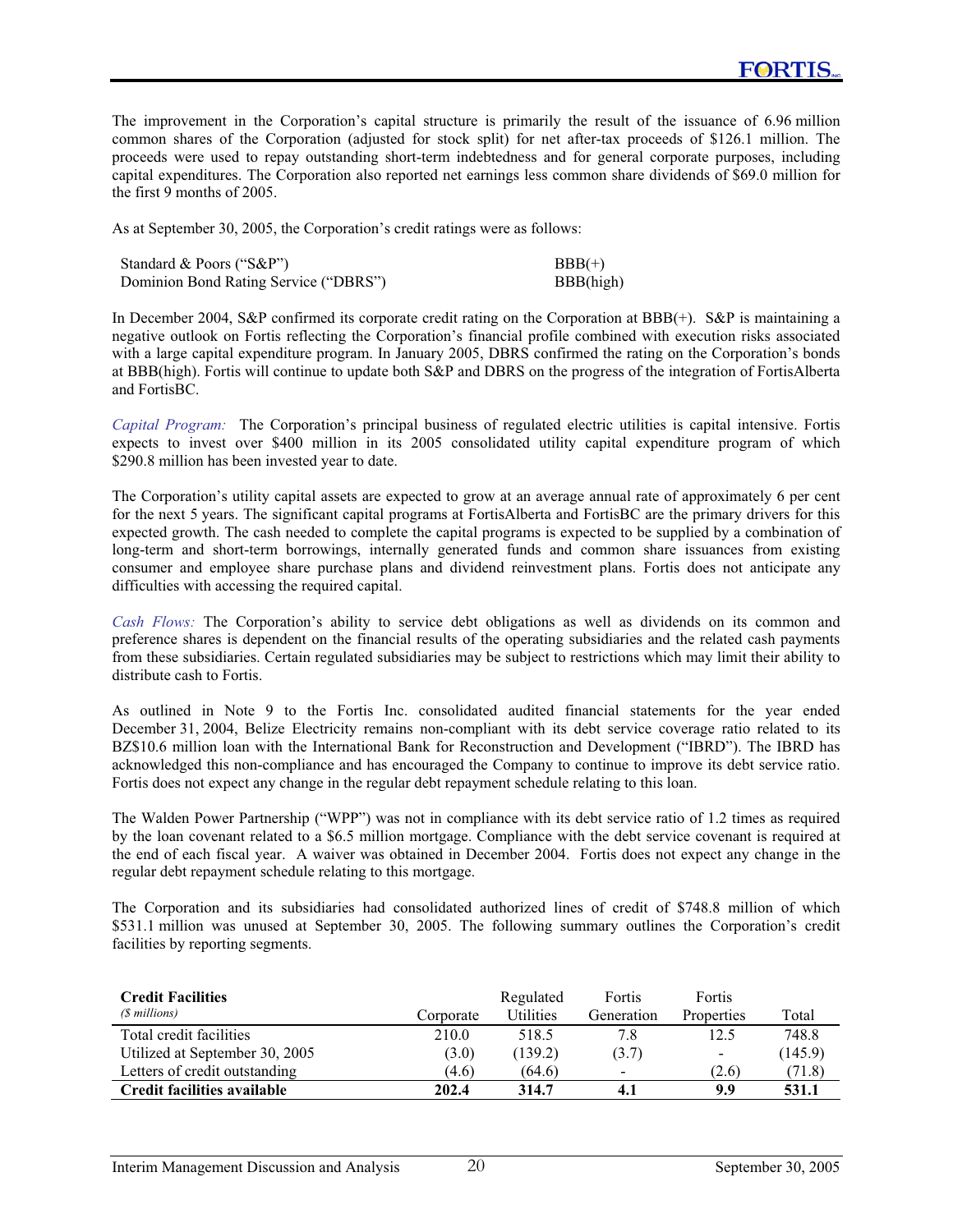Certain borrowings under the Corporation's credit facilities have been classified as long-term debt. These borrowings are under long-term credit facilities and Management's intention is to refinance these borrowings with long-term permanent financing during future periods. The following summary outlines the balance sheet classification of the Corporation's utilized credit facilities by reporting segments as at September 30, 2005.

| <b>Credit Facilities</b>         |           | Regulated | Fortis     | Fortis                   |       |
|----------------------------------|-----------|-----------|------------|--------------------------|-------|
| (\$ millions)                    | Corporate | Utilities | Generation | Properties               | Total |
| Short-term borrowings            | 3.0       | 48.3      |            | $\overline{\phantom{a}}$ | 55.0  |
| Long-term debt                   | -         | 90.9      | $\sim$     | $\overline{\phantom{0}}$ | 90.9  |
| Total credit facilities utilized | 3.0       | 139.2     |            | -                        | 145.9 |

In January 2005, Fortis entered into a \$50 million unsecured revolving/non-revolving term credit facility for its general corporate purposes, including acquisitions. Fortis also entered into a \$15 million demand facility.

In January 2005, Newfoundland Power cancelled its \$110 million uncommitted lines of credit and entered into a syndicated \$100 million committed revolving term credit facility and a \$20 million uncommitted demand facility.

In January 2005, Maritime Electric entered into a \$25 million non-revolving unsecured short-term bridge financing, due January 2006, to support the construction of the 50-MW generating facility.

In May 2005, Fortis renegotiated its \$145 million unsecured revolving/non-revolving term credit facility to a \$145 million unsecured revolving term credit facility that matures in May 2008. This facility can be used for general corporate purposes, including acquisitions.

In May 2005, FortisAlberta renegotiated its \$100 million unsecured revolving/non-revolving term credit facility to a \$150 million unsecured revolving term credit facility that matures in May 2008.

In May 2005, FortisBC renegotiated its \$100 million unsecured revolving/non-revolving term credit facility to a \$100 million unsecured revolving term credit facility that matures in May 2008. Additionally, in May 2005 FortisBC entered into a \$50 million unsecured revolving/non-revolving credit facility.

In September 2005, PLP entered into \$5.4 million of credit facilities consisting of a \$0.7 million revolving demand operating line and a \$4.7 million non-revolving demand installment loan.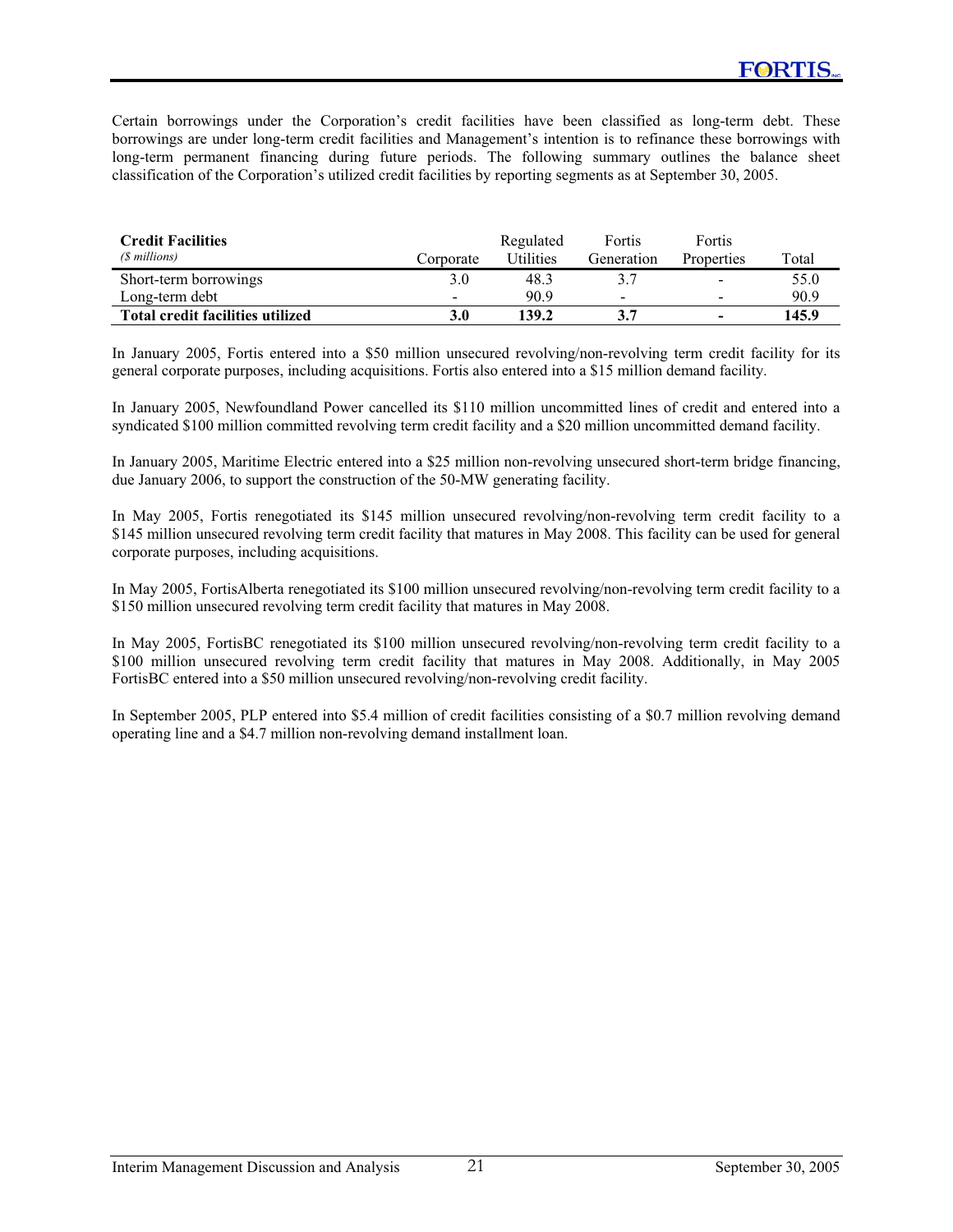## **OFF-BALANCE SHEET ARRANGEMENTS**

Disclosure is required of the Corporation of all off-balance sheet arrangements such as transactions, agreements or contractual arrangements with unconsolidated entities, structured finance entities, special purpose entities or variable interest entities that are reasonably likely to materially affect liquidity or the availability of, or requirements for, capital resources. The Corporation had no such off-balance sheet arrangements as at September 30, 2005.

## **ACCOUNTING FOR RATE-REGULATED OPERATIONS**

The Accounting Standards Board ("AcSB") of the Canadian Institute of Chartered Accountants is reviewing Canadian GAAP applicable to enterprises with rate-regulated operations. Potential future changes in this area could have a material impact on the Corporation's financial statements. The AcSB has released Accounting Guideline 19 ("AcG-19") on disclosures by entities subject to rate regulation as an interim measure pending completion of the full project. AcG-19 is effective for the Corporation's reporting for the year ended December 31, 2005. Fortis is currently reviewing the impact of AcG-19 on its disclosure requirements.

## **RELATED PARTY TRANSACTIONS**

Related party transactions are in the normal course of operations and are measured at the exchange amount, which is the amount of consideration established and agreed to by the related parties. Related party transactions primarily relate to the sale of energy from Belize Electric Company Limited to Belize Electricity and finance charges on intercompany borrowings.

## **BUSINESS RISK MANAGEMENT**

The Corporation's significant business risks are regulation, the integration of FortisAlberta and FortisBC, use of derivative instruments and hedging, energy prices, weather and general economic conditions, loss of service territory, environmental, insurance, labour relations and liquidity risks. The geographic and regulatory diversity of the Corporation's operations mitigate the significance of any single business risk. There were no material changes to the Corporation's significant business risks year to date September 30, 2005 from those disclosed in the 2004 Management Discussion and Analysis for the year ended December 31, 2004, except that regulation risk for 2005 has been reduced due to recent regulatory decisions and negotiations at FortisAlberta, FortisBC, Maritime Electric, Belize Electricity and Caribbean Utilities. The risk associated with the integration of FortisAlberta and FortisBC has also lessened with the separation of operations at the 2 companies nearing completion.

## **CRITICAL ACCOUNTING ESTIMATES**

The preparation of the Corporation's unaudited interim consolidated financial statements in accordance with Canadian GAAP requires management to make estimates and assumptions that affect the reported amounts of assets and liabilities and the disclosure of contingent assets and liabilities at the date of the financial statements and the reported amounts of revenue and expenses during the period. Estimates are based on historical experience, current conditions and various other assumptions believed to be reasonable under the circumstances. Changes in facts and circumstances may result in revised estimates and actual results could differ from those estimates. Interim financial statements may employ a greater use of estimates than the annual financial statements. There were no material changes to the Corporation's critical accounting estimates year to date September 30, 2005 from those disclosed in the 2004 Management Discussion and Analysis for the year ended December 31, 2004 except as discussed below.

*Contingencies:* Fortis is a party to a number of disputes and lawsuits in the normal course of business. Contingent liabilities as of September 30, 2005 are consistent with disclosures in the 2004 Fortis Inc. Annual Consolidated Financial Statements except as noted below.

In 2002, CRA confirmed a 2000 reassessment related to the Newfoundland Power's 1993 taxation year, which included in income the value of electricity consumed in December 1993 but not billed until January 1994. Newfoundland Power's practice has been to record revenue on a billed basis. This method has been audited and accepted previously by CRA and is in accordance with regulatory requirements.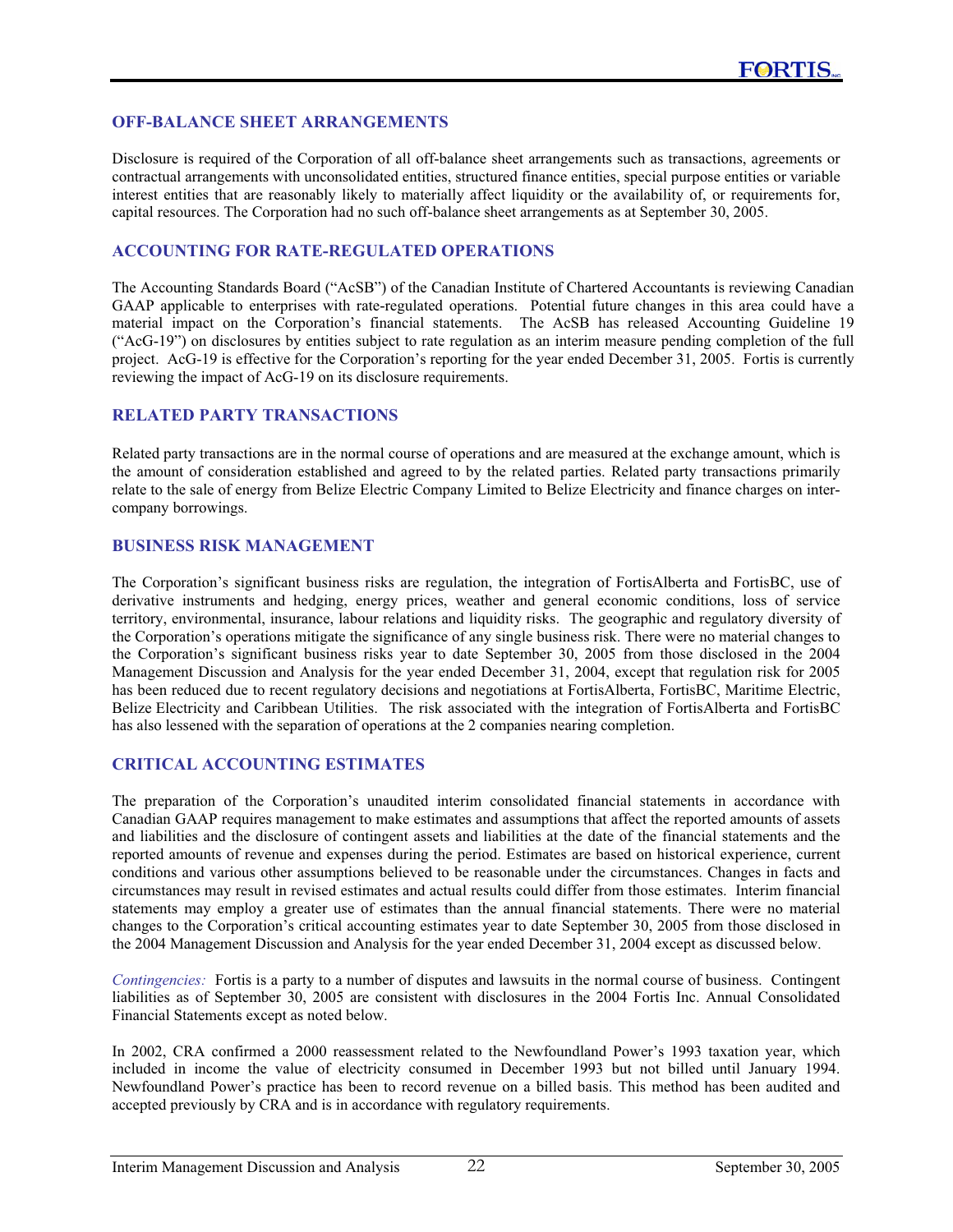During the second quarter of 2005, Newfoundland Power entered into an agreement with CRA that provides for the full settlement of this issue on a prospective basis. Under the terms of the settlement, CRA will cancel all outstanding reassessments related to the Company's revenue recognition policy in past years and refund the Company's deposit along with interest. The provisions of the Income Tax Act required the Company to deposit approximately \$6.9 million with CRA, representing one half of the amount under appeal. At September 30, 2005, this deposit has been received in full with additional amounts representing accrued interest thereon.

In a statement of claim filed on August 18, 2003 in the Court of the Queen's Bench of Alberta, EPCOR sought damages of approximately \$83 million for alleged breaches of certain agreements between it and FortisAlberta, distribution tariff terms and conditions and fiduciary duty, as well as for negligence. On August 8, 2005 FortisAlberta announced that an agreement was reached with EPCOR to settle all aspects of the statement of claim filed on August 18, 2003. All amounts related to the settlement were reflected in the Corporation's second quarter results as the Corporation had adequate provisions in its financial statements to offset the impact of the settlement. On October 3, 2005, FortisAlberta signed an agreement with Aquila, Inc. and its insurers, which partitioned an insurance policy intended to cover legal expenses incurred to defend a lawsuit, as well as any amounts rendered against FortisAlberta by way of a legal ruling, or agreed to in a settlement. The proceeds receivable under this policy have partially offset the settlement of the EPCOR litigation and were reflected in the third quarter results. All aspects of the EPCOR settlement and the terms of the insurance agreement are confidential.

FortisBC has received correspondence and met with the B.C. Ministry of Forests (the "Ministry") to discuss the possibility of an invoice being issued to the Company related to fire suppression costs associated with certain forest fires in FortisBC's service territory in 2003. The Ministry has alleged breaches of the Forest Practices Code and negligence and has filed, but not served, a writ and statement of claim against FortisBC. FortisBC is currently communicating with the Ministry and its insurers. In addition, FortisBC has become aware of two writs and statements of claim filed, but not served by, private land owners in relation to the same matter.

In May 2003, Cornwall Electric received a CRA reassessment disallowing amounts claimed as capital cost allowance ("CCA") in respect of a Class 14 asset of Cornwall Electric. This Class 14 asset was created upon acquisition of Cornwall Electric by a previous owner. As a result, CCA deductions totaling \$2.1 million claimed during the 1998 to 2001 taxation years were disallowed. The opening undepreciated capital cost of the Class 14 asset, including valuation allowance, was valued at approximately \$1.4 million on Cornwall Electric's balance sheet. Cornwall Electric had filed a Notice of Objection with the CRA.

During the third quarter of 2005, Cornwall Electric obtained a favourable resolution of the CRA reassessment. The impact of this resolution resulted in the recognition in FortisOntario of a future tax asset of \$4.2 million, a \$2.6 million reduction of goodwill and a \$1.6 million reduction of future income tax expense in the third quarter.

# **QUARTERLY RESULTS**

The following table sets forth unaudited quarterly information for each of the 8 quarters ended December 31, 2003 through September 30, 2005. All earnings per share data have been adjusted to reflect the increased number of shares as a result of the 4-for-1 stock split completed in October 2005. The quarterly information has been obtained from the Corporation's unaudited interim consolidated financial statements which, in the opinion of management, have been prepared in accordance with Canadian GAAP and as required by utility regulators. The timing of the recognition of certain assets, liabilities, revenues and expenses as a result of regulation may differ from that otherwise expected using Canadian GAAP for non-regulated entities. These operating results are not necessarily indicative of results for any future period and should not be relied upon to predict future performance.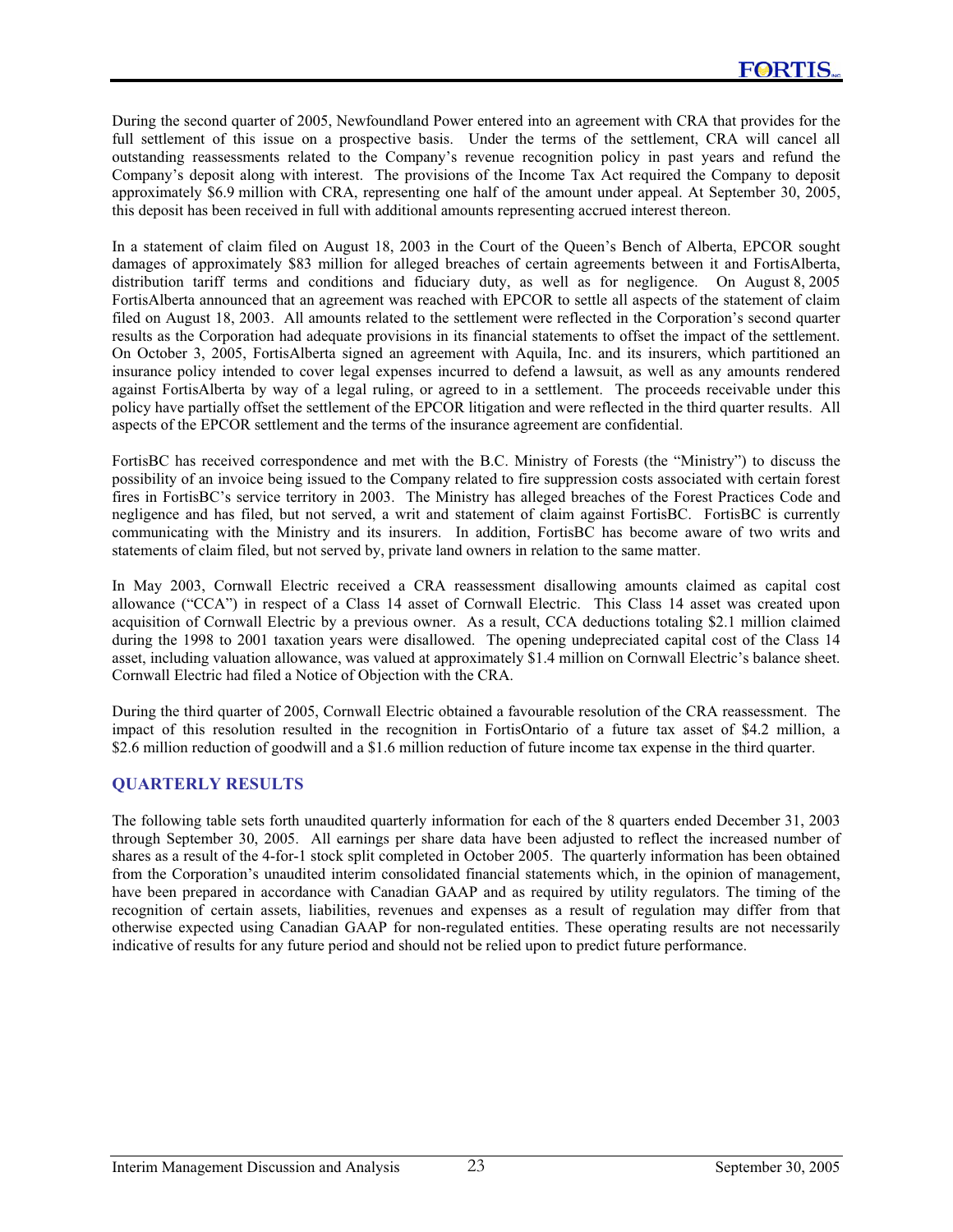| <b>Fortis Inc.</b><br><b>Summary of Quarterly Results (Unaudited)</b> |                                                                            |                                                                          |                                                                 |                                                            |  |  |  |  |  |
|-----------------------------------------------------------------------|----------------------------------------------------------------------------|--------------------------------------------------------------------------|-----------------------------------------------------------------|------------------------------------------------------------|--|--|--|--|--|
| <b>Quarter Ended</b>                                                  | <b>Operating</b><br><b>Revenue and</b><br><b>Equity Income</b><br>(S000's) | <b>Net Earnings</b><br>applicable to<br><b>Common Shares</b><br>(S000's) | <b>Earnings per</b><br><b>Common Share</b><br><b>Basic (\$)</b> | <b>Earnings per</b><br><b>Common Share</b><br>Diluted (\$) |  |  |  |  |  |
| September 30, 2005                                                    | 341,650                                                                    | 37,450                                                                   | 0.36                                                            | 0.33                                                       |  |  |  |  |  |
| June 30, 2005                                                         | 364,948                                                                    | 38,188                                                                   | 0.37                                                            | 0.34                                                       |  |  |  |  |  |
| March 31, 2005                                                        | 381,789                                                                    | 39,196                                                                   | 0.40                                                            | 0.36                                                       |  |  |  |  |  |
| December 31, 2004                                                     | 337,170                                                                    | 21,176                                                                   | 0.22                                                            | 0.21                                                       |  |  |  |  |  |
| September 30, 2004                                                    | 303,653                                                                    | 25,452                                                                   | 0.27                                                            | 0.25                                                       |  |  |  |  |  |
| June 30, 2004                                                         | 254,513                                                                    | 23,946                                                                   | 0.30                                                            | 0.29                                                       |  |  |  |  |  |
| March 31, 2004                                                        | 250,793                                                                    | 20,281                                                                   | 0.29                                                            | 0.28                                                       |  |  |  |  |  |
| December 31, 2003                                                     | 210.624                                                                    | 14.760                                                                   | 0.21                                                            | 0.20                                                       |  |  |  |  |  |

A summary of the past 8 quarters reflects the Corporation's continued growth as well as the seasonality associated with its businesses. From June 2004, financial results were impacted by the acquisition of FortisAlberta and FortisBC. The Corporation's non-utility investment, Fortis Properties, generally produces its highest earnings in the second and third quarters. Given the diversified group of companies, seasonality may vary. Each of the comparative quarterly earnings has increased as a result of both the Corporation's acquisition strategy as well as improved operating earnings at most subsidiaries.

*September 2005/September 2004 –* Net earnings applicable to common shares for the third quarter were \$37.4 million, or \$0.36 per common share, compared to \$25.5 million, or \$0.27 per common share, for the same quarter last year. Earnings for the third quarter were \$11.9 million higher than for the same quarter last year primarily due to higher average wholesale energy prices in Ontario, a \$3.1 million, net of tax, unrealized foreign exchange gain associated with the translation of US\$60 million of unhedged corporate long-term debt and increased earnings at Belize Electricity, Caribbean Utilities and Fortis Properties. Earnings from the regulated Canadian utilities were comparable quarter over quarter. The net impact of several adjustments at FortisAlberta, FortisBC and FortisOntario and higher earnings at Maritime Electric helped offset lower quarterly earnings at Newfoundland Power related to the new purchase power rate structure and higher finance charges at the utilities in western Canada. Growth in earnings per common share quarter over quarter was partially offset by the dilution created by the common shares issued in March 2005.

*June 2005/June 2004 –* Net earnings applicable to common shares for the second quarter were \$38.2 million, or \$0.37 per common share, compared to \$23.9 million, or \$0.30 per common share, for the second quarter of 2004. Second quarter results include 3 months of earnings from FortisAlberta and FortisBC compared to 1 month for the second quarter of 2004. Results this quarter included a \$7.0 million positive net after-tax adjustment to FortisAlberta's earnings, associated with the resolution of tax-related matters resulting in the reduction of liabilities associated with prior periods, partially offset by amounts provided for the final settlement of billings related to prior years. Results also included approximately \$1.4 million in after-tax interest revenue from a tax settlement at Newfoundland Power and a \$1.1 million positive adjustment to Caribbean Utilities' earnings related to a change in the accounting practice for recognizing unbilled revenue. Fortis Properties' earnings were also \$1.1 million higher quarter over quarter. The increase in earnings for the second quarter was partly constrained by a \$1.0 million after-tax unrealized foreign exchange loss associated with the translation of US\$75 million of unhedged corporate debt. Growth in earnings per common share quarter over quarter was partially offset by the dilution created by the common shares issued in March 2005.

*March 2005/March 2004 –* Net earnings applicable to common shares for the first quarter were \$39.2 million, or \$0.40 per common share, compared to \$20.3 million, or \$0.29 per common share, for the first quarter of 2004. In the first quarter, Fortis reported a \$7.9 million after-tax gain resulting from the settlement between FortisOntario and OPGI.

The Corporation's earnings, excluding the impact of the OPGI settlement, although not a measure under Canadian GAAP, would have been \$31.3 million in the first quarter, or \$0.32 per common share, 10.3 per cent higher than earnings per common share of \$0.29 for the first quarter last year. Although the Corporation believes that it is useful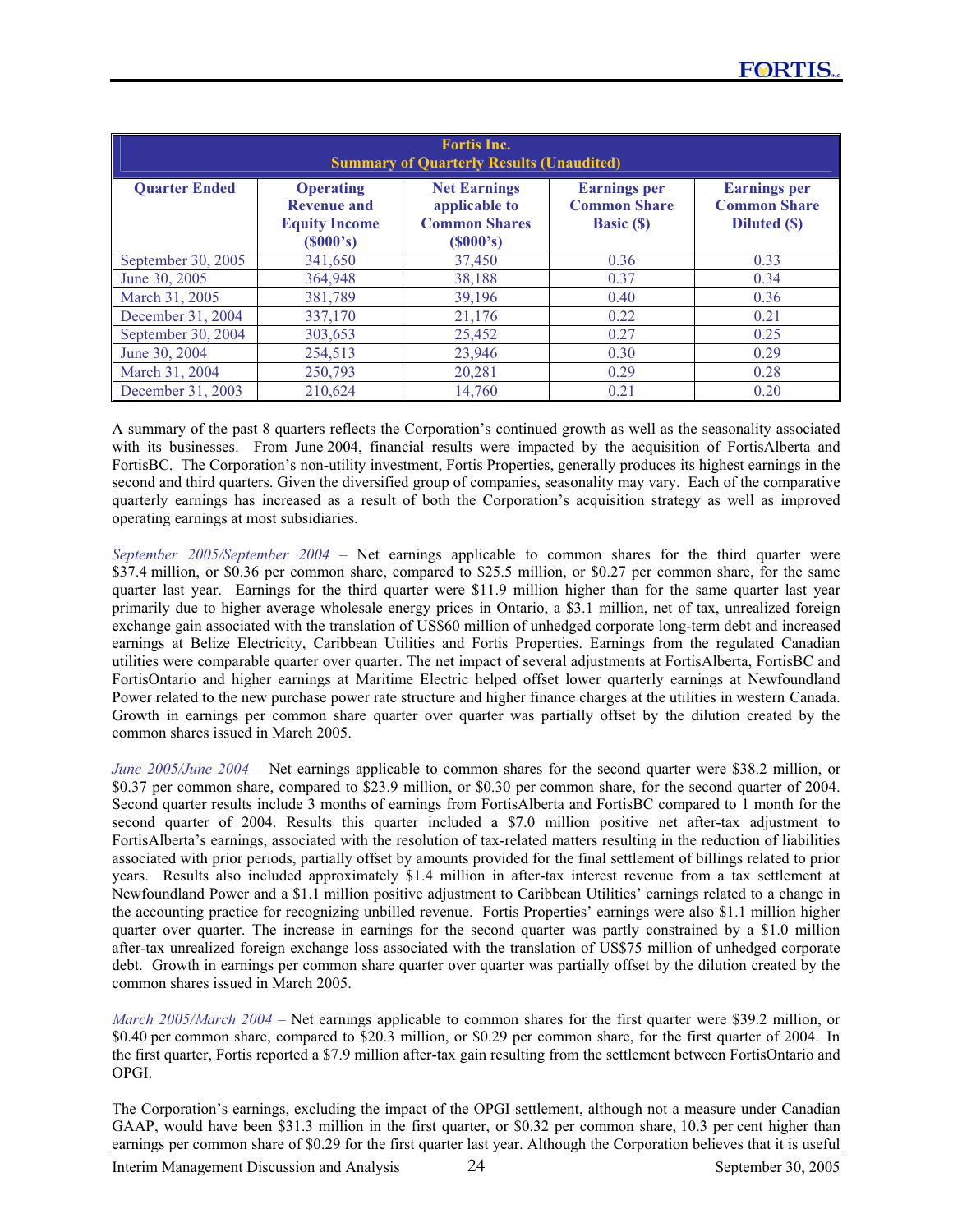supplemental information, readers should be cautioned that this information should not be confused with or used as an alternative for net earnings determined in accordance with Canadian GAAP.

The earnings contributions from the acquisition of FortisAlberta and FortisBC, as well as timing of recognition of earnings at Newfoundland Power, primarily contributed to this increase. Fortis also reported \$0.7 million in earnings related to the recovery of hurricane-related expenses, associated with damages to Caribbean Utilities in Grand Cayman from Hurricane Ivan. Fortis Properties also reported improved earnings over the same quarter last year. The increase in earnings per common share was constrained by lower hydroelectric production in Belize and the dilution created by the common shares issued in March 2005.

*December 2004/December 2003 –* For the quarter ended December 2004, net earnings applicable to common shares were 43.5 per cent higher than for the same quarter in 2003. Earnings per common share increased 4.7 per cent over the same quarter in 2003. The increase in earnings was primarily associated with the acquisition of FortisAlberta and FortisBC, as well as improved operating income at most subsidiaries. The increase in quarterly earnings was affected by Hurricane Ivan. In September 2004, Grand Cayman was struck by Hurricane Ivan, a Category V hurricane that significantly affected Caribbean Utilities' distribution system. Equity earnings of Caribbean Utilities are recorded on a lag basis and, therefore, the Corporation's portion of the uninsured hurricane-related costs, which approximated \$8.2 million, reduced the Corporation's equity earnings from Caribbean Utilities for the fourth quarter of 2004.

The Corporation's fourth quarter earnings in 2004, excluding the impact of Hurricane Ivan, although not a measure under Canadian GAAP, would have been \$29.4 million, \$8.2 million higher than actual fourth quarter earnings of \$21.2 million, or \$0.31 per common share, 47.6 per cent higher than earnings per common share of \$0.21 for the fourth quarter last year. Readers should be cautioned, however, that this information should not be confused with or used as an alternative for net earnings determined in accordance with Canadian GAAP.

## **SUBSEQUENT EVENT**

On October 27, 2005, FortisBC entered into an agreement with Scotia Capital Inc., on behalf of a syndicate of underwriters, for the issuance of \$100.0 million 30-year 5.6% Senior Unsecured Debentures maturing November 9, 2035. FortisBC will file a preliminary short form prospectus in all Canadian provinces in connection with this debenture offering. The offering is subject to customary securities regulatory approvals and closing conditions and is expected to close on or about November 10, 2005. The net proceeds from the offering are planned to be used to repay certain existing indebtedness under FortisBC's credit facilities, which was incurred primarily to fund capital expenditures. Any proceeds remaining thereafter will be used for capital expenditures and other corporate purposes.

# **OUTLOOK**

The Corporation's principal business of regulated electric utilities is capital intensive and Fortis expects that most of its capital expenditures for the next 5 years will relate primarily to FortisAlberta and FortisBC. Fortis expects to invest over \$400 million in its 2005 consolidated capital utility expenditure program.

Fortis also expects to focus its capital on funding further acquisitions of electric utility assets. Fortis will continue to pursue acquisition opportunities both in Canada and outside of Canada. Fortis will also pursue growth in its non-regulated businesses including hydroelectric generation, hotels and real estate.

# **OUTSTANDING SHARE DATA**

On September 28, 2005, the Board of Directors of Fortis declared a stock dividend effecting a 4-for-1 stock split of the Corporation's outstanding common shares. The stock dividend was paid on October 21, 2005 to shareholders of record on October 14, 2005. Concurrently, Fortis declared a 12.3 per cent increase in the quarterly common share cash dividend to 16 cents per common share (equivalent to 64 cents on a pre-split basis) from 14.25 cents per common share (equivalent to 57 cents on a pre-split basis), commencing with the fourth quarter dividend payable on December 1, 2005 to shareholders of record on November 4, 2005.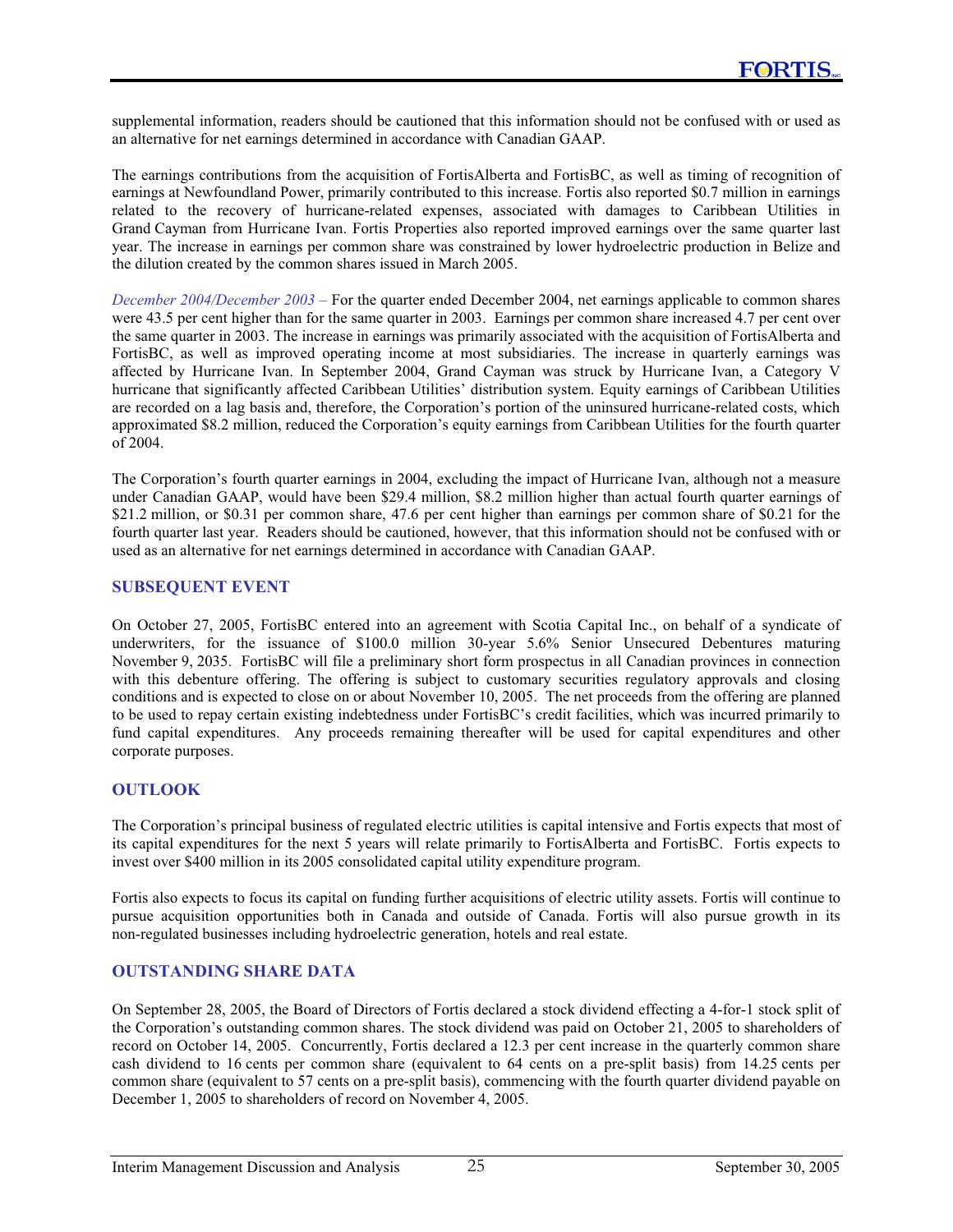At October 31, 2005, the Corporation had issued and outstanding 103,070,980 common shares, 5,000,000 Series C First Preference Shares and 7,993,500 Series E First Preference Shares. All outstanding Series D First Preference Shares were redeemed, without premium, on September 20, 2005 at \$6.25 per share.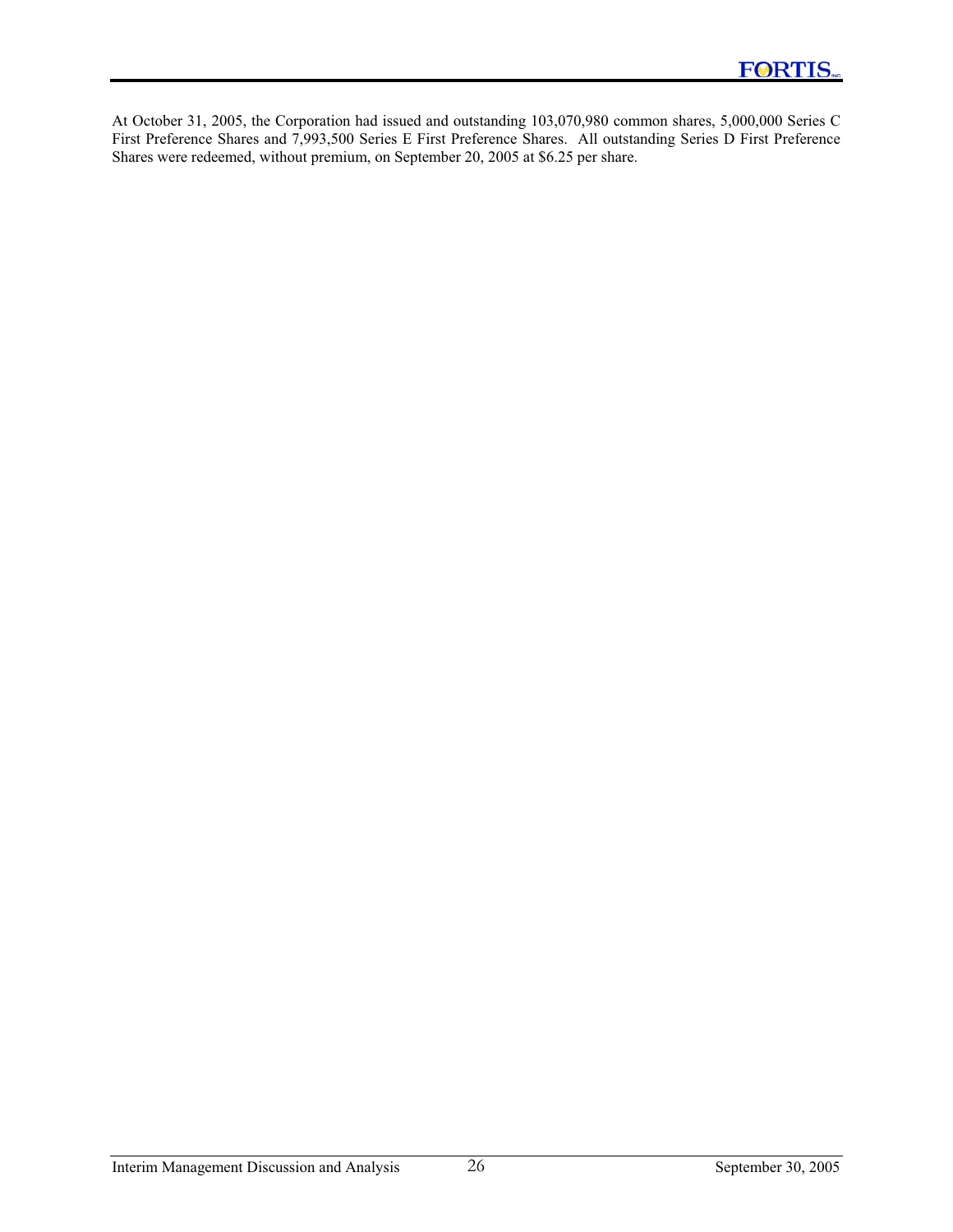Interim Consolidated Financial Statements For the three and nine months ended September 30, 2005 and 2004 (Unaudited)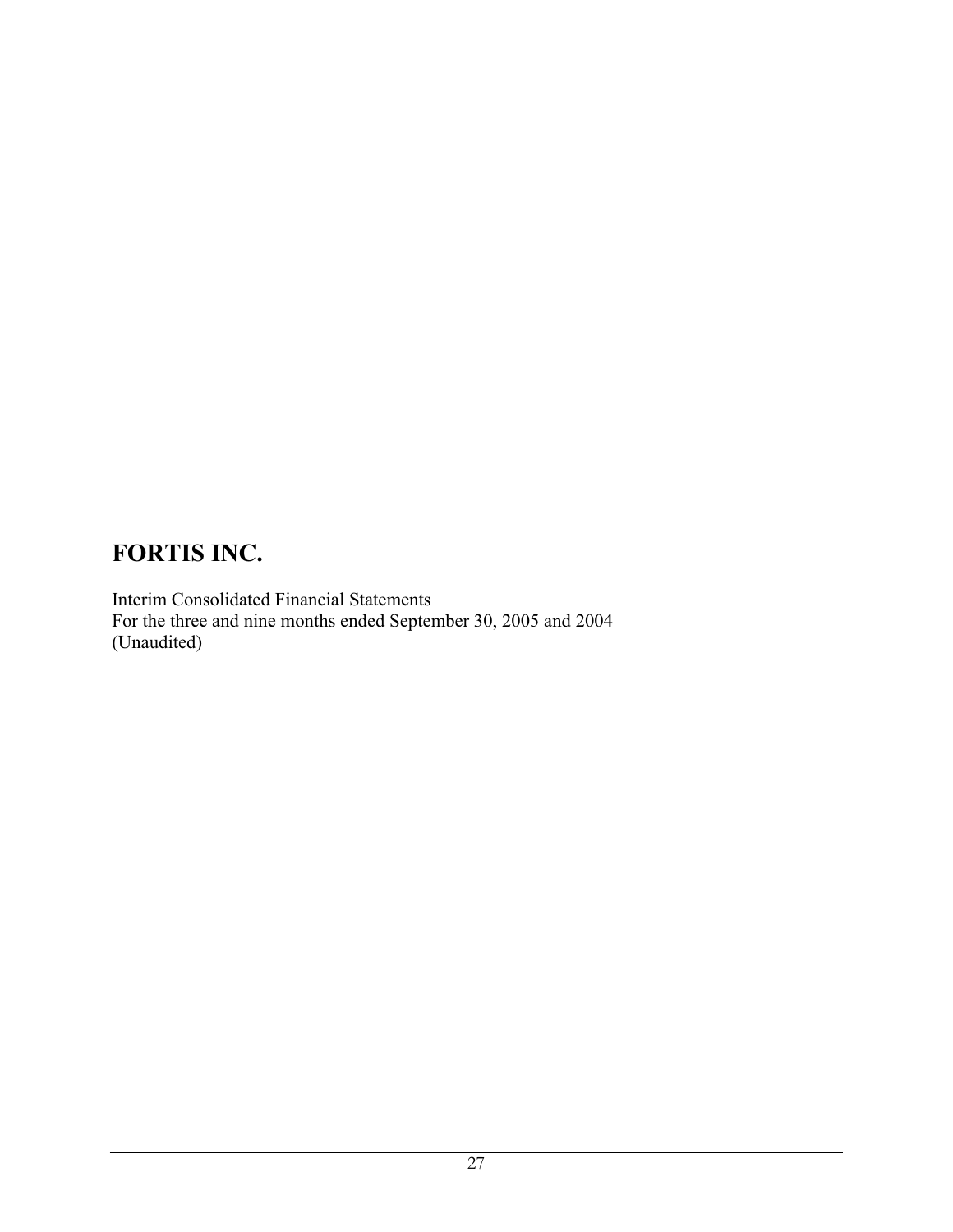#### **Fortis Inc. Consolidated Balance Sheets (Unaudited) As at (in thousands)**

|                                                               | September 30<br>2005 | December 31<br>2004 |  |  |
|---------------------------------------------------------------|----------------------|---------------------|--|--|
| <b>ASSETS</b>                                                 |                      |                     |  |  |
| <b>Current assets</b>                                         |                      |                     |  |  |
| Cash and cash equivalents                                     | \$<br>18,622         | 37,203<br>\$        |  |  |
| Accounts receivable                                           | 183,885              | 169,649             |  |  |
| Other regulatory assets                                       | 16,898               | 15,245              |  |  |
| Materials and supplies                                        | 28,805               | 30,235              |  |  |
| Future income taxes                                           |                      | 4,204               |  |  |
|                                                               | 248,210              | 256,536             |  |  |
| Corporate income tax deposit (Note 13)                        |                      | 6,949               |  |  |
| Deferred charges                                              | 153,180              | 152,320             |  |  |
| Other regulatory assets                                       | 49,220               | 45,309              |  |  |
| Future income taxes (Note 8)                                  | 58,274               | 13,661              |  |  |
| Utility capital assets                                        | 2,496,864            | 2,347,067           |  |  |
| Income producing properties                                   | 409,986              | 341,069             |  |  |
| Investments                                                   | 166,158              | 163,769             |  |  |
| Intangibles, net of amortization                              | 15,692               | 18,455              |  |  |
| Goodwill                                                      | 512,647              | 514,041             |  |  |
|                                                               | \$<br>4,110,231      | 3,859,176<br>s      |  |  |
| <b>LIABILITIES AND SHAREHOLDERS' EQUITY</b>                   |                      |                     |  |  |
| <b>Current liabilities</b><br>Short-term borrowings (Note 12) | \$<br>54,963         | \$<br>192,858       |  |  |
| Accounts payable and accrued charges                          | 277,784              | 270,055             |  |  |
| Dividends payable                                             | 17,874               | 14,997              |  |  |
| Other regulatory liabilities                                  | 2,885                | 23,657              |  |  |
| Current installments of long-term debt                        | 31,066               | 36,062              |  |  |
| Future income taxes                                           | 1,142                |                     |  |  |
|                                                               | 385,714              | 537,629             |  |  |
| Deferred credits                                              | 34,180               | 29,828              |  |  |
| Other regulatory liabilities (Note 8)                         | 56,763               | 7,519               |  |  |
| Future income taxes                                           | 45,688               | 48,432              |  |  |
| Long-term debt (Note 12)                                      | 2,026,027            | 1,878,639           |  |  |
| Non-controlling interest                                      | 37,863               | 37,487              |  |  |
| Equity preference shares (Note 4)                             | 319,492              | 319,530             |  |  |
|                                                               | 2,905,727            | 2,859,064           |  |  |
| Shareholders' equity                                          |                      |                     |  |  |
| Common shares (Note 5)                                        | 810,156              | 675,215             |  |  |
| Contributed surplus                                           | 3,008                | 1,831               |  |  |
| Equity portion of convertible debentures                      | 1,499                | 1,550               |  |  |
| Foreign currency translation adjustment                       | (16, 179)            | (15, 497)           |  |  |
| Retained earnings                                             | 406,020              | 337,013             |  |  |
|                                                               | 1,204,504            | 1,000,112           |  |  |
|                                                               | \$<br>4,110,231      | 3,859,176<br>s      |  |  |

See accompanying notes to the interim consolidated financial statements.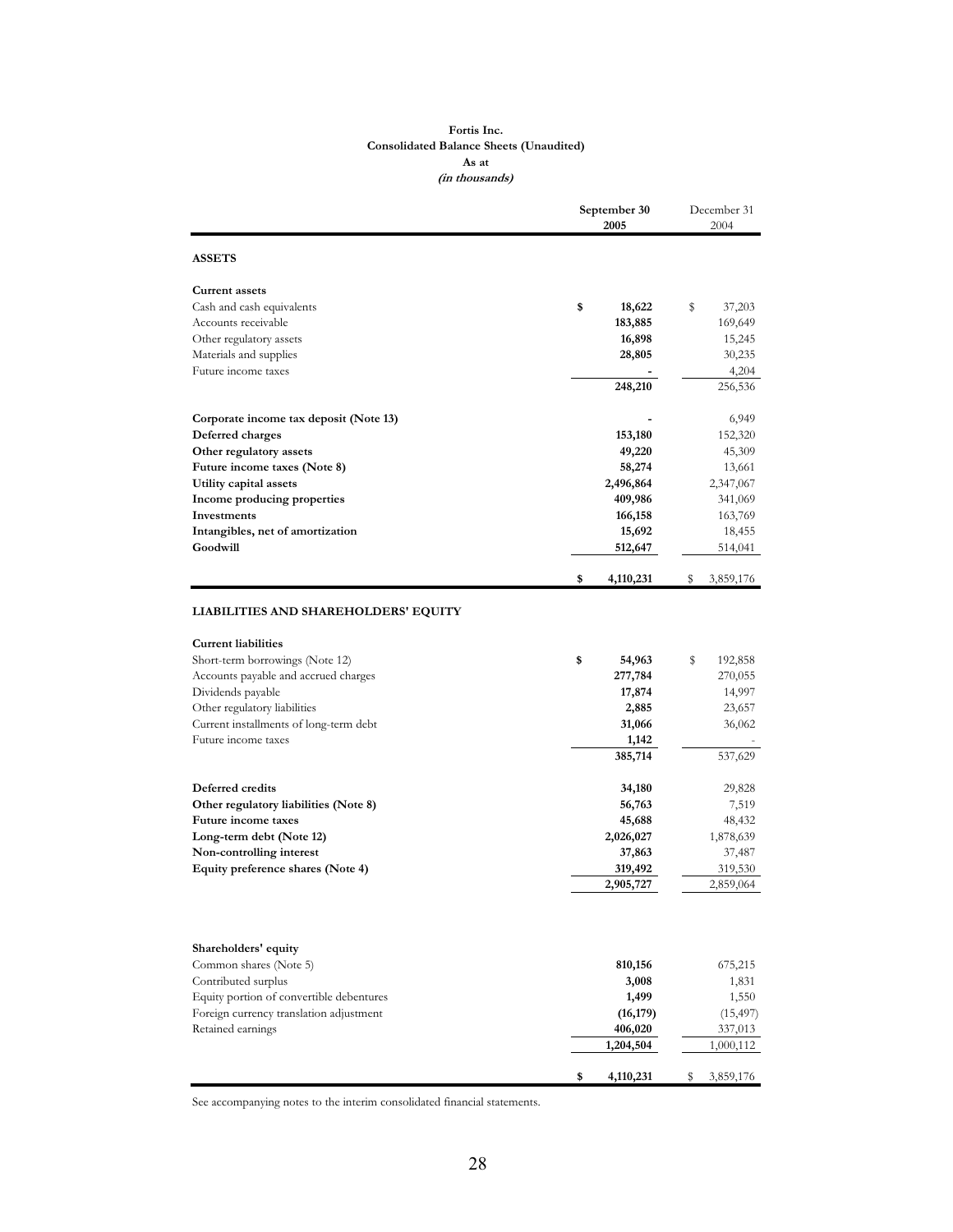#### **Fortis Inc. Consolidated Statements of Earnings (Unaudited) For the periods ended September 30 (in thousands, except per share amounts)**

|                                                                             | <b>Quarter Ended</b> |         |    | <b>Nine Months Ended</b> |    |           |    |         |
|-----------------------------------------------------------------------------|----------------------|---------|----|--------------------------|----|-----------|----|---------|
|                                                                             |                      | 2005    |    | 2004                     |    | 2005      |    | 2004    |
|                                                                             |                      |         |    |                          |    |           |    |         |
|                                                                             |                      |         |    |                          |    |           |    |         |
| <b>Operating revenues</b>                                                   | \$                   | 338,610 | S  | 301,112                  | \$ | 1,079,775 | \$ | 802,329 |
| <b>Equity</b> income                                                        |                      | 3,040   |    | 2,541                    |    | 8,612     |    | 6,630   |
|                                                                             |                      | 341,650 |    | 303,653                  |    | 1,088,387 |    | 808,959 |
| <b>Expenses</b>                                                             |                      |         |    |                          |    |           |    |         |
| Operating                                                                   |                      | 212,018 |    | 193,406                  |    | 685,176   |    | 535,605 |
| Amortization                                                                |                      | 36,837  |    | 34,169                   |    | 119,168   |    | 78,841  |
|                                                                             |                      | 248,855 |    | 227,575                  |    | 804,344   |    | 614,446 |
| Operating income                                                            |                      | 92,795  |    | 76,078                   |    | 284,043   |    | 194,513 |
| Finance charges (Note 7)                                                    |                      | 30,142  |    | 31,590                   |    | 101,195   |    | 77,856  |
| Gain on settlement of contractual matters (Note 11)                         |                      |         |    |                          |    | (10,000)  |    |         |
|                                                                             |                      | 30,142  |    | 31,590                   |    | 91,195    |    | 77,856  |
| Earnings before income taxes                                                |                      | 62,653  |    | 44,488                   |    | 192,848   |    | 116,657 |
| Corporate income taxes                                                      |                      | 19,535  |    | 14,214                   |    | 61,380    |    | 35,686  |
| Net earnings before non-controlling interest and preference share dividends |                      | 43,118  |    | 30,274                   |    | 131,468   |    | 80,971  |
| Non-controlling interest                                                    |                      | 1,516   |    | 1,029                    |    | 4,179     |    | 3,069   |
| Preference share dividends                                                  |                      | 4,152   |    | 3,793                    |    | 12,455    |    | 8,223   |
| Net earnings applicable to common shares                                    | \$                   | 37,450  | S  | 25,452                   | \$ | 114,834   | \$ | 69,679  |
| Weighted average common shares outstanding (Notes 2 and 5)                  |                      | 103,010 |    | 95,327                   |    | 101,293   |    | 80,888  |
| Earnings per common share (Notes 2 and 5)                                   |                      |         |    |                          |    |           |    |         |
| Basic                                                                       | \$                   | 0.36    | \$ | 0.27                     | \$ | 1.13      | \$ | 0.86    |
| Diluted                                                                     | \$                   | 0.33    | S  | 0.25                     | \$ | 1.03      | S  | 0.82    |

#### **Consolidated Statements of Retained Earnings (Unaudited) For the periods ended September 30**

**(in thousands)**

|                                          | <b>Quarter Ended</b> |                   |      |                   | Nine Months Ended |                    |    |                   |  |
|------------------------------------------|----------------------|-------------------|------|-------------------|-------------------|--------------------|----|-------------------|--|
|                                          | 2005                 |                   | 2004 |                   | 2005              |                    |    | 2004              |  |
| Balance at beginning of period           | \$                   | 385,111           | \$   | 316,904           | \$                | 337,013            | \$ | 294,986           |  |
| Net earnings applicable to common shares |                      | 37,450<br>422,561 |      | 25,452<br>342,356 |                   | 114,834<br>451,847 |    | 69,679<br>364,665 |  |
| Dividends on common shares               |                      | (16, 541)         |      | (12, 861)         |                   | (45, 827)          |    | (35,170)          |  |
| Balance at end of period                 | \$                   | 406,020           |      | 329,495           |                   | 406,020            |    | 329,495           |  |

See accompanying notes to the interim consolidated financial statements.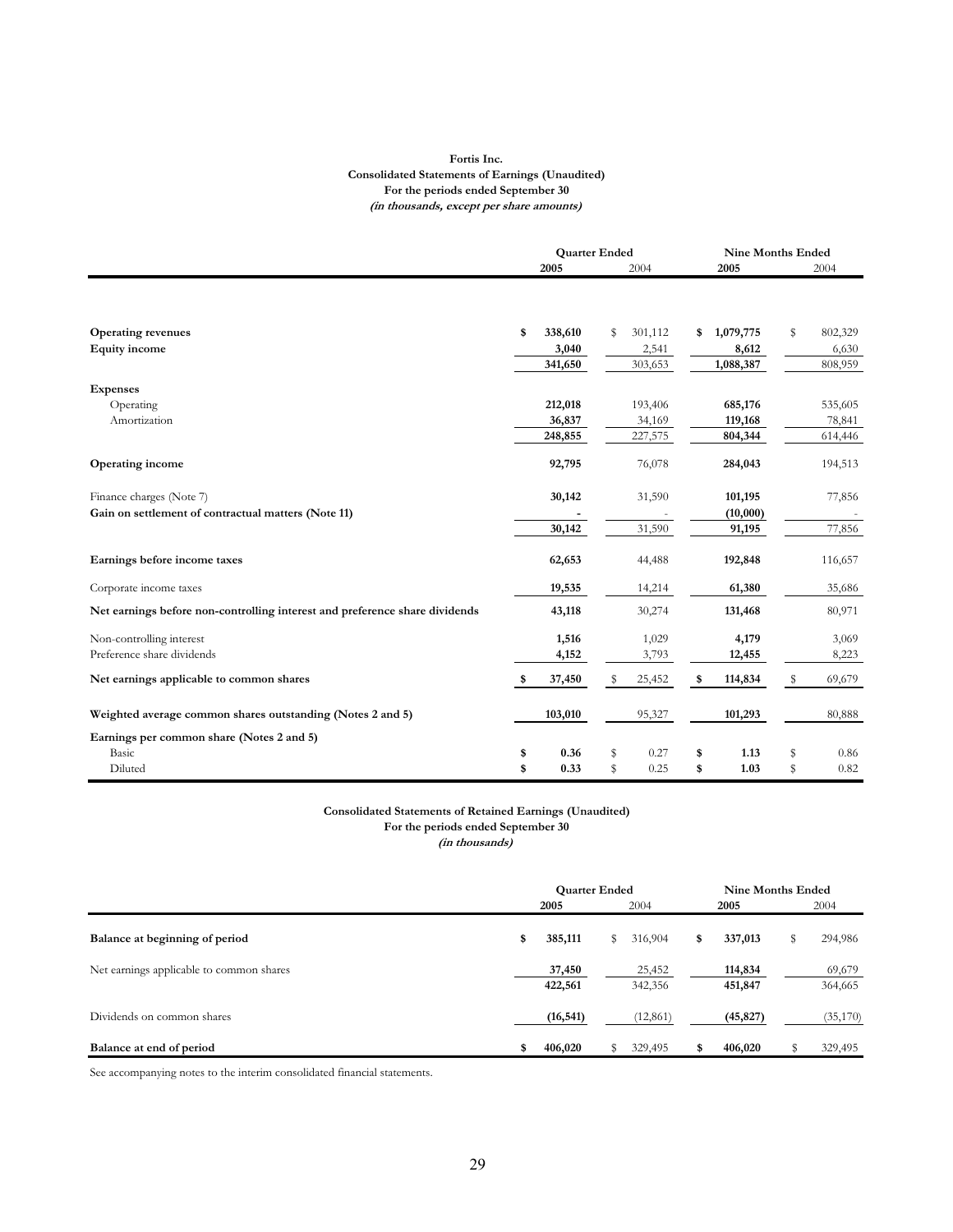#### **Fortis Inc. Consolidated Statements of Cash Flows (Unaudited) For the periods ended September 30 (in thousands)**

|                                                                          | <b>Quarter Ended</b> |              |             | <b>Nine Months Ended</b> |    |                       |   |            |
|--------------------------------------------------------------------------|----------------------|--------------|-------------|--------------------------|----|-----------------------|---|------------|
|                                                                          |                      | 2005         |             | 2004                     |    | 2005                  |   | 2004       |
| <b>Operating Activities</b>                                              |                      |              |             |                          |    |                       |   |            |
| Net earnings applicable to common shares                                 | \$                   | 37,450       | $\mathbb S$ | 25,452                   | \$ | 114,834               | S | 69,679     |
| Items not affecting cash                                                 |                      |              |             |                          |    |                       |   |            |
| Amortization-capital assets, net of contributions in aid of construction |                      | 34,201       |             | 31,654                   |    | 111,400               |   | 73,016     |
| Amortization-intangibles                                                 |                      | 921          |             | 921                      |    | 2,763                 |   | 2,763      |
| Amortization-other                                                       |                      | 1,715        |             | 1,594                    |    | 5,005                 |   | 3,062      |
| Future income taxes                                                      |                      | (153)        |             | 4,851                    |    | 9,282                 |   | 4,132      |
| Accrued employee future benefits                                         |                      | (1, 874)     |             | (314)                    |    | (2,902)               |   | (2,127)    |
| Equity income, net of dividends                                          |                      | (1, 144)     |             | (543)                    |    | (2, 387)              |   | (543)      |
| Stock-based compensation                                                 |                      | 387          |             | 260                      |    | 1,177                 |   | 698        |
| Unrealized foreign exchange (gain) loss on long-term debt                |                      | (3,765)      |             | 135                      |    | (2, 406)              |   | (193)      |
| Non-controlling interest                                                 |                      | 1,516        |             | 1,029                    |    | 4,179                 |   | 3,069      |
| Other                                                                    |                      | 20           |             | (1,749)                  |    | 314                   |   | (2, 122)   |
|                                                                          |                      | 69,274       |             | 63,290                   |    | 241,259               |   | 151,434    |
| Change in non-cash operating working capital                             |                      | 30,532       |             | 47,321                   |    | (12, 229)             |   | 29,241     |
|                                                                          |                      | 99,806       |             | 110,611                  |    | 229,030               |   | 180,675    |
|                                                                          |                      |              |             |                          |    |                       |   |            |
| <b>Investing Activities</b><br>Change in deferred charges and credits    |                      |              |             | 3,131                    |    |                       |   |            |
| Purchase of utility capital assets                                       |                      | (2,603)      |             | (65, 876)                |    | (5,904)<br>(290, 804) |   | 5,968      |
|                                                                          |                      | (101, 652)   |             |                          |    |                       |   | (137, 858) |
| Purchase of income producing properties                                  |                      | (2, 283)     |             | (4,047)                  |    | (76, 500)             |   | (11,201)   |
| Contributions in aid of construction                                     |                      | 9,528<br>628 |             | 8,961<br>25              |    | 32,209<br>982         |   | 10,818     |
| Proceeds on sale of utility capital assets                               |                      |              |             |                          |    |                       |   | 40         |
| Business acquisitions, net of cash acquired                              |                      | (50)         |             | 1,618                    |    | (3,298)               |   | (752, 735) |
| Increase in investments                                                  |                      |              |             | (4)                      |    |                       |   | (8)        |
|                                                                          |                      | (96, 432)    |             | (56, 192)                |    | (343, 315)            |   | (884,976)  |
| <b>Financing Activities</b>                                              |                      |              |             |                          |    |                       |   |            |
| Change in short-term borrowings                                          |                      | (82, 855)    |             | (205, 211)               |    | (137, 592)            |   | 748,526    |
| Proceeds from long-term debt                                             |                      | 96,361       |             | 16,106                   |    | 194,377               |   | 23,206     |
| Repayment of long-term debt                                              |                      | (9,907)      |             | (7, 793)                 |    | (45, 150)             |   | (26, 121)  |
| Repayment of assumed acquisition debt                                    |                      |              |             |                          |    |                       |   | (557, 381) |
| Redemption of equity preference shares (Note 4)                          |                      | (38)         |             |                          |    | (38)                  |   |            |
| Advances from (to) non-controlling interest                              |                      | 211          |             | (10)                     |    | (853)                 |   | 430        |
| Issue of equity preference shares                                        |                      |              |             | 144,458                  |    |                       |   | 189,394    |
| Issue of common shares                                                   |                      | 2,013        |             | 1,792                    |    | 132,327               |   | 338,156    |
| Dividends                                                                |                      |              |             |                          |    |                       |   |            |
| Common shares                                                            |                      | (16, 541)    |             | (12, 861)                |    | (45, 827)             |   | (35,170)   |
| Subsidiary dividends paid to non-controlling interest                    |                      | (573)        |             | (431)                    |    | (1, 362)              |   | (1,273)    |
|                                                                          |                      | (11, 329)    |             | (63,950)                 |    | 95,882                |   | 679,767    |
|                                                                          |                      |              |             |                          |    |                       |   |            |
| Effect of exchange rate changes on cash                                  |                      | (270)        |             | (1, 530)                 |    | (178)                 |   | (509)      |
| Change in cash and cash equivalents                                      |                      | (8,225)      |             | (11,061)                 |    | (18, 581)             |   | (25, 043)  |
| Cash and cash equivalents, beginning of period                           |                      | 26,847       |             | 51,112                   |    | 37,203                |   | 65,094     |
|                                                                          | \$                   | 18,622       | \$          | 40,051                   | s  | 18,622                | S | 40,051     |
| Cash and cash equivalents, end of period                                 |                      |              |             |                          |    |                       |   |            |

See accompanying notes to the interim consolidated financial statements.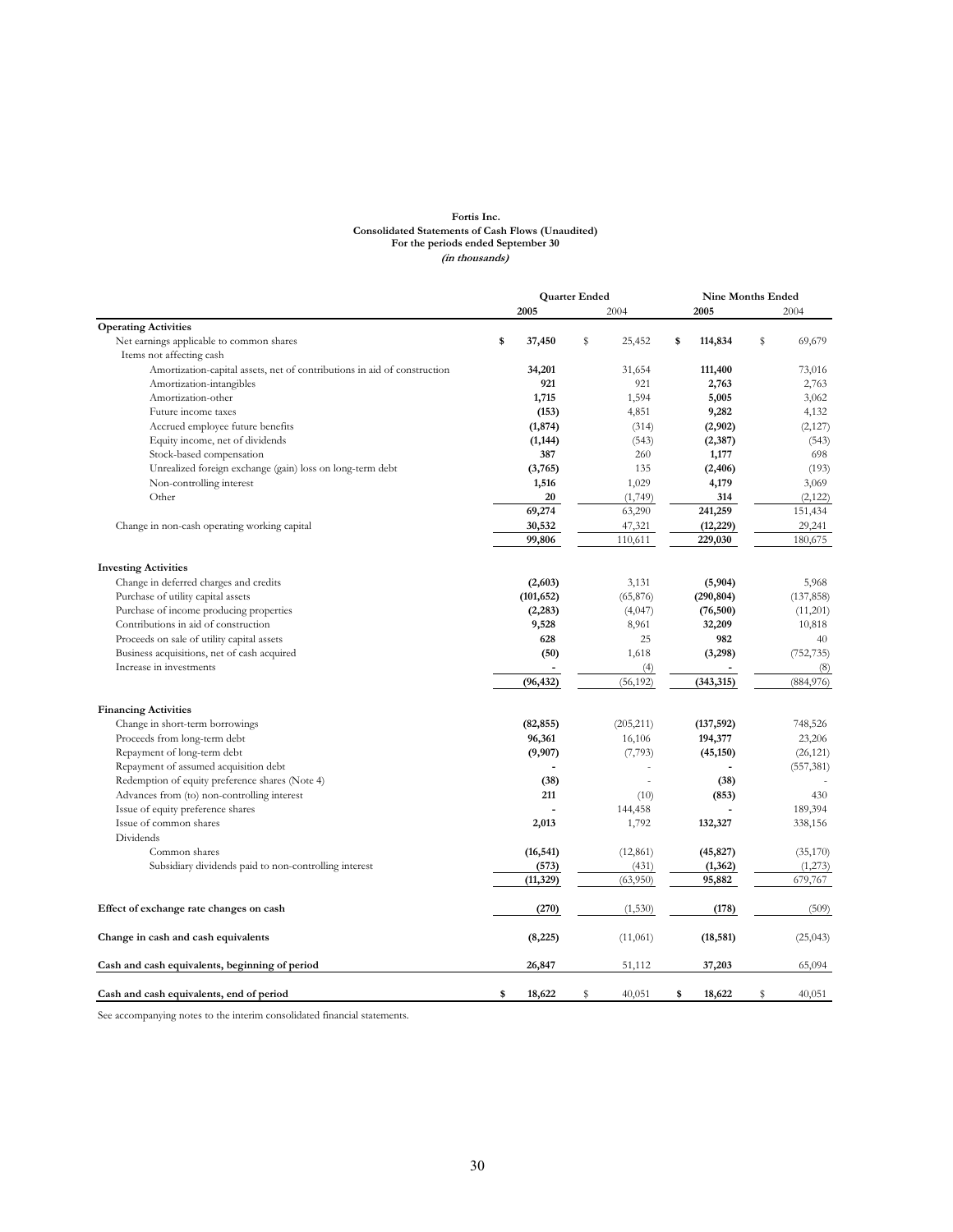**NOTES TO INTERIM CONSOLIDATED FINANCIAL STATEMENTS** 

For the periods ended September 30, 2005 and 2004 (unless otherwise stated)

(Unaudited)

## **1. NATURE OF OPERATIONS AND BASIS OF PRESENTATION**

These interim consolidated financial statements have been prepared in accordance with Canadian generally accepted accounting principles ("Canadian GAAP") for interim financial statements and do not include all of the disclosures normally found in the Fortis Inc. ("Fortis" or the "Corporation") annual consolidated financial statements. These interim consolidated financial statements should be read in conjunction with the Corporation's consolidated financial statements for the year ended December 31, 2004. Interim results will fluctuate due to the seasonal nature of electricity demand and water flows as well as the timing and recognition of regulatory decisions. Consequently, interim results are not necessarily indicative of annual results.

Fortis is principally a diversified, international electric utility holding company. The Corporation segments its utility operations by franchise area and, depending on regulatory requirements, by the nature of the assets. Fortis also holds investments in commercial real estate and hotel properties which are treated as a separate segment. The operating segments allow senior management to evaluate the operational performance and assess the overall contribution of each segment to the Corporation's long-term objectives.

The following summary briefly describes the operations included in each of the Corporation's operating and reportable segments.

## **Regulated Utilities - Canadian**

The following summary describes the Corporation's interest in Regulated Utilities in Canada by subsidiary:

- a. *Newfoundland Power:* Newfoundland Power is the principal distributor of electricity in Newfoundland.
- b. *Maritime Electric:* Maritime Electric is the principal distributor of electricity on Prince Edward Island.
- c. *FortisOntario*: FortisOntario provides an integrated electric utility service to customers in Fort Erie, Cornwall, Gananoque and Port Colborne in Ontario. FortisOntario includes the operations of Canadian Niagara Power Inc. ("Canadian Niagara Power") and Cornwall Street Railway, Light and Power Company, Limited ("Cornwall Electric"). Included in Canadian Niagara Power's accounts are the operations of the electricity distribution business of Port Colborne Hydro Inc., which has been leased from the City of Port Colborne under a 10-year lease agreement entered into in April 2002. FortisOntario also owns a 10 per cent interest in each of Westario Power and Rideau St. Lawrence, 2 regional electric distribution companies formed in 2000.
- d. *FortisAlberta:* On May 31, 2004, Fortis, through an indirect wholly owned subsidiary, acquired all of the issued and outstanding shares of Aquila Networks Canada (Alberta) Ltd. (renamed "FortisAlberta"). FortisAlberta owns and operates the distribution system in a substantial portion of southern and central Alberta.
- e. *FortisBC*: On May 31, 2004, Fortis, through an indirect wholly owned subsidiary, acquired all of the issued and outstanding shares of Aquila Networks Canada (British Columbia) Ltd. (renamed "FortisBC"). FortisBC is an integrated utility operating in the southern interior of British Columbia. Included with the FortisBC component of the Regulated Utilities – Canadian segment are the non-regulated operating, maintenance and management services relating to the 450-megawatt ("MW") Waneta hydroelectric generating facility owned by Teck Cominco, the 145-MW Brilliant Hydroelectric Plant owned by Columbia Power Corporation and the Columbia Basin Trust ("CPC/CBT"), the 150-MW Arrow Lakes Hydroelectric Plant owned by CPC/CBT and the distribution system owned by the City of Kelowna. As of June 1, 2005, the FortisBC component of Regulated Utilities – Canadian segment includes Princeton Light and Power Company, Limited ("PLP"). On May 31, 2005, Fortis, through an indirect wholly owned subsidiary, acquired all issued common and preference shares of PLP. PLP is an electric utility serving approximately 3,200 customers, mainly in Princeton, British Columbia. PLP presently purchases its wholesale power from FortisBC under a long-term contract.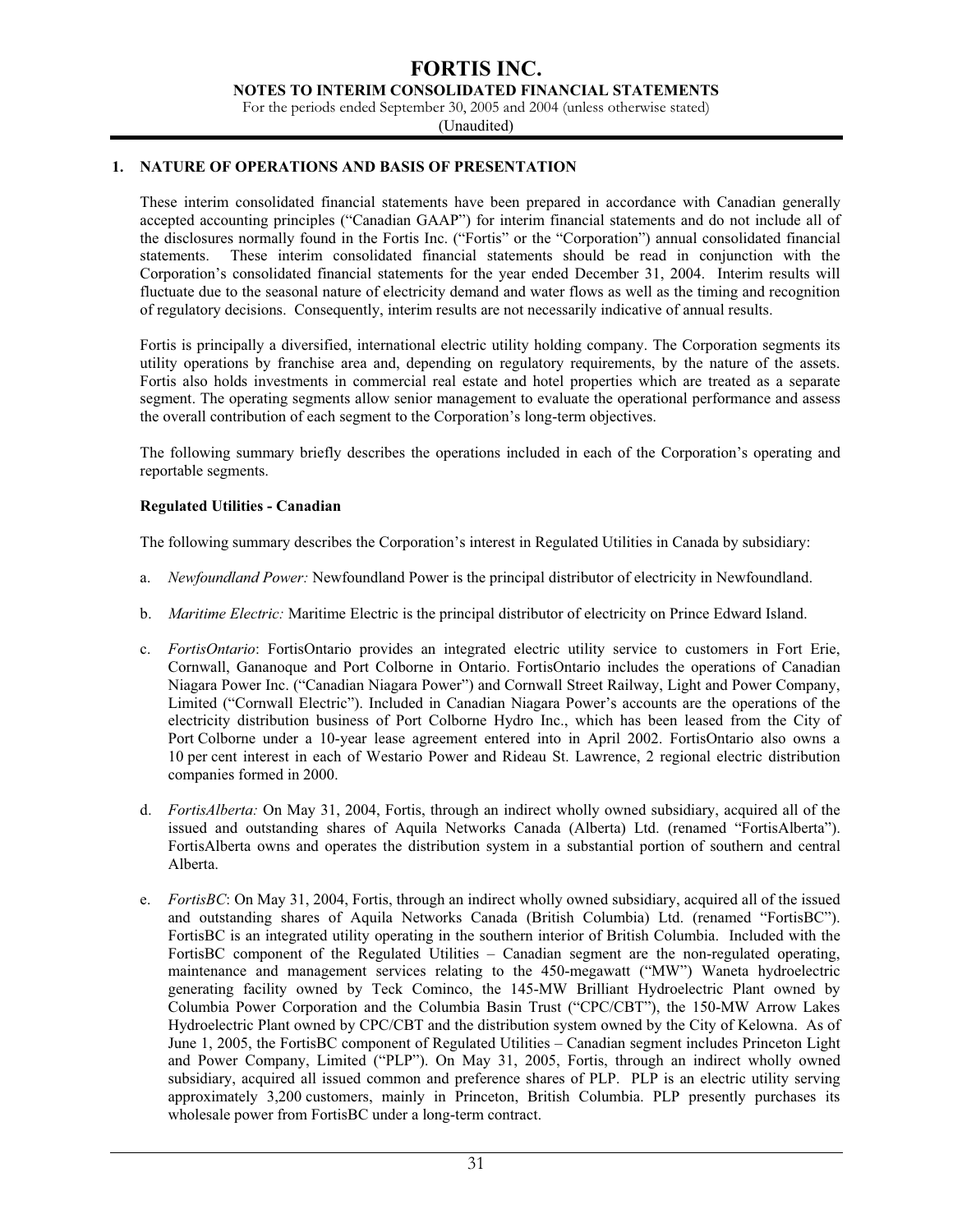## **FORTIS INC. NOTES TO INTERIM CONSOLIDATED FINANCIAL STATEMENTS**

For the periods ended September 30, 2005 and 2004 (unless otherwise stated)

(Unaudited)

## **1. NATURE OF OPERATIONS AND BASIS OF PRESENTATION (cont'd)**

#### **Regulated Utilities - Caribbean**

The following summary describes the Corporation's interest in Regulated Utilities in the Caribbean by utility:

- a. *Belize Electricity*: Belize Electricity is the principal distributor of electricity in Belize, Central America. The Corporation holds a 68 per cent controlling interest in the Company.
- b. *Caribbean Utilities:* Caribbean Utilities is the sole provider of electricity on Grand Cayman, Cayman Islands. The Corporation's 36.8 per cent interest in the Company is accounted for on the equity basis of accounting.

#### **Non-regulated - Fortis Generation**

The following summary describes the Corporation's non-regulated generation assets by location:

- a. *Ontario:* Operations include the 75-MW Rankine hydroelectric generating station at Niagara Falls, the 5-MW Cornwall District Heating cogeneration plant and 6 small hydroelectric generating stations in eastern Ontario with a combined capacity of 8 MW. Non-regulated generating operations in Ontario are conducted through FortisOntario Inc. and FortisOntario Generation Corporation.
- b. *Belize:* Operations consist of the 25-MW Mollejon and 7-MW Chalillo hydroelectric facilities in Belize. All of its electricity output is sold to Belize Electricity under a 50-year Power Purchase Agreement. Hydroelectric generation operations in Belize are conducted through the Corporation's wholly owned indirect subsidiary, Belize Electric Company Limited ("BECOL"), under a Franchise Agreement with the Government of Belize.
- c. *Central Newfoundland:* Through the Exploits River Hydro Partnership ("Exploits Partnership"), a partnership between the Corporation and Abitibi-Consolidated Company of Canada ("Abitibi-Consolidated"), 36 MW of additional capacity was developed and installed at 2 of Abitibi-Consolidated's hydroelectric plants in central Newfoundland. The Corporation holds a 51 per cent interest in the Exploits Partnership and Abitibi-Consolidated holds the remaining 49 per cent interest. The Exploits Partnership sells its output to Newfoundland and Labrador Hydro Corporation under a 25-year power purchase agreement.
- d. *Upper New York State:* Includes the operations of 4 hydroelectric generating stations in Upper New York State with a combined capacity of 23 MW operating under a license from the U.S. Federal Energy Regulatory Commission. Hydroelectric generation operations in Upper New York State are conducted through the Corporation's wholly owned indirect subsidiary, FortisUS Energy Corporation.
- e. *British Columbia:* Includes the 16-MW run-of-river Walden hydroelectric power plant near Lillooet, British Columbia. This plant sells its entire output to BC Hydro under a long-term contract. Hydroelectric generating operations in British Columbia are conducted through the Walden Power Partnership, a wholly owned subsidiary of FortisBC.

#### **Non-regulated - Fortis Properties**

Fortis Properties owns and operates hotels in 6 provinces in Canada and commercial real estate in Atlantic Canada. On February 1, 2005, Fortis Properties acquired 3 hotels in Alberta and Manitoba that have approximately 650 rooms and 27,000 square feet of banquet space.

#### **Corporate**

Corporate includes finance charges related to debt incurred directly by Fortis, including foreign exchange gains or losses, dividends on preference securities, other corporate expenses net of recoveries from subsidiaries, interest and miscellaneous revenues and related corporate income taxes.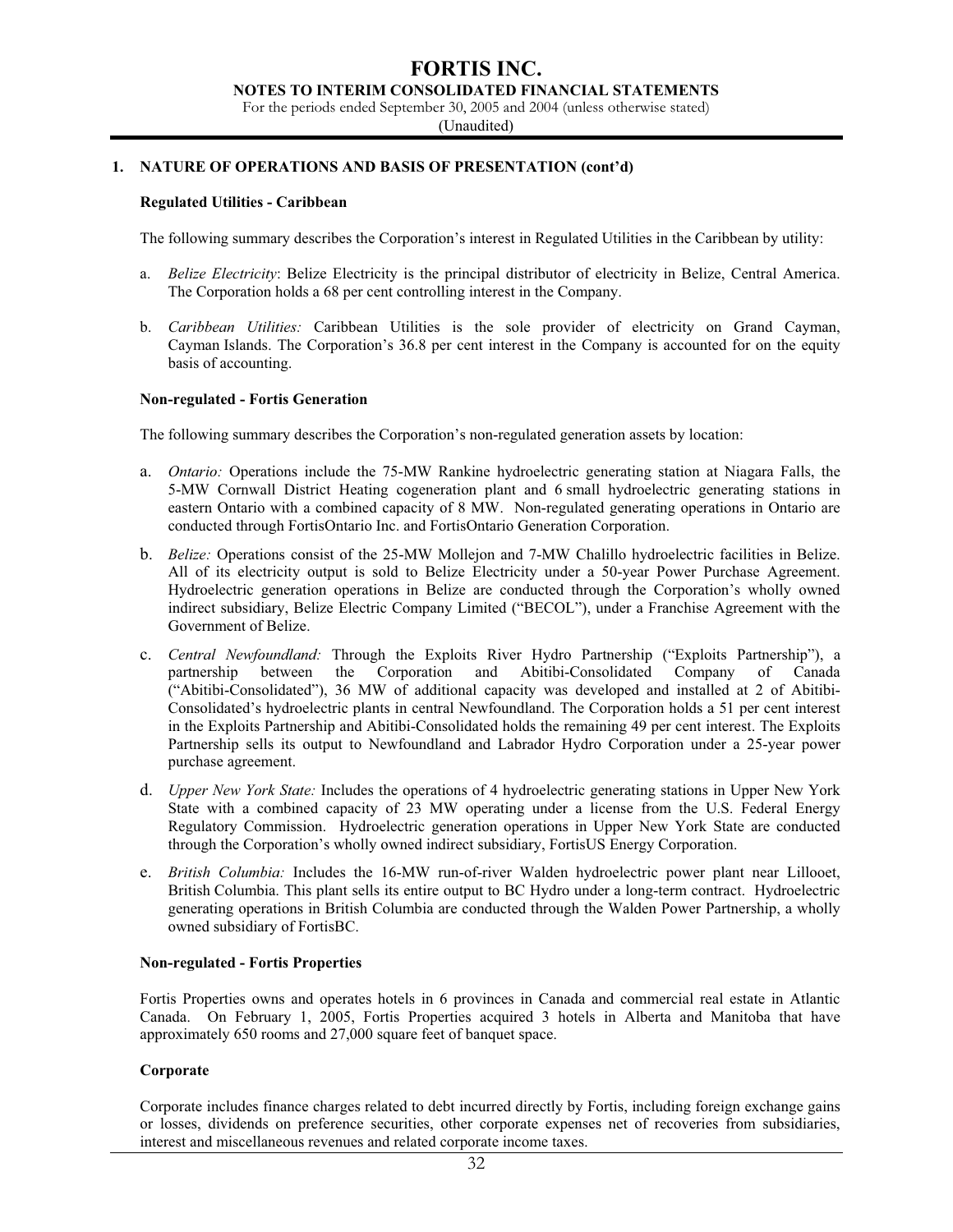**NOTES TO INTERIM CONSOLIDATED FINANCIAL STATEMENTS** 

For the periods ended September 30, 2005 and 2004 (unless otherwise stated)

(Unaudited)

## **2. SUMMARY OF SIGNIFICANT ACCOUNTING POLICIES**

These interim consolidated financial statements have been prepared in accordance with Canadian GAAP, including selected accounting treatments that differ from those used by entities not subject to rate regulation. The timing of the recognition of certain assets, liabilities, revenues and expenses, as a result of regulation, may differ from that otherwise expected using Canadian GAAP for entities not subject to rate regulation. These interim consolidated financial statements have been prepared following the same accounting policies and methods as those used in preparing the most recent annual financial statements except as it relates to that described below. All amounts are presented in Canadian dollars unless otherwise stated.

On September 28, 2005, the Board of Directors of Fortis declared a stock dividend effecting a 4-for-1 stock split of the Corporation's outstanding common shares. The stock dividend was paid on October 21, 2005 to shareholders of record on October 14, 2005. For all periods presented, all references to the number of shares issued and outstanding, weighted average number of shares, basic and diluted earnings per share amounts, and stock option data have been retroactively restated to reflect the effect of this stock split.

## **3. USE OF ESTIMATES**

The preparation of the Corporation's interim consolidated financial statements in accordance with Canadian GAAP requires management to make estimates and assumptions that affect the reported amounts of assets and liabilities and the disclosure of contingent assets and liabilities at the date of the financial statements and the reported amounts of revenue and expenses during the period. Estimates are based on historical experience, current conditions and various other assumptions believed to be reasonable under the circumstances. Changes in facts and circumstances may result in revised estimates and actual results could differ from those estimates. Interim financial statements may employ a greater use of estimates than the annual financial statements. There were no material changes to the Corporation's critical accounting estimates year to date September 30, 2005 from those disclosed in the 2004 Management Discussion and Analysis for the year ended December 31, 2004 except as disclosed in Note 13 to the interim consolidated financial statements

## **4. EQUITY PREFERENCE SHARES**

Authorized:

- (a) an unlimited number of First Preference Shares, without nominal or par value; and
- (b) an unlimited number of Second Preference Shares, without nominal or par value.

|                                  | <b>September 30, 2005</b>  |   |                          | December 31, 2004          |                          |
|----------------------------------|----------------------------|---|--------------------------|----------------------------|--------------------------|
|                                  | Number of<br><b>Shares</b> |   | Amount<br>(in thousands) | Number of<br><b>Shares</b> | Amount<br>(in thousands) |
| Series C First Preference Shares | 5,000,000                  | S | 122,992                  | 5,000,000                  | 122,992                  |
| Series D First Preference Shares |                            |   |                          | 6.500                      | 38                       |
| Series E First Preference Shares | 7.993.500                  |   | 196.500                  | 7.993.500                  | 196,500                  |
|                                  | 12,993,500                 |   | 319,492                  | 13,000,000                 | 319.530                  |

On September 20, 2005 the 6,500 Series D First Preference Shares were redeemed, without premium, at a redemption price of \$6.25 per Series D First Preference Share.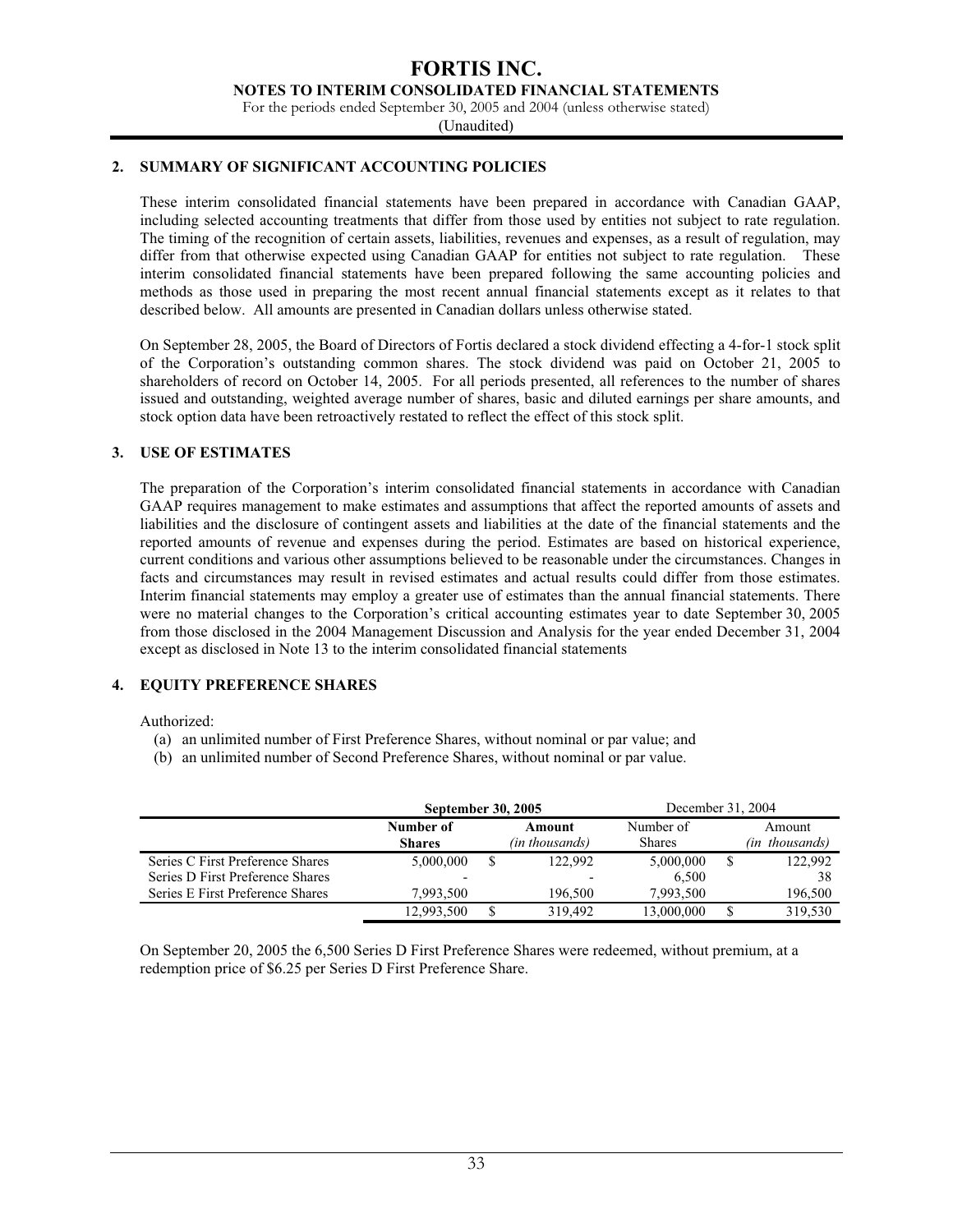**NOTES TO INTERIM CONSOLIDATED FINANCIAL STATEMENTS** 

For the periods ended September 30, 2005 and 2004 (unless otherwise stated)

(Unaudited)

## **5. CAPITAL STOCK**

Authorized: an unlimited number of Common Shares without nominal or par value:

|    |                               | <b>September 30, 2005</b>   |                          |                                    | December 31, 2004        |
|----|-------------------------------|-----------------------------|--------------------------|------------------------------------|--------------------------|
| a) | <b>Issued and Outstanding</b> | Number of<br>$Shares^{(1)}$ | Amount<br>(in thousands) | Number of<br>Shares <sup>(1)</sup> | Amount<br>(in thousands) |
|    | Common Shares                 | 103.067.296                 | 810.156                  | 95.529.292                         |                          |

Common shares issued during the period were as follows:

|                                               | <b>Ouarter Ended</b><br>September 30, 2005 |                          | Year-to-date<br>September 30, 2005 |   |                          |  |
|-----------------------------------------------|--------------------------------------------|--------------------------|------------------------------------|---|--------------------------|--|
|                                               | Number of<br>$Shares(1)$                   | Amount<br>(in thousands) | Number of<br>$Shares(1)$           |   | Amount<br>(in thousands) |  |
| Balance, beginning of period                  | 102,953,256                                | \$<br>808,143            | 95,529,292                         | S | 675,215                  |  |
| Public offering                               | ۰                                          | ۰                        | 6,960,000                          |   | 126,072                  |  |
| Partial consideration in business acquisition | ۰                                          | ٠                        | 23,668                             |   | 443                      |  |
| Consumer Share Purchase Plan                  | 17,796                                     | 373                      | 62,596                             |   | 1,199                    |  |
| Dividend Reinvestment Plan                    | 36,716                                     | 769                      | 129,600                            |   | 2,484                    |  |
| Employee Share Purchase Plan                  | 19,836                                     | 416                      | 115,172                            |   | 2,175                    |  |
| Directors' and Executive Stock Option Plans   | 39,692                                     | 455                      | 246,968                            |   | 2,568                    |  |
|                                               | 103,067,296                                | 810,156                  | 103,067,296                        |   | 810,156                  |  |

(1) The share information has been retroactively restated to reflect the October 2005 4-for-1 stock split.

On March 1, 2005, Fortis issued 6,960,000 common shares (adjusted for stock split) of the Corporation at \$18.66 per common share (adjusted for stock split). The common share issuance resulted in gross proceeds of approximately \$130 million. Net proceeds after tax-effected issuance costs totalled \$126.1 million. The proceeds of the issuance were used to pay outstanding indebtedness and for general corporate purposes.

On May 31, 2005, Fortis issued 23,668 common shares (adjusted for stock split) of the Corporation at a fair value of \$18.71 per common share, the 5-day average trading price of Fortis' Common Shares for the last five trading days immediately preceding the acquisition (adjusted for stock split), to the shareholders of PLP, combined with a cash payment, to acquire all of the issued common and preference shares of PLP.

At September 30, 2005, 6,492,244 common shares remained reserved for issue under the terms of the above noted Plans (adjusted for stock split).

## **b) Earnings per Common Share**

The Corporation calculates earnings per common share on the weighted average number of common shares outstanding. The year-to-date weighted average common shares outstanding were 101,293,188 and 80,887,924 at September 30, 2005 and September 30, 2004, respectively (adjusted for stock split).

The weighted average common shares outstanding were 103,009,732 and 95,326,756 for the quarters ended September 30, 2005 and September 30, 2004, respectively (adjusted for stock split). Diluted earnings per common share are calculated using the treasury stock method for options and the "if-converted" method for convertible securities.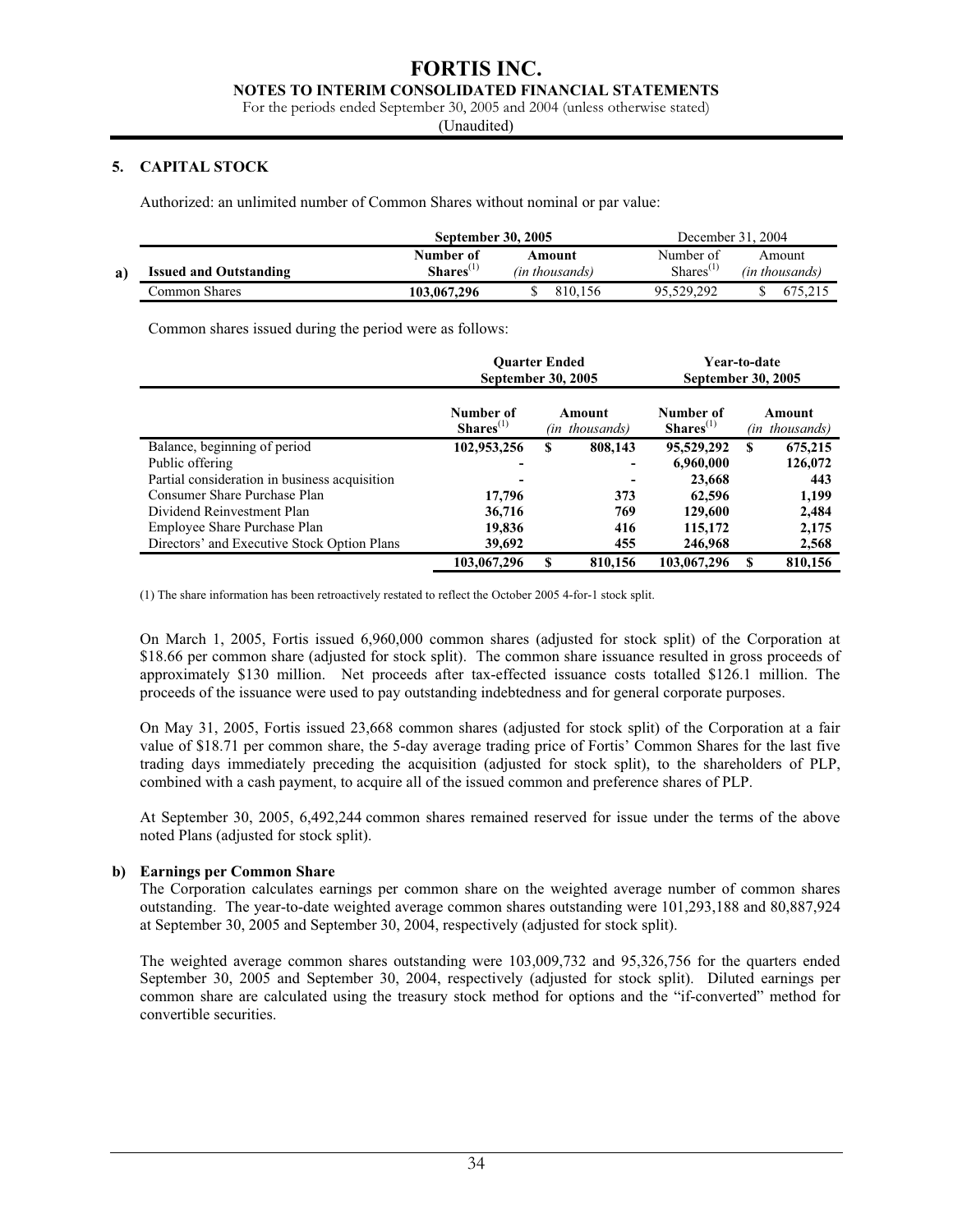# **NOTES TO INTERIM CONSOLIDATED FINANCIAL STATEMENTS**

For the periods ended September 30, 2005 and 2004 (unless otherwise stated)

(Unaudited)

# **5. CAPITAL STOCK (cont'd)**

Earnings per common share are as follows:

|                                |                                   |                                                                  |     | <b>Quarter Ended September 30</b>                        |                            |                                                                |                                                   |
|--------------------------------|-----------------------------------|------------------------------------------------------------------|-----|----------------------------------------------------------|----------------------------|----------------------------------------------------------------|---------------------------------------------------|
|                                |                                   | 2005                                                             |     |                                                          |                            | 2004                                                           |                                                   |
|                                | <b>Earnings</b><br>(in thousands) | Weighted<br>Average<br>$Shares$ <sup>(1)</sup><br>(in thousands) |     | <b>Earnings</b><br>per<br>Common<br>Share <sup>(1)</sup> | Earnings<br>(in thousands) | Weighted<br>Average<br>Shares <sup>(1)</sup><br>(in thousands) | Earnings<br>per<br>Common<br>Share <sup>(1)</sup> |
|                                |                                   |                                                                  |     |                                                          |                            |                                                                |                                                   |
| Earnings                       | \$<br>37,450                      |                                                                  |     |                                                          | \$<br>25,452               |                                                                |                                                   |
| Weighted average               |                                   |                                                                  |     |                                                          |                            |                                                                |                                                   |
| shares outstanding             |                                   | 103,010                                                          |     |                                                          |                            | 95,327                                                         |                                                   |
| <b>Basic Earnings per</b>      |                                   |                                                                  |     |                                                          |                            |                                                                |                                                   |
| <b>Common Share</b>            |                                   |                                                                  | \$. | 0.36                                                     |                            |                                                                | \$<br>0.27                                        |
| Effect of dilutive securities: |                                   |                                                                  |     |                                                          |                            |                                                                |                                                   |
| Stock options                  |                                   | 920                                                              |     |                                                          |                            | 824                                                            |                                                   |
| Preference Shares              | 4,152                             | 19,688                                                           |     |                                                          | 3,793                      | 19,984                                                         |                                                   |
| Convertible Debentures         | 273                               | 1,924                                                            |     |                                                          | 297                        | 1,924                                                          |                                                   |
| <b>Diluted Earnings per</b>    |                                   |                                                                  |     |                                                          |                            |                                                                |                                                   |
| <b>Common Share</b>            | \$<br>41,875                      | 125,542                                                          | \$  | 0.33                                                     | \$<br>29,542               | 118,059                                                        | \$<br>0.25                                        |

|                                |                                   |                                                      | Year-to-date September 30                         |                            |                                                                  |    |                                                   |
|--------------------------------|-----------------------------------|------------------------------------------------------|---------------------------------------------------|----------------------------|------------------------------------------------------------------|----|---------------------------------------------------|
|                                |                                   | 2005                                                 |                                                   |                            | 2004                                                             |    |                                                   |
|                                | <b>Earnings</b><br>(in thousands) | Weighted<br>Average<br>$Shares(1)$<br>(in thousands) | Earnings<br>per<br>Common<br>Share <sup>(1)</sup> | Earnings<br>(in thousands) | Weighted<br>Average<br>$Shares$ <sup>(1)</sup><br>(in thousands) |    | Earnings<br>per<br>Common<br>Share <sup>(1)</sup> |
| Earnings<br>Weighted average   | \$<br>114,834                     |                                                      |                                                   | \$<br>69,679               |                                                                  |    |                                                   |
| shares outstanding             |                                   | 101,293                                              |                                                   |                            | 80,888                                                           |    |                                                   |
| <b>Basic Earnings per</b>      |                                   |                                                      |                                                   |                            |                                                                  |    |                                                   |
| <b>Common Share</b>            |                                   |                                                      | \$<br>1.13                                        |                            |                                                                  | \$ | 0.86                                              |
| Effect of dilutive securities: |                                   |                                                      |                                                   |                            |                                                                  |    |                                                   |
| Stock options                  |                                   | 920                                                  |                                                   |                            | 824                                                              |    |                                                   |
| Preference Shares              | 12,455                            | 19,688                                               |                                                   | 8,223                      | 12,792                                                           |    |                                                   |
| <b>Convertible Debentures</b>  | 836                               | 1,924                                                |                                                   | 907                        | 1,924                                                            |    |                                                   |
| <b>Diluted Earnings per</b>    |                                   |                                                      |                                                   |                            |                                                                  |    |                                                   |
| <b>Common Share</b>            | \$<br>128,125                     | 123,825                                              | \$<br>1.03                                        | \$<br>78,809               | 96,428                                                           | S  | 0.82                                              |

(1) The share information has been retroactively restated to reflect the October 2005 4-for-1 stock split.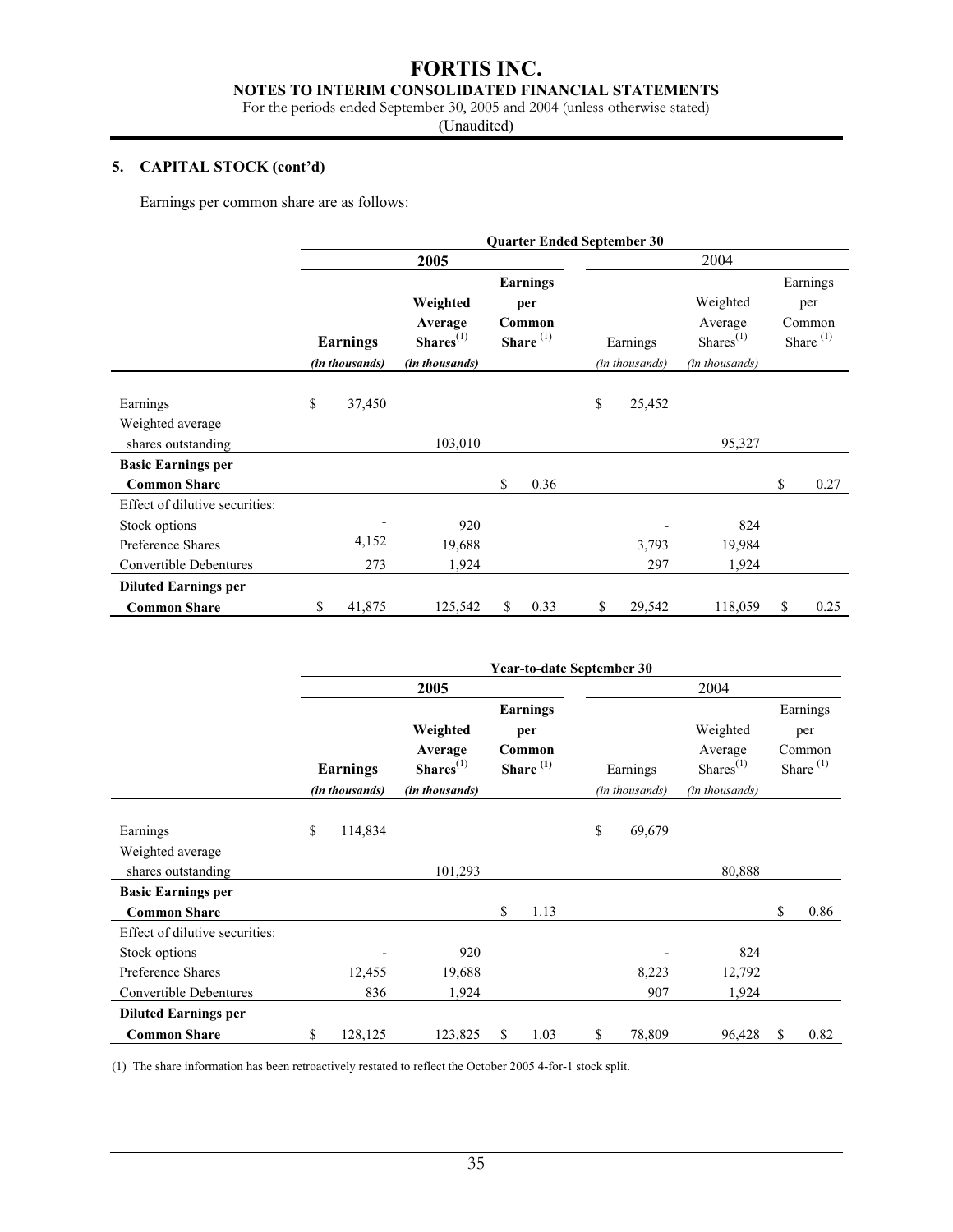#### **NOTES TO INTERIM CONSOLIDATED FINANCIAL STATEMENTS**

For the periods ended September 30, 2005 and 2004 (unless otherwise stated)

(Unaudited)

## **5. CAPITAL STOCK (cont'd)**

#### **c) Stock Options**

The Corporation is authorized to grant, to the directors of Fortis and certain key employees of the Corporation and its subsidiaries, options to purchase common shares of the Corporation. At September 30, 2005, the Corporation had the following stock-based compensation plans: Executive Stock Option Plan, Directors' Stock Option Plan and 2002 Stock Option Plan. The 2002 Stock Option Plan was adopted at the Annual and Special General Meeting on May 15, 2002 to ultimately replace the Executive and Directors' Stock Option Plans. The Executive and Directors' Stock Options Plans will cease to exist when all outstanding options are exercised or expire in or before 2011. As a result of the October 2005 stock split, all stock options are split 4-for-1 with the exercise price at one quarter of the pre-split exercise price.

|                                    | <b>Ouarter Ended</b><br>September 30, 2005 |                                 | Year-to-date<br>September 30, 2005  |                                |
|------------------------------------|--------------------------------------------|---------------------------------|-------------------------------------|--------------------------------|
|                                    | Number of<br>Options <sup>(1)</sup>        | Weighted<br>Average Price $(1)$ | Number of<br>Options <sup>(1)</sup> | Weighted<br>Average $Price(1)$ |
| Outstanding at beginning of period | 3,462,268                                  | 14.05<br>S                      | 2,882,588                           | 12.57<br>S                     |
| Granted                            | 33,740                                     | 20.82<br>S                      | 845,720                             | 18.49<br>S                     |
| Cancelled                          | $\overline{\phantom{0}}$                   | \$<br>$\overline{\phantom{0}}$  | (25,024)                            | 16.56<br>S                     |
| Exercised                          | (39,692)                                   | 11.47                           | (246,968)                           | 10.40<br>S                     |
| Outstanding at end of period       | 3,456,316                                  | 14.15                           | 3,456,316                           | 14.15<br>S                     |

| Details of stock options outstanding<br>are as follows: | Number of<br>$\mathbf{Options}^{(1)}$ |    | <b>Exercise</b><br>Price <sup>(1)</sup> | <b>Expiry</b><br>Date |
|---------------------------------------------------------|---------------------------------------|----|-----------------------------------------|-----------------------|
|                                                         | 467,796                               | \$ | 9.57                                    | 2011                  |
|                                                         | 655,664                               | S  | 12.03                                   | 2012                  |
|                                                         | 704,924                               | \$ | 12.81                                   | 2013                  |
|                                                         | 709,712                               | S  | 15.28                                   | 2014                  |
|                                                         | 12,000                                | \$ | 15.23                                   | 2014                  |
|                                                         | 73,540                                | S  | 14.55                                   | 2014                  |
|                                                         | 770,940                               | \$ | 18.40                                   | 2015                  |
|                                                         | 28,000                                | \$ | 18.11                                   | 2015                  |
|                                                         | 33,740                                | \$ | 20.82                                   | 2015                  |
|                                                         | 3,456,316                             |    |                                         |                       |
| Options vested at end of period                         | 1,487,044                             |    |                                         |                       |

(1) The number and exercise price of stock options have been retroactively restated to reflect the October 2005 4-for-1 stock split.

#### **Stock-based Compensation**

On March 1, 2005, the Corporation issued 783,980 options (adjusted for stock split) on common shares under its 2002 Stock Option Plan at the 5-day average trading price immediately preceding the date of grant of \$18.40 (adjusted for stock split). These options vest evenly over a 4-year period on each anniversary of the date of grant. The options expire 10 years after the date of grant. The fair market value of each option granted was \$2.75 per option (adjusted for stock split).

On May 11, 2005, the Corporation issued 28,000 options (adjusted for stock split) on common shares under its 2002 Stock Option Plan at the 5-day average trading price immediately preceding the date of grant of \$18.11 (adjusted for stock split). These options vest evenly over a 4-year period on each anniversary of the date of grant. The options expire 10 years after the date of grant. The fair market value of each option granted was \$2.58 per option (adjusted for stock split).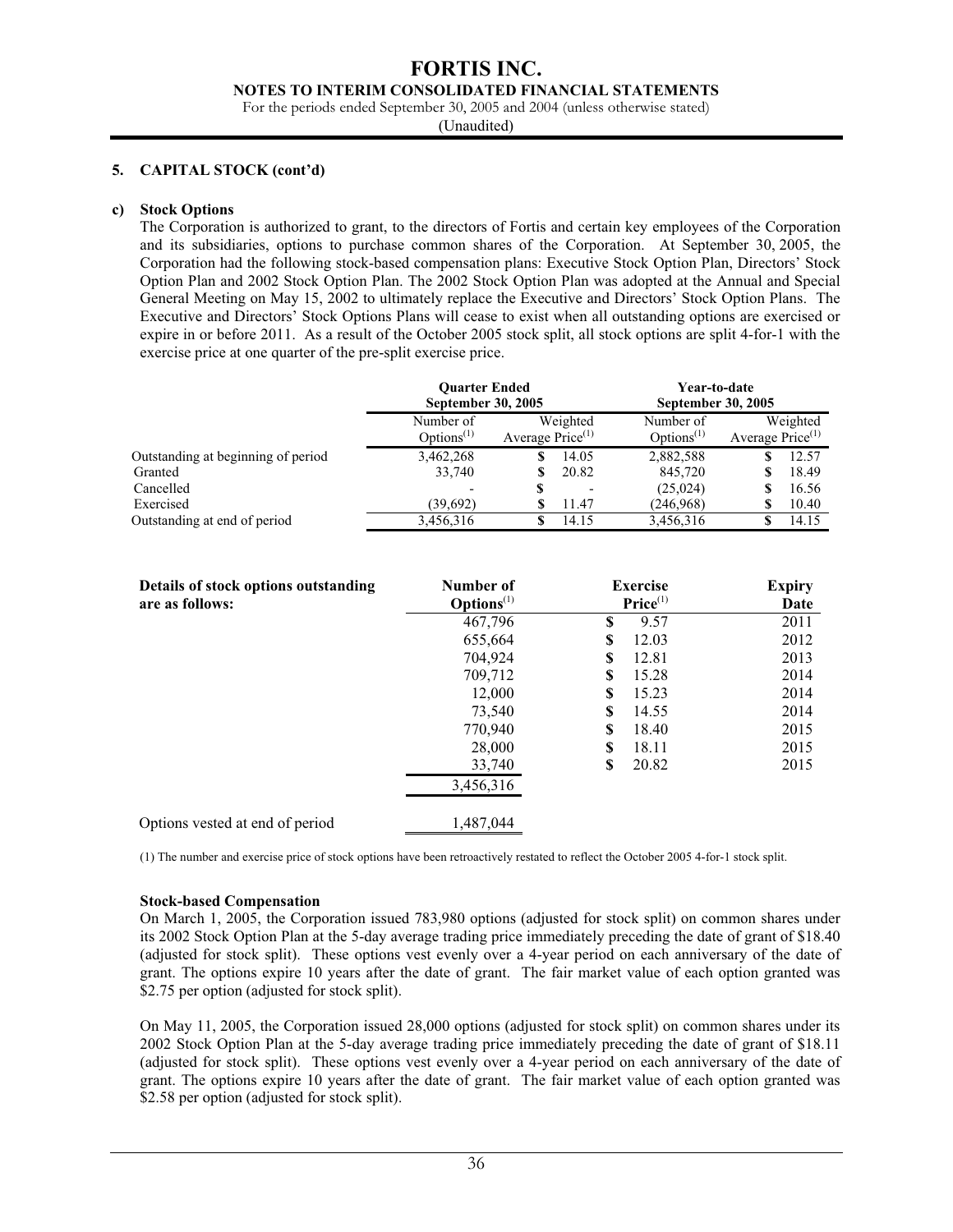**NOTES TO INTERIM CONSOLIDATED FINANCIAL STATEMENTS** 

For the periods ended September 30, 2005 and 2004 (unless otherwise stated)

(Unaudited)

## **5. CAPITAL STOCK (cont'd)**

On August 16, 2005, the Corporation issued 33,740 options (adjusted for stock split) on common shares under its 2002 Stock Option Plan at the 5-day average trading price immediately preceding the date of grant of \$20.82 (adjusted for stock split). These options vest evenly over a 4-year period on each anniversary of the date of grant. The options expire 10 years after the date of grant. The fair market value of each option granted was \$2.82 per option (adjusted for stock split).

The fair value was estimated on the date of grant using the Black-Scholes fair value option-pricing model and the following assumptions:

|                                        | <b>March 1, 2005</b> | May 11, 2005 | <b>August 16, 2005</b> |
|----------------------------------------|----------------------|--------------|------------------------|
| Dividend yield $(\% )$                 | 3.44                 | 3.44         | 3.44                   |
| Expected volatility $(\% )$            | 15.3                 | 15.2         | 14.90                  |
| Risk-free interest rate $(\% )$        | 4.28                 | 4.12         | 3.93                   |
| Weighted-average expected life (years) | 7.5                  | 7.5          | 7.5                    |

The Corporation records compensation expense upon the issuance of stock options under its Stock Option Plans. Using the fair value method, the compensation expense is amortized over the 4-year vesting period of the options granted. Upon exercise, the proceeds of the options are credited to capital stock at the option price. Therefore, an exercise of options below the current market price has a dilutive effect on capital stock and shareholders' equity. Under the fair value method, \$0.4 million and \$1.2 million were recorded as compensation expense for the quarter ended and 9 months ended September 30, 2005, respectively (\$0.3 million and \$0.7 million for the quarter ended and 9 months ended September 30, 2004, respectively).

## **6. EMPLOYEE FUTURE BENEFITS**

The Corporation provides pension arrangements and other post-employment benefits to qualified employees through both defined contribution and defined benefit arrangements. The cost of providing the defined benefit arrangements was \$2.5 million for the quarter (\$3.1 million for the third quarter of 2004) and \$10.7 million year to date (\$8.1 million year to date for 2004). The cost of providing the defined contribution arrangements for the quarter was \$0.7 million (\$0.6 million for the third quarter 2004) and \$2.3 million year to date (\$1.9 million year to date for 2004).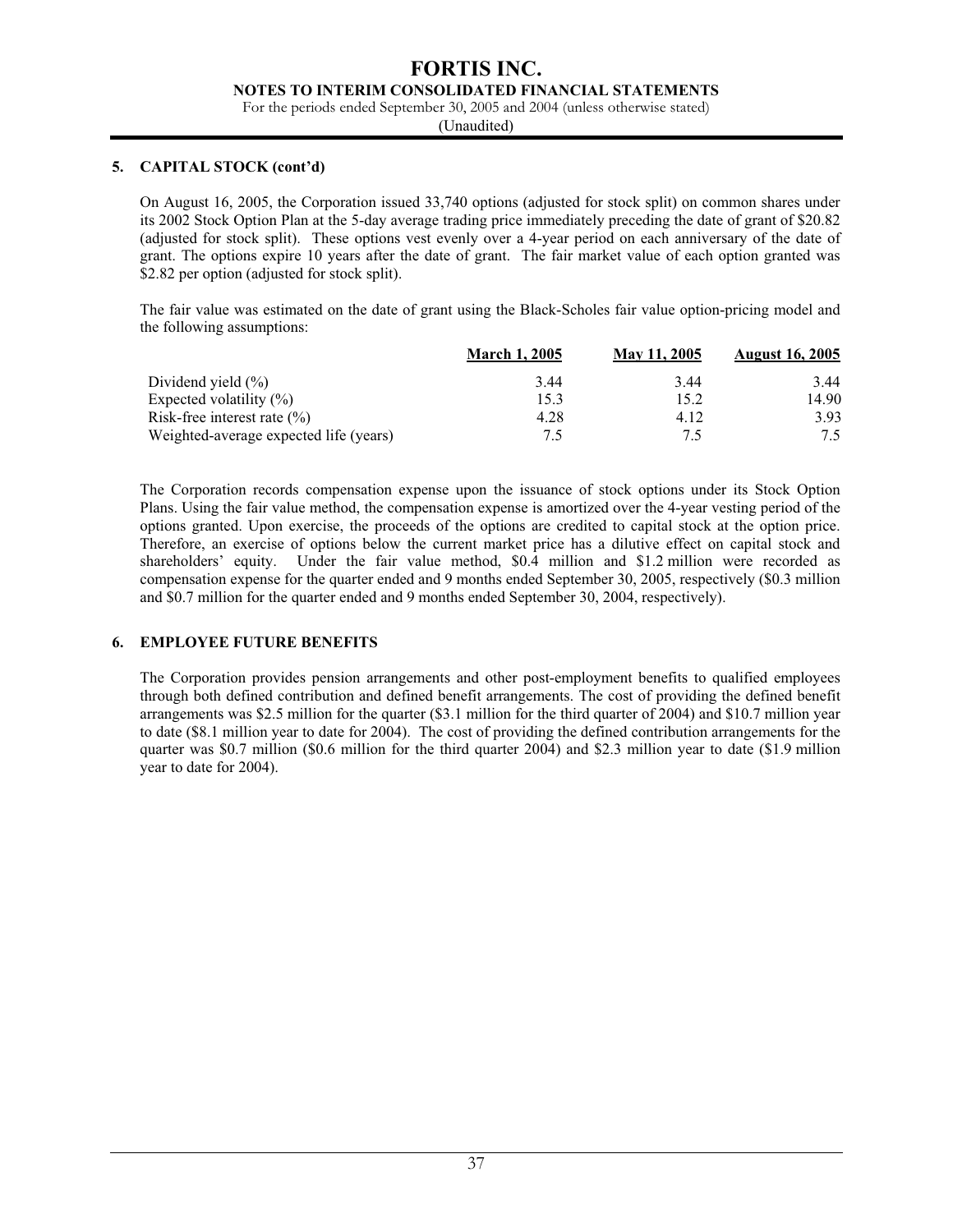#### **NOTES TO INTERIM CONSOLIDATED FINANCIAL STATEMENTS**

For the periods ended September 30, 2005 and 2004 (unless otherwise stated)

(Unaudited)

## **7. FINANCE CHARGES**

|                                               |   | <b>Ouarter Ended</b><br>September 30 |          |         |    | Year-to-date<br>September 30 |    |         |  |
|-----------------------------------------------|---|--------------------------------------|----------|---------|----|------------------------------|----|---------|--|
| (in thousands)                                |   | 2005                                 |          | 2004    |    | 2005                         |    | 2004    |  |
| Amortization of debt and stock issue expenses | S | 147                                  | <b>S</b> | 66      | -S | 493                          | S  | 204     |  |
| - long term debt<br>Interest                  |   | 35,560                               |          | 23,898  |    | 105,281                      |    | 68,287  |  |
| - short-term                                  |   | 699                                  |          | 9.029   |    | 4,066                        |    | 13,559  |  |
| Interest charged to construction              |   | (2,016)                              |          | (1,239) |    | (4,684)                      |    | (2,907) |  |
| Interest earned                               |   | (483)                                |          | (299)   |    | (1, 555)                     |    | (1,094) |  |
| Unrealized foreign exchange (gain) loss on    |   |                                      |          |         |    |                              |    |         |  |
| long-term debt                                |   | (3,765)                              |          | 135     |    | (2,406)                      |    | (193)   |  |
|                                               | S | 30,142                               |          | 31,590  |    | 101,195                      | \$ | 77,856  |  |

## **8. INCOME TAXES**

In FortisAlberta, as prescribed by the AEUB in its Negotiated Settlement Agreement of May 24, 2005, provincial income tax expenses are recovered through customer rates based on the taxes payable method and federal income tax expenses will now be recovered through customer rates based on a modified liability method. Under the modified liability method, current rates will now include the recovery of future federal income taxes related to specified temporary differences between the tax basis of assets and liabilities and their carrying amounts for regulatory purposes. As a result of collecting a portion of future income taxes associated with federal income taxes within current rates, FortisAlberta has now recognized all future income taxes associated with federal taxes within the financial statements. Regulatory accounting principles allow for the recognition of a liability when a future tax asset is recognized if it is probable that a future reduction in revenue will result when that future tax asset is realized. Since only a certain portion of the federal future income taxes have been included in rates, FortisAlberta has set up an offsetting regulatory liability equal to the amount of future income taxes recognized in the financial statements that have not yet been reflected in rates. These amounts will be reflected in future rates to customers as timing differences reverse. In addition, FortisAlberta continues to recognize future income taxes for certain deferral amounts where future income taxes will not be collected in future rates.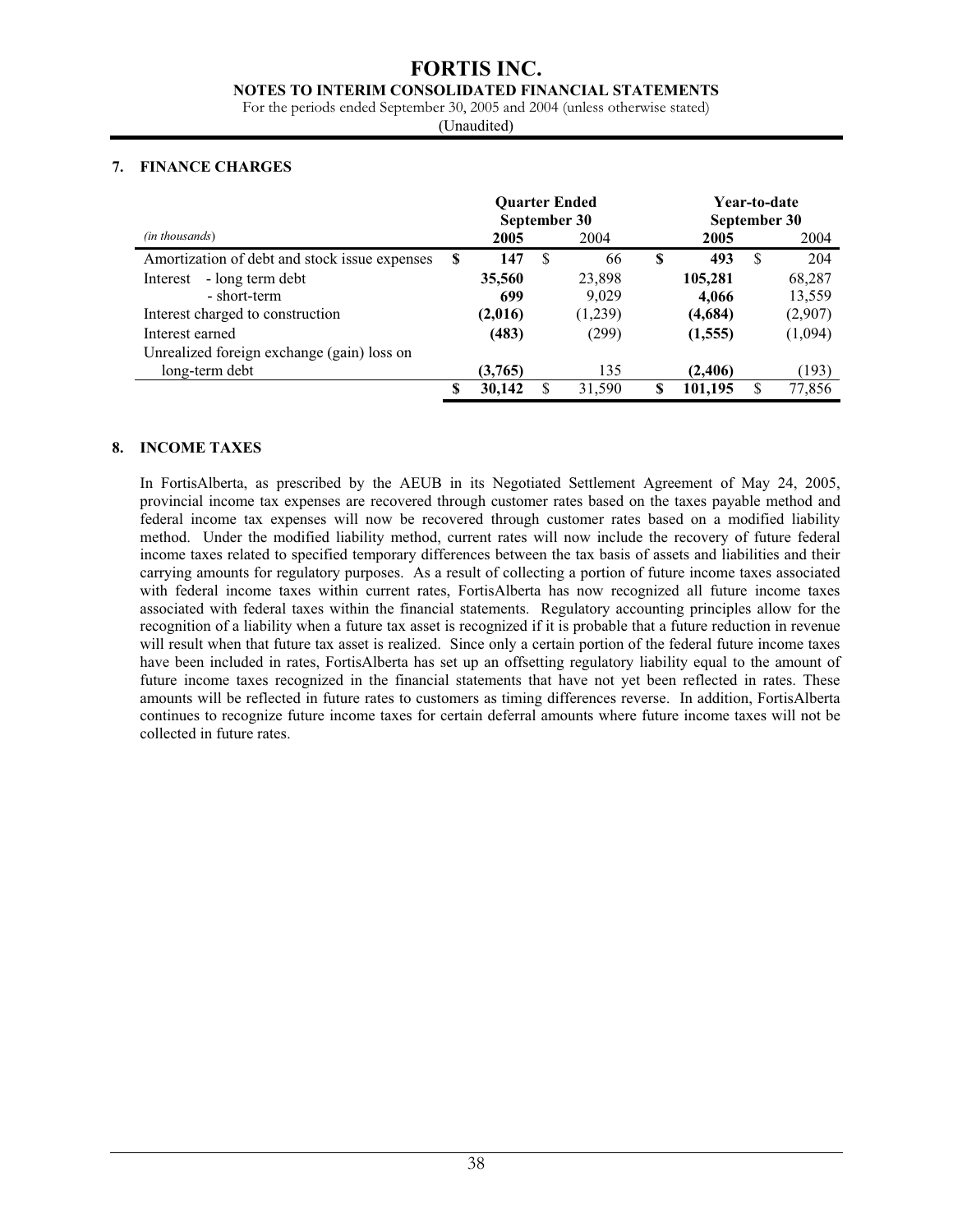| Š                  |
|--------------------|
| $\frac{1}{2}$<br>[ |
|                    |
| LINUIKU            |
| D INFOP            |
| <b>CHINTED</b>     |
| こくじこ               |
| í                  |
|                    |
|                    |

Information by reportable segment is as follows: Information by reportable segment is as follows:

| Quarter ended              |         |          |         | Regulated Utilities          |         |           |           |               | Non-Regulated |               | Inter-      |              |
|----------------------------|---------|----------|---------|------------------------------|---------|-----------|-----------|---------------|---------------|---------------|-------------|--------------|
| (in thousands of dollars)  | Nfld    | Maritime | Fortis  | Fortis                       | Fortis  | Total     | Total     |               | Fortis        |               | segment     | Consolidated |
|                            | Power   | Electric | Ontario | Alberta                      | BC      | Canadian  | Caribbean | Generation    | Properties    | Corporate     | elimination |              |
| September 30, 2005         |         |          |         |                              |         |           |           |               |               |               |             |              |
| Operating revenues         | 77,462  | 30,221   | 36,589  | 66,778                       | 45,120  | 256,170   | 21,858    | 21,731        | 42,289        | 2,890         | (6,328)     | 338,610      |
| Equity income              |         |          |         |                              |         |           | 3,040     |               |               |               |             | 3,040        |
| Energy supply costs        | 46,308  | 18,194   | 28,855  |                              | 13,873  | 107,230   | 11,912    | 941           |               |               | (2,515)     | 117,568      |
| Operating expenses         | 11,840  | 2,989    | 4,263   | 28,230                       | 16,011  | 63,333    | 2,230     | 2,465         | 26,218        | 1,170         | (966)       | 94,450       |
| Amortization               | 6,019   | 2,419    | 1,276   | 14,872                       | 4,772   | 29,358    | 1,305     | 2,652         | 2,824         | 698           |             | 36,837       |
| Operating income           | 13,295  | 6,619    | 2,195   | 23,676                       | 10,464  | 56,249    | 9,451     | 15,673        | 13,247        | 1,022         | (2, 847)    | 92,795       |
| Finance charges            | 8,031   | 1,603    | 1,228   | 6,062                        | 4,422   | 21,346    | 1,472     | 3,479         | 5,187         | 1,505         | (2, 847)    | 30,142       |
| Corporate income taxes     | 1,735   | 2,025    | (1,202) | 8,325                        | 1,411   | 12,294    | 379       | 4,394         | 3,197         | (729)         |             | 19,535       |
| Non-controlling interest   | 149     |          |         |                              |         | 149       | 1,429     | $\widehat{c}$ |               | $\widehat{d}$ |             | 1,516        |
| Preference share dividends |         |          |         |                              |         |           |           |               |               | 4,152         |             | 4,152        |
| Net earnings (loss)        | 3,380   | 2.991    | 2,169   | 9,289                        | 4,631   | 22,460    | 6,171     | 7,820         | 4,863         | (3,864)       |             | 37,450       |
| Goodwill                   |         | 19,858   | 42,947  |                              | 220,745 | 512,647   |           |               |               |               |             | 512,647      |
| Identifiable assets        | 783,650 | 263,374  | 118,936 | 08,736<br>229,097<br>708,736 | 651,534 | 2,526,230 | 201,396   | 262,577       | 427,226       | 43,099        | (26, 543)   | 3,433,985    |
| Equity investment assets   |         |          |         |                              |         |           | 163,599   |               |               |               |             | 163,599      |
| Total assets               | 783,650 | 283,232  | 161,883 | 37,833<br>$\alpha$           | 872,279 | 3,038,877 | 364,995   | 262,577       | 427,226       | 43,099        | (26, 543)   | 4,110,231    |
| Capital expenditures       | 11,813  | 12,300   | 2,716   | 39,806                       | 25,990  | 92,625    | 3,227     | 5,116         | 2,283         | 684           |             | 103,935      |
| September 30, 2004         |         |          |         |                              |         |           |           |               |               |               |             |              |
| Operating revenues         | 76,587  | 29,849   | 30,348  | 55,255                       | 42,061  | 234,100   | 18,956    | 15,464        | 36,307        | 3,168         | (6, 883)    | 301,112      |
| Equity income              |         |          |         |                              |         |           | 2,541     |               |               |               |             | 2,541        |
| Energy supply costs        | 44,338  | 18,453   | 22,568  |                              | 13,106  | 98,465    | 10,185    | 1,329         |               |               | (2,956)     | 107,023      |
| Operating expenses         | 10,922  | 3,213    | 3,213   | 24,419                       | 13,541  | 55,308    | 2,409     | 4,404         | 22,485        | 2,693         | (916)       | 86,383       |
| Amortization               | 6,023   | 2.320    | 1,249   | 13,274                       | 4,241   | 27,107    | 1,588     | 2,557         | 2,413         | 504           |             | 34,169       |
| Operating income           | 15,304  | 5,863    | 3,318   | 7,562                        | 1173    | 53,220    | 7,315     | 7,174         | 11,409        | $\widehat{c}$ | (3,011)     | 76,078       |
| Finance charges            | 7,570   | 2,049    | 1,342   | 3,664                        | 4,055   | 18,680    | 1,469     | 4,027         | 4,295         | 6,130         | (3,011)     | 31,590       |
| Corporate income taxes     | 2,631   | 1,557    | 758     | 5,200                        | 1,834   | 11,980    | 267       | 1,235         | 2,802         | (2,070)       |             | 14,214       |
| Non-controlling interest   | 146     |          |         |                              |         | 146       | 972       | (47)          |               | $\widehat{d}$ |             | 1,029        |
| Preference share dividends |         |          |         |                              |         |           |           |               |               | 3,793         |             | 3,793        |
| Net earnings (loss)        | 4,957   | 2,257    | 1,218   | 8,698                        | 5,284   | 22,414    | 4,607     | 1,959         | 4,312         | (7, 840)      |             | 25,452       |
| Goodwill                   |         | 19,858   | 45,577  | 229,097                      | 219,509 | 514,041   |           |               |               |               |             | 514,041      |
| Identifiable assets        | 769,484 | 234,360  | 114,536 | 574,879                      | 533,829 | 2,227,088 | 211,808   | 260,699       | 351,647       | 41,143        | (29, 818)   | 3,062,567    |
| Equity investment assets   |         |          |         |                              |         |           | 165,686   |               |               |               |             | 165,686      |
| Total assets               | 769,484 | 254,218  | 160,113 | 13,976<br>$\infty$           | 753,338 | 2,741,129 | 377,494   | 260,699       | 351,647       | 41,143        | (29, 818)   | 3,742,294    |
| Capital expenditures       | 13,676  | 7,386    | 2,941   | 31,592                       | 2,171   | 57,766    | 3,574     | 4,445         | 4,047         | $\tilde{a}$   |             | 69,923       |

39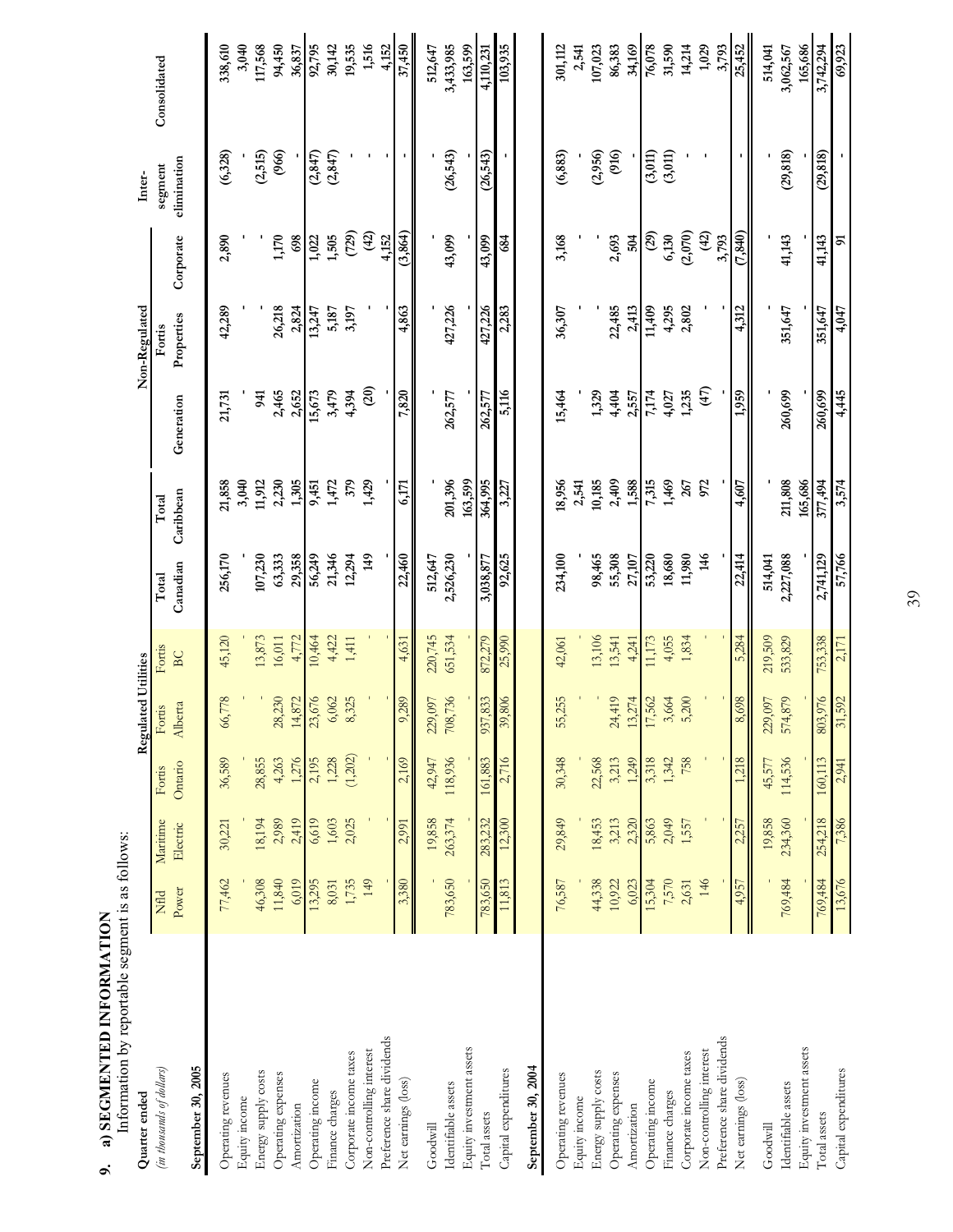| a) SEGMENTED INFORMATION (cont' | Information by reportable segment is as follows: |
|---------------------------------|--------------------------------------------------|
| க்                              | ישט טוטעי                                        |

| Information by reportable segment is as follows:<br>a) SEGMENTED INFORMATION (cont'd)<br>Year to date<br>o. |                  |                      |                   | Regulated Utilities |                 |                   |                    |                 | Non-Regulated        |                    | Inter-                 |                   |
|-------------------------------------------------------------------------------------------------------------|------------------|----------------------|-------------------|---------------------|-----------------|-------------------|--------------------|-----------------|----------------------|--------------------|------------------------|-------------------|
| September 30, 2005<br>(in thousands of dollars)                                                             | Power<br>Nfld    | Maritime<br>Electric | Ontario<br>Fortis | Alberta<br>Fortis   | Fortis<br>BC    | Canadian<br>Total | Caribbean<br>Total | Generation      | Properties<br>Fortis | Corporate          | elimination<br>segment | Consolidated      |
| Operating revenues                                                                                          | 318,552          | 87,811               | 106,763           | $201{,}107$         | 144,601         | 858,834           | 55,954             | 57,912          | 116,116              | 8,093              | (17, 134)              | 1,079,775         |
| Energy supply costs<br>Equity income                                                                        | 186,900          | 53,300               | 84,414            |                     | 44,478          | 369,092           | 30,056<br>8,612    | 4,569           |                      |                    | (6,147)                | 397,570<br>8,612  |
| Operating expenses                                                                                          | 39,859           | 9,155                | 10,441            | 83,019              | 47,957          | 190,431           | 7,875              | 11,719          | 74,284               | 6,463              | (3,166)                | 287,606           |
| Amortization                                                                                                | 25,876           | 7,237                | 3,763             | 45,607              | 14,114          | 96,597            | 4,542              | 7,757           | 8,175                | 2,097              |                        | 119,168           |
| Operating income                                                                                            | 65,917           | 18,119               | 8,145             | 72,481              | 38,052          | 202,714           | 22,093             | 33,867          | 33,657               | (467)              | (7, 821)               | 284,043           |
| Finance charges                                                                                             | 23,444           | 5,785                | 3,804             | 17,873              | 13,163          | 64,069            | 3,873              | 11,370          | 14,800               | 14,904             | (7, 821)               | 101,195           |
| Gain on settlement of contractual matters                                                                   |                  |                      |                   |                     |                 |                   |                    | (10,000)        |                      |                    |                        | (10,000)          |
| Non-controlling interest<br>Corporate income taxes                                                          | 14,192<br>441    | 4,949                | 170               | 22,708              | 5,937           | 47,956<br>441     | 919<br>2,706       | 1,156<br>10,312 | 7,647                | (124)<br>(5,454)   |                        | 4,179<br>61,380   |
| Preference share dividends                                                                                  |                  |                      |                   |                     |                 |                   |                    |                 |                      | 12,455             |                        | 12,455            |
| Net earnings (loss)                                                                                         | 27,840           | 7,385                | 4,171             | 31,900              | 18,952          | 90,248            | 14,595             | 21,029          | $\frac{11,210}{2}$   | (22,248)           |                        | 114,834           |
| Goodwill                                                                                                    |                  | 19,858               | 42,947            | 229,097             | 220,745         | 512,647           |                    |                 |                      |                    |                        | 512,647           |
| Identifiable assets                                                                                         | 783,650          | 263,374              | 118,936           | 708,736             | 651,534         | 2,526,230         | 201,396            | 262,577         | 427,226              | 43,099             | (26, 543)              | 3,433,985         |
| Equity investment assets                                                                                    |                  |                      |                   |                     |                 |                   | 163,599            |                 |                      |                    |                        | 163,599           |
| Total assets                                                                                                | 783,650          | 283,232              | 161,883           | 833<br>937          | 872,279         | 3,038,877         | 364,995            | 262,577         | 427,226              | 43,099             | (26, 543)              | 4,110,231         |
| Capital expenditures                                                                                        | 37,828           | 33,741               | 5,648             | 752<br>106,         | 77,104          | 261,073           | 8,367              | 19,382          | 76,500               | 1,982              |                        | 367,304           |
| September 30, 2004                                                                                          |                  |                      |                   |                     |                 |                   |                    |                 |                      |                    |                        |                   |
| Operating revenues                                                                                          | 300,067          | 87,582               | 93,415            | 72,422              | 54,411          | 607,897           | 54,819             | 49,137          | 101,164              | 7,591              | (18,279)               | 802,329           |
| Equity income                                                                                               |                  |                      |                   |                     |                 |                   | 6,630              |                 |                      |                    |                        | 6,630             |
| Energy supply costs                                                                                         | 172,067          | 54,560               | 71,072            |                     | 16,778          | 314,477           | 28,663             | 4,157           |                      |                    | (8,087)                | 339,210           |
| Operating expenses                                                                                          | 37,760           | 9,009                | 9,223             | 32,447              | 18,040          | 106,479           | 8,413              | 12,446          | 65,327               | 6,603              | (2, 873)               | 196,395           |
| Amortization                                                                                                | 24,602<br>65,638 | 17,132<br>6,881      | 3,726<br>9,394    | 22,339<br>17,636    | 13,938<br>5,655 | 58,500<br>128,441 | 4,874              | 25,030<br>7,504 | 7,066<br>28,771      | $\tilde{e}$<br>897 |                        | 194,513<br>78,841 |
| Operating income<br>Finance charges                                                                         | 22,801           | 6,424                | 3,942             | 4,917               | 5,448           | 43,532            | 3,969<br>19,499    | 11,585          | 13,599               | 12,490             | (7,319)<br>(7,319)     | 77,856            |
| Corporate income taxes                                                                                      | 14,588           | 4,323                | 2,059             | 6,328               | 2,393           | 29,691            | 747                | 5,236           | 6,154                | (6,142)            |                        | 35,686            |
| Non-controlling interest                                                                                    | 441              |                      |                   |                     |                 | 441               | 2,604              | 150             |                      | $(126)$            |                        | 3,069             |
| Preference share dividends                                                                                  |                  |                      |                   |                     |                 |                   |                    |                 |                      | 8,223              |                        | 8,223             |
| Net earnings (loss)                                                                                         | 27,808           | 6,385                | 3,393             | 094<br>$\Xi$        | 6,097           | 54,777            | 12,179             | 8,059           | 9,018                | (14, 354)          |                        | 69,679            |
| Goodwill                                                                                                    |                  | 19,858               | 45,577            | 229,097             | 219,509         | 514,041           |                    |                 |                      |                    |                        | 514,041           |
| Identifiable assets                                                                                         | 769,484          | 234,360              | 114,536           | 574,879             | 533,829         | 2,227,088         | 211,808            | 260,699         | 351,647              | 41,143             | (29, 818)              | 3,062,567         |
| Equity investment assets                                                                                    |                  |                      |                   |                     |                 |                   | 165,686            |                 |                      |                    |                        | 165,686           |
| Total assets                                                                                                | 769,484          | 254,218              | 160,113           | 803,976             | 753,338         | 2,741,129         | 377,494            | 260,699         | 351,647              | 41,143             | (29, 818)              | 3,742,294         |
| Capital expenditures                                                                                        | 44,516           | 15,449               | 7,478             | 402<br>38,          | 9,388           | 115,233           | 13,005             | 8,560           | 11,201               | 1,060              | $\blacksquare$         | 149,059           |

40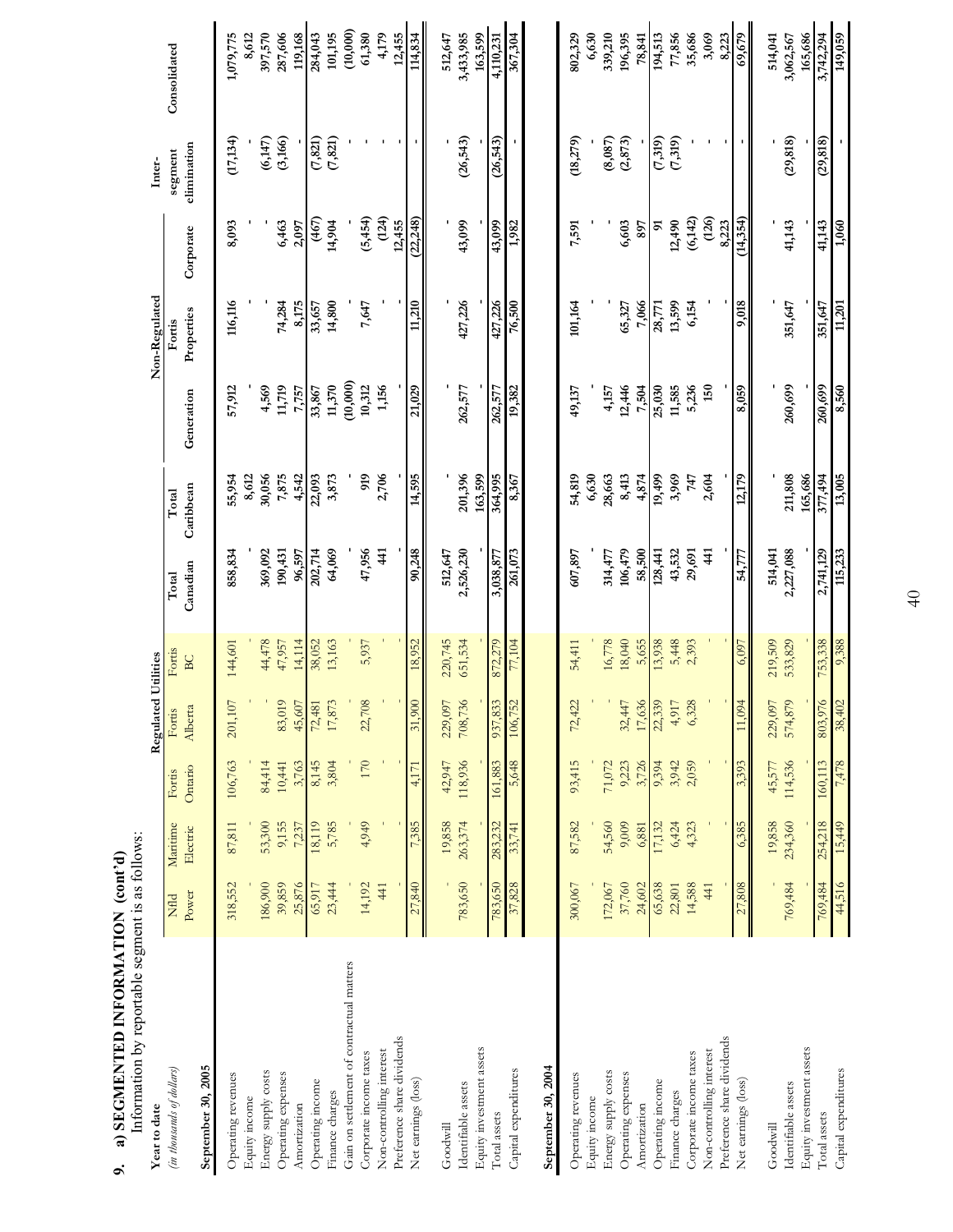**NOTES TO INTERIM CONSOLIDATED FINANCIAL STATEMENTS** 

For the periods ended September 30, 2005 and 2004 (unless otherwise stated)

(Unaudited)

#### **9. b) Related Party Transactions**

Related party transactions are in the normal course of operations and are measured at the exchange amount, which is the amount of consideration established and agreed to by the related parties. Related party transactions primarily relate to the sale of energy from BECOL to Belize Electricity and finance charges on inter-company borrowings.

## **10. BUSINESS ACQUISITION**

On May 31, 2005, Fortis, through an indirect wholly owned subsidiary, acquired all issued and outstanding common and preference shares of PLP for an aggregate purchase price of \$3.7 million. PLP is an electric utility that serves approximately 3,200 customers, mainly in Princeton, British Columbia. PLP presently purchases its wholesale power from FortisBC under a long-term contract.

The acquisition was financed through a combination of cash consideration of \$3.3 million and the issuance of 23,668 common shares (adjusted for stock split) of the Corporation at a fair value of \$18.71 per Common Share, the 5-day average trading price of Fortis' Common Shares for the last five trading days immediately preceding the acquisition (adjusted for stock split).

The acquisition is accounted for using the purchase method, whereby the results of full operations have been included in the consolidated financial statements commencing May 31, 2005. The book value of these assets and liabilities has been assigned as fair value for purchase price allocation. The regulated nature of PLP and the determination of its revenues and earnings are based on historic values and do not change with market conditions or change of ownership. Therefore, no fair market value increments were recorded as part of the purchase price on individual assets and liabilities because all economic benefits and obligations associated with them will accrue to the customers.

The purchase price allocation to net assets based on their fair values is as follows:

| (in thousands) |  |
|----------------|--|
|----------------|--|

| Fair value assigned to net assets: |             |
|------------------------------------|-------------|
| Utility capital assets             | \$<br>6,381 |
| Current assets                     | 1,168       |
| Goodwill                           | 1,235       |
| Other assets                       | 445         |
| Current liabilities                | (1,094)     |
| Assumed long-term debt             | (3,990)     |
| Future income taxes                | (329)       |
| Other liabilities                  | (75)        |
|                                    | \$<br>3,741 |

## **11. GAIN ON SETTLEMENT OF CONTRACTUAL MATTERS**

In the first quarter of 2005, Fortis recorded a \$7.9 million after-tax gain (\$10 million pre-tax) resulting from the settlement of contractual matters between FortisOntario and Ontario Power Generation Inc.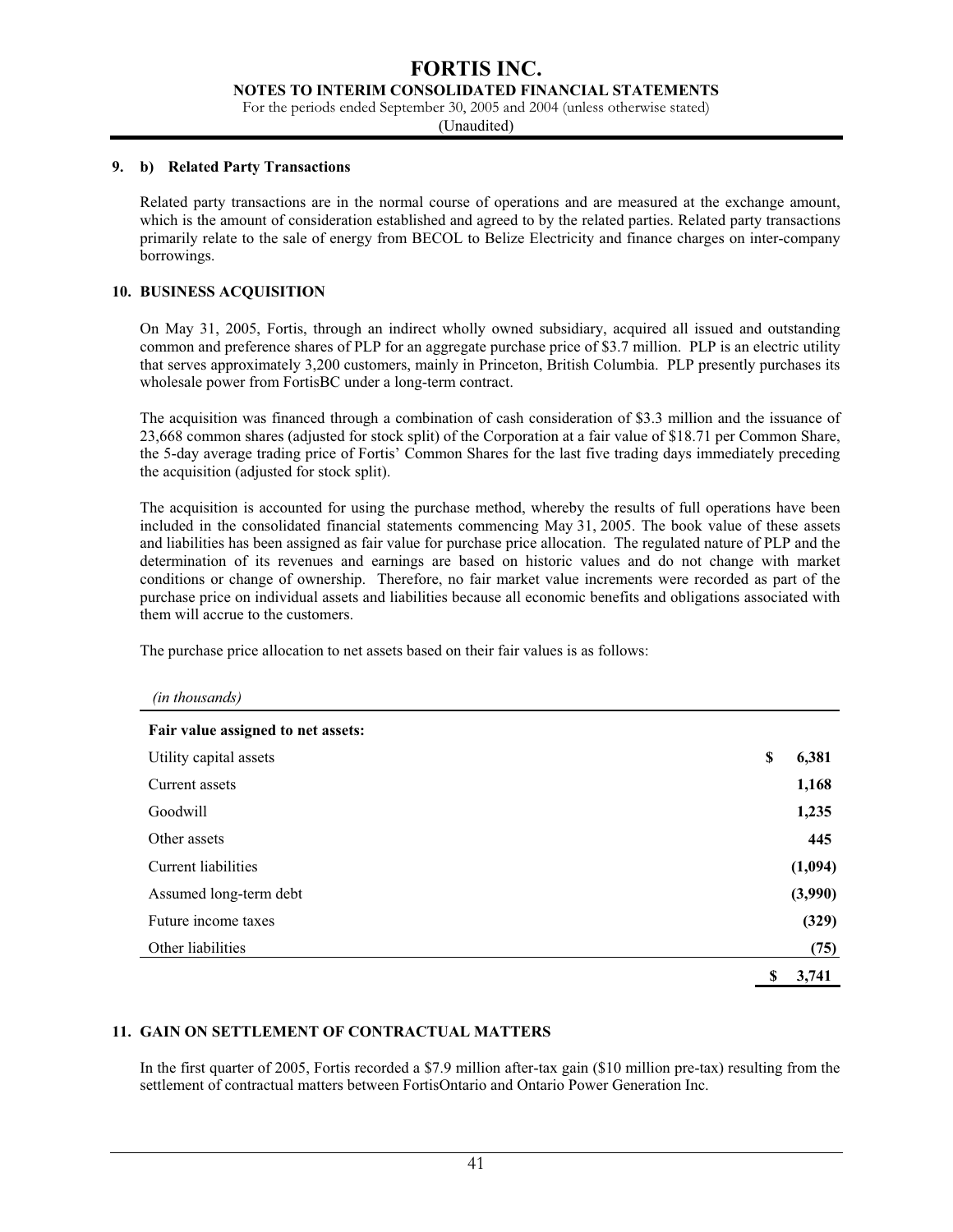#### **NOTES TO INTERIM CONSOLIDATED FINANCIAL STATEMENTS**

For the periods ended September 30, 2005 and 2004 (unless otherwise stated)

(Unaudited)

#### **12. SHORT-TERM AND LONG-TERM DEBT**

The Corporation and its subsidiaries had consolidated authorized lines of credit of \$748.8 million of which \$531.1 million was unused at September 30, 2005. The following summary outlines the Corporation's credit facilities by reporting segments.

| <b>Credit Facilities</b><br>(\$ millions) | Corporate | Regulated<br><b>Utilities</b> | Fortis<br>Generation     | Fortis<br>Properties     | Total   |
|-------------------------------------------|-----------|-------------------------------|--------------------------|--------------------------|---------|
| Total credit facilities                   | 210.0     | 518.5                         | 7.8                      | 12.5                     | 748.8   |
| Utilized at September 30, 2005            | (3.0)     | (139.2)                       | (3.7)                    | $\overline{\phantom{a}}$ | (145.9) |
| Letters of credit outstanding             | (4.6)     | (64.6)                        | $\overline{\phantom{a}}$ | (2.6)                    | (71.8)  |
| Credit facilities available               | 202.4     | 314.7                         | 4.1                      | 9.9                      | 531.1   |

Certain borrowings under the Corporation's credit facilities have been classified as long-term debt. These borrowings are under long-term credit facilities and Management's intention is to refinance these borrowings with long-term permanent financing during future periods. The following summary outlines the balance sheet classification as at September 30, 2005 of the Corporation's utilized credit facilities by reporting segments.

| <b>Credit Facilities</b>         |           | Regulated        | Fortis         | Fortis                   |       |
|----------------------------------|-----------|------------------|----------------|--------------------------|-------|
| (\$ millions)                    | Corporate | <b>Utilities</b> | Generation     | Properties               | Total |
| Short-term borrowings            | 3.0       | 48.3             |                | $\overline{\phantom{a}}$ | 55.0  |
| Long-term debt                   | $\sim$    | 90.9             | $\blacksquare$ | $\sim$                   | 90.9  |
| Total credit facilities utilized | 3.0       | 139.2            |                | $\overline{\phantom{0}}$ | 145.9 |

In January 2005, Fortis entered into a \$50 million unsecured revolving/non-revolving term credit facility for its general corporate purposes, including acquisitions. Fortis also entered into a \$15 million demand facility.

In January 2005, Newfoundland Power cancelled its \$110 million uncommitted lines of credit and entered into a syndicated \$100 million committed revolving term credit facility and a \$20 million uncommitted demand facility.

In January 2005, Maritime Electric entered into a \$25 million non-revolving unsecured short-term bridge financing, due January 2006, to support the construction of the 50-MW generating facility.

In March 2005, Fortis Properties completed a 5-year 5.1% \$29.6 million loan related to the financing of the Edmonton and Calgary Greenwood Inns that were acquired on February 1, 2005.

In April 2005, Fortis Properties completed a 5-year 5.35% \$12.3 million loan related to the Winnipeg Greenwood Inn which was acquired on February 1, 2005.

In May 2005, Fortis renegotiated its \$145 million unsecured revolving/non-revolving term credit facility to a \$145 million unsecured revolving term credit facility that matures in May 2008. This facility can be used for general corporate purposes, including acquisitions. At September 30, 2005, there was \$3.0 million drawn on this facility.

In May 2005, FortisAlberta renegotiated its \$100 million unsecured revolving/non-revolving term credit facility to a \$150 million unsecured revolving term credit facility that matures in May 2008. At September 30, 2005, there was \$20.9 million drawn on this facility.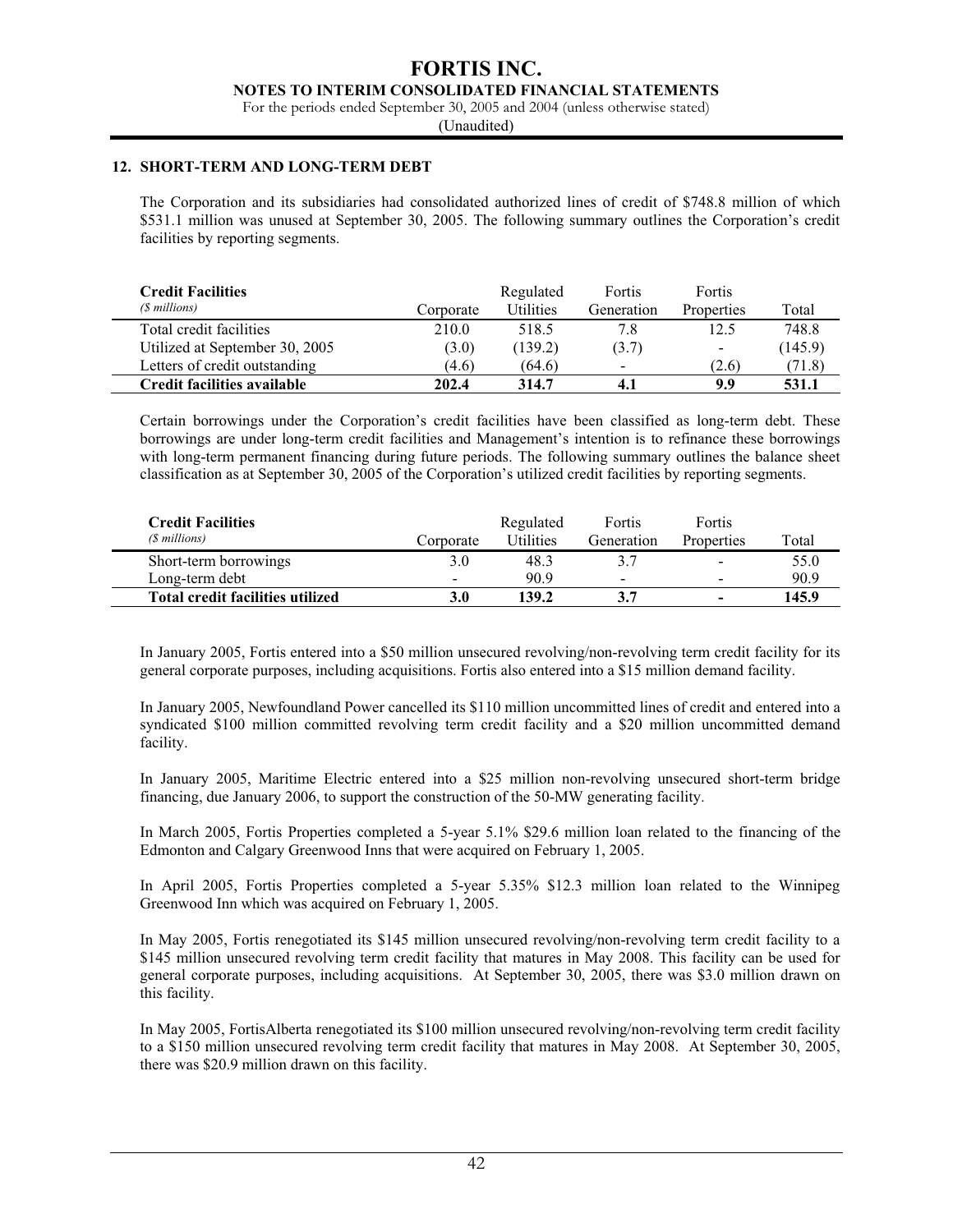**NOTES TO INTERIM CONSOLIDATED FINANCIAL STATEMENTS** 

For the periods ended September 30, 2005 and 2004 (unless otherwise stated)

(Unaudited)

## **12. SHORT-TERM AND LONG-TERM DEBT (cont'd)**

In May 2005, FortisBC renegotiated its \$100 million unsecured revolving/non-revolving term credit facility to a \$100 million unsecured revolving term credit facility that matures in May 2008. Additionally, in May 2005, FortisBC entered into a \$50 million unsecured revolving/non-revolving credit facility. At September 30, 2005, there was \$70 million drawn on these facilities. All borrowings are reported as long-term debt as they can be covered by existing long-term financing arrangements and Management's intention is to refinance these borrowings with long-term permanent financing during future periods.

In August 2005, Newfoundland Power closed a private placement of \$60 million, 5.441% First Mortgage Sinking Fund Bonds, due August 15, 2035. The net proceeds from the private placement were used to repay short-term indebtedness and for general corporate purposes.

In September 2005, PLP entered into \$5.4 million of credit facilities consisting of a \$0.7 million revolving demand operating line and a \$4.7 million non-revolving demand installment loan.

As a result of the October 2005 4-for-1 stock split, the conversion price of Fortis US\$10 million, 6.75% Unsecured Subordinated Convertible Debentures, due 2012 and US\$10 million, 5.5% Unsecured Subordinated Convertible Debentures due 2013 have been reduced to one quarter of the original conversion price from US\$36.74 per share and US\$47.86 per share to US\$9.185 per share and US\$11.965 per share, respectively.

## **13. CONTINGENT LIABILITIES AND COMMITMENTS**

Contingent liabilities and commitments as of September 30, 2005 are consistent with disclosures in the annual audited consolidated financial statements for the year ended December 31, 2004 except as described below:

(a) Newfoundland Power

In 2002, Canada Revenue Agency ("CRA") confirmed a 2000 reassessment related to the Newfoundland Power's 1993 taxation year, which included in income the value of electricity consumed in December 1993 but not billed until January 1994. Newfoundland Power's practice has been to record revenue on a billed basis. This method has been audited and accepted previously by CRA and is in accordance with regulatory requirements.

During the second quarter of 2005, Newfoundland Power entered into an agreement with CRA that provides for the full settlement of this issue on a prospective basis. Under the terms of the settlement, CRA will cancel all outstanding reassessments related to the Company's revenue recognition policy in past years and refund the Company's deposit along with interest. The provisions of the Income Tax Act required the Company to deposit approximately \$6.9 million with CRA, representing one half of the amount under appeal. At September 30, 2005, this deposit has been received in full with additional amounts representing accrued interest thereon.

Newfoundland Power will record revenue for income tax purposes on the accrual basis starting in 2006, and each of the 2006, 2007 and 2008 taxation years will include 1/3 of the value of the electricity consumed by its customers in December 2005 but not billed until January 2006. During the quarter, Newfoundland Power filed an accounting policy application with the PUB addressing the appropriate revenue recognition policy for regulatory purposes beginning in 2006.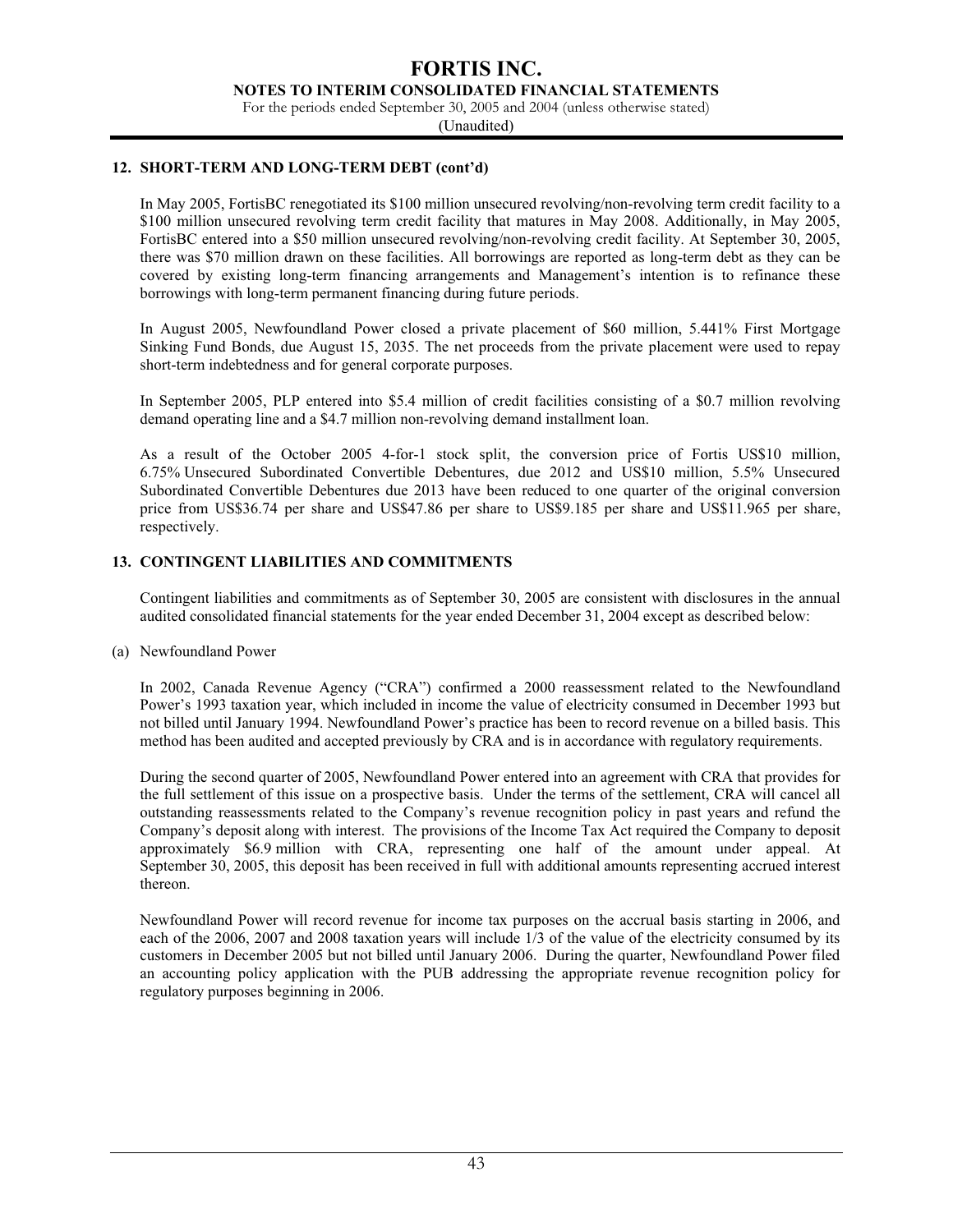**NOTES TO INTERIM CONSOLIDATED FINANCIAL STATEMENTS** 

For the periods ended September 30, 2005 and 2004 (unless otherwise stated)

(Unaudited)

## **13. CONTINGENT LIABILITIES AND COMMITMENTS (cont'd)**

(b) FortisAlberta

In a statement of claim filed on August 18, 2003 in the Court of the Queen's Bench of Alberta, EPCOR Energy Services (Alberta) Inc. ("EPCOR") sought damages of approximately \$83 million for alleged breaches of certain agreements between it and FortisAlberta, distribution tariff terms and conditions and fiduciary duty, as well as for negligence. On August 8, 2005 FortisAlberta announced that an agreement was reached with EPCOR Energy Services to settle all aspects of the statement of claim filed on August 18, 2003. All amounts related to the settlement were reflected in the Corporation's second quarter results as the Corporation had adequate provisions to offset this settlement. On October 3, 2005, FortisAlberta signed an agreement with Aquila, Inc. and its insurers, which partitioned an insurance policy intended to cover legal expenses incurred to defend a lawsuit, as well as any amounts rendered against FortisAlberta by way of a legal ruling, or agreed to in a settlement. The proceeds receivable under this policy have partially offset the settlement of the EPCOR litigation and were reflected in the third quarter results. All aspects of the EPCOR settlement and the terms of the insurance agreement are confidential.

(c) FortisBC

FortisBC has received correspondence and met with the B.C. Ministry of Forests (the "Ministry") to discuss the possibility of an invoice being issued to the Company related to fire suppression costs associated with certain forest fires in FortisBC's service territory in 2003. The Ministry has alleged breaches of the Forest Practices Code and negligence and has filed, but not served, a writ and statement of claim against FortisBC. FortisBC is currently communicating with the Ministry and its insurers. In addition, FortisBC has become aware of two writs and statements of claim filed, but not served by, private land owners in relation to the same matter.

(d) Cornwall Electric

In May 2003, Cornwall Electric received a CRA reassessment disallowing amounts claimed as capital cost allowance ("CCA") in respect of a Class 14 asset of Cornwall Electric. This Class 14 asset was created upon acquisition of Cornwall Electric by a previous owner. As a result, CCA deductions totaling \$2.1 million claimed during the 1998 to 2001 taxation years were disallowed. The opening undepreciated capital cost of the Class 14 asset, including valuation allowance, was valued at approximately \$1.4 million on Cornwall Electric's balance sheet. Cornwall Electric had filed a Notice of Objection with the CRA.

During the third quarter of 2005, Cornwall Electric obtained a favourable resolution of the CRA reassessment. The impact of this resolution resulted in the recognition in FortisOntario of a future tax asset of \$4.2 million, a \$2.6 million reduction of goodwill and a \$1.6 million reduction of future income tax expense in the third quarter.

## **14. SUBSEQUENT EVENT**

On October 27, 2005, FortisBC entered into an agreement with Scotia Capital Inc., on behalf of a syndicate of underwriters, for the issuance of \$100.0 million 30-year 5.6% Senior Unsecured Debentures maturing November 9, 2035. FortisBC will file a preliminary short form prospectus in all Canadian provinces in connection with this debenture offering. The offering is subject to customary securities regulatory approvals and closing conditions and is expected to close on or about November 10, 2005. The net proceeds from the offering are planned to be used to repay certain existing indebtedness under FortisBC's credit facilities, which was incurred primarily to fund capital expenditures. Any proceeds remaining thereafter will be used for capital expenditures and other corporate purposes.

## **15. COMPARATIVE FIGURES**

Certain comparative figures have been reclassified to comply with current period's classifications.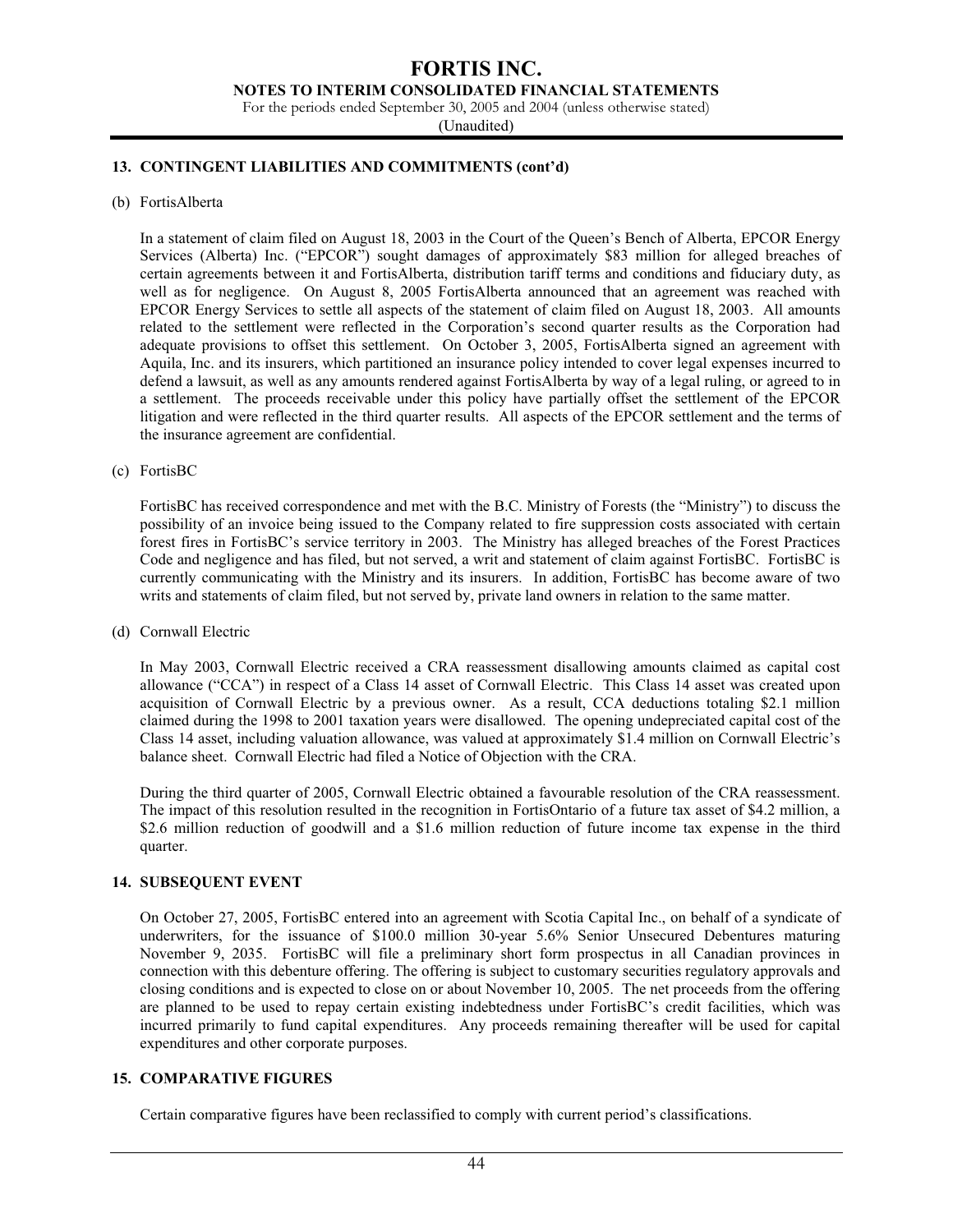# **Dates – Dividends\* and Earnings**

# **Expected Earnings Release Dates**

| February 7, 2006 | May 2, 2006      |
|------------------|------------------|
| August 4, 2006   | October 31, 2006 |

## **Dividend Record Dates**

| November 4, 2005 | February 3, 2006      |
|------------------|-----------------------|
| May 5, 2006      | <b>August 4, 2006</b> |

## **Dividend Payment Dates**

| December 1, 2005 | March 1, 2006     |
|------------------|-------------------|
| June 1, 2006     | September 1, 2006 |

*\* The declaration and payment of dividends are subject to Board of Directors' approval.* 

# **Registrar and Transfer Agent**

Computershare Trust Company of Canada 9<sup>th</sup> Floor, 100 University Avenue Toronto, ON M5J 2Y1 T: 514-982-7555 or 1-866-586-7638 F: 416-263-9394 or 1-888-453-0330 E: service@computershare.com

W: www.computershare.com

# **Share Listings**

The Common Shares, Series C First Preference Shares and Series E First Preference Shares of Fortis Inc. trade on the Toronto Stock Exchange under the symbols FTS, FTS.PR.C and FTS.PR.E, respectively.

|              | <b>Fortis Common Shares (\$)</b>  |       |  |  |
|--------------|-----------------------------------|-------|--|--|
|              | <b>Quarter Ended September 30</b> |       |  |  |
|              | 2005                              | 2004  |  |  |
| <b>High</b>  | 25.19                             | 15.38 |  |  |
| Low          | 19.13<br>14.23                    |       |  |  |
| <b>Close</b> | 24.11                             | 15.31 |  |  |